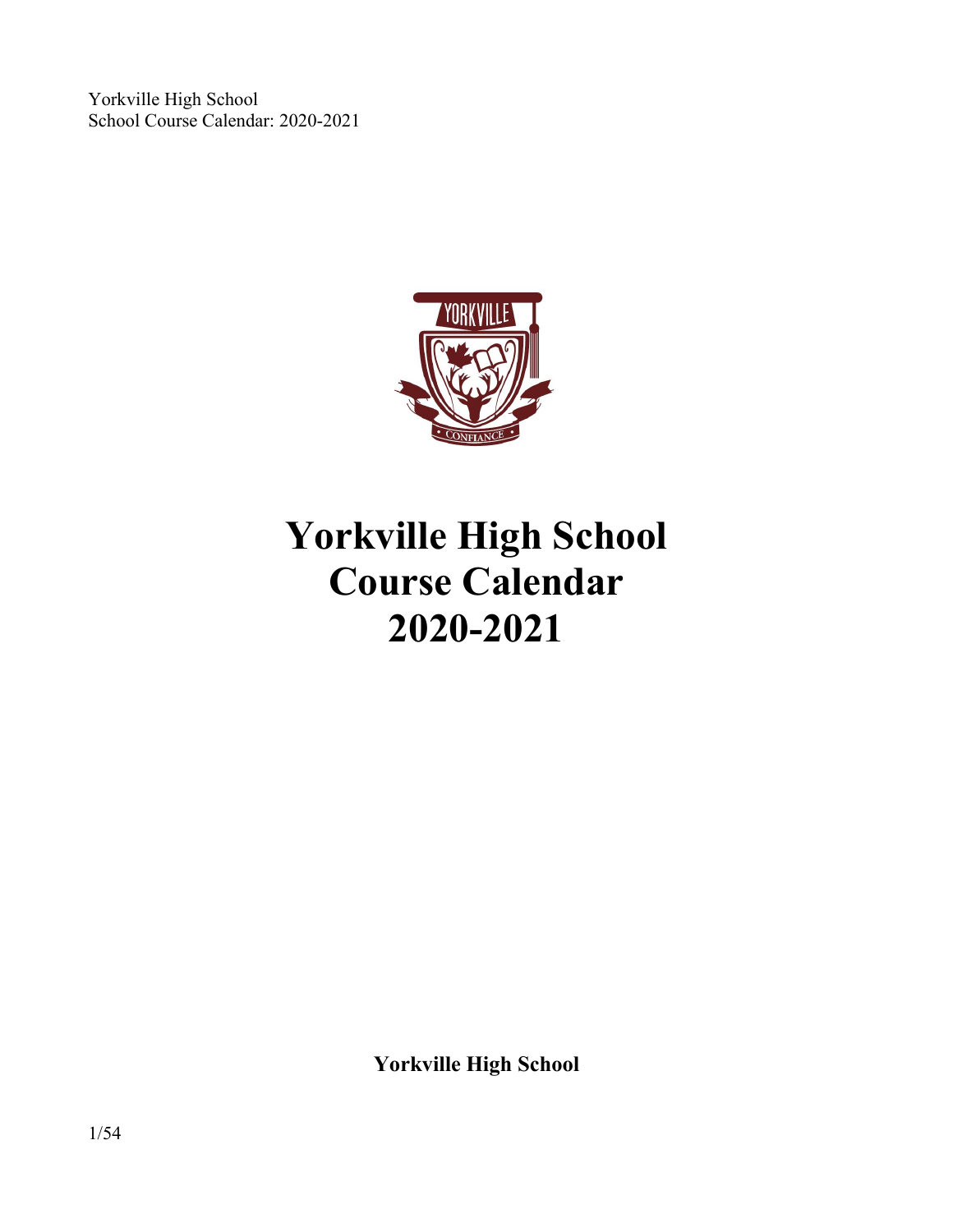# **School Course Calendar: 2020-21**

# **1. GOALS AND PHILOSOPHY**

# **Overview**

Yorkville High School is an Ontario-based private high school specializing in personalized and differentiated online learning opportunities for students worldwide. Our academic offerings are rigorous, stimulating and transformative, fostering both intellectual and personal development. At Yorkville High School, we set high personal and academic standards for our students and believe that with positive support and direction, each can achieve the greatest possible levels of success. Our students are recognized and respected as unique individuals, and their achievements will reflect our dedication to providing a high-quality, comprehensive education. Yorkville High School is fully committed to all of our students and it is our goal to create well-¬-rounded, successful members of society.

Yorkville High School believes in the importance and value of completing a secondary education. The concept of completing a secondary education is essential. Obtaining a high school diploma has become an increasingly important prerequisite for economic and social mobility in the world. Our courses adhere to the required expectations and outcomes prescribed by the Ministry of Education in Ontario – including the requirement that students remain in school until they have reached the age of eighteen or obtained an Ontario Secondary School Diploma (OSSD). We recognize that education must adapt to accommodate students with individualized needs, varied learning styles, and preferred schedules. The Yorkville High School online education model instills independence, discipline and strong time-‐ management skills to help our students in pursuing their diverse interests and long--term individual goals.

The staffat Yorkville High School have significant experience and success in the field of online learning, and work collaboratively to ensure a rich, high--quality educational experience for all students. The enthusiasm of our instructors for online education promotes innovative instructional practices to the benefit of the entire Yorkville High School community.

#### **Vision**

Yorkville High School's vision is to be an exemplary online school recognized for producing graduates who are prepared for success in higher learning and ready to cope in a complex, interconnected and ever-‐changing world.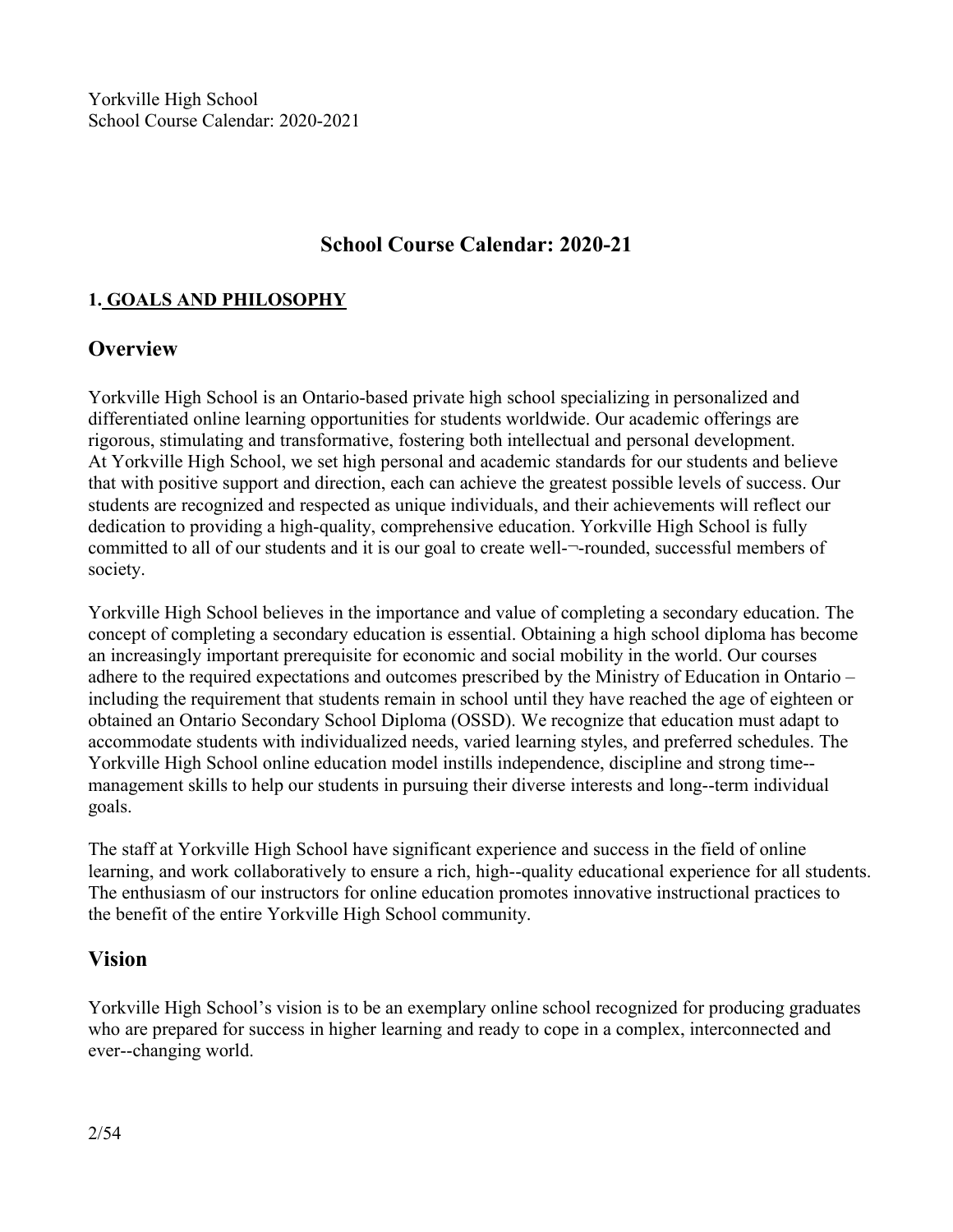# **Mission**

The mission of Yorkville High School is to invoke students' curiosity and inspire them to think critically in developing a deep understanding of the complexities of our world. Our school believes that providing a rich and engaging learning environment will stimulate students to become active partners in their learning journey with us.

Our goal is to provide an integrated learning experience founded on a framework of teaching for understanding. This framework supports our students' ability to reliably integrate new knowledge, skills and attitudes to make meaning of what they have learned.

At Yorkville High School, 'student-centered' is not just a phrase, but one of the pillars of our learning philosophy. Our teaching practices promote cultural diversity and embrace individual differences. Our learning model is supportive but also encourages independence and cultivates the idea of life-¬‐long learning. Our purpose is to educate holistically by promoting cognitive development, social responsibility, tolerance and the value of education as a cornerstone of self-‐fulfillment.

#### **2. The Requirement to Remain in Secondary School until 18 or Obtained OSSD**

According to Bill 52 entitled, *The Education Amendment Act, Learning to Age 18, 2006*, students cannot withdraw from pursuing secondary education before the age of 18 unless they have already graduated. This is to encourage more students to graduate and fewer to leave school without adequate preparation for work or further studies.

#### **3. The Importance and Value of Completing a Secondary Education**

Education is ultimately the vehicle that drives societies and communities to prosperand succeed. We live in a knowledge-based society, where the continuous collection and understanding of information becomes essential in order to succeed in this ever-changing global economy. One has to constantly update his/her skills and abilities of interpreting and understanding information. Secondary education allows an individual to obtain the fundamental skills and abilities necessary to understand complex information. It provides them with the analytical skills necessary to pursue a wide-range of career objectives. At Yorkville High School, our approach to learning is one that emphasizes the individual. Each student will not only receive assistance during classroom hours, but he/she will also receive one-on one tutoring after school and on weekends. Our aim is to ensure that each student has strong understanding of the fundamental concepts learned in each class. Our teachers understand the importance of not leaving a single student behind in his/her academic studies. We do our utmost to ensure that students succeed in school. However, parents and/ or guardians are also responsible for ensuring that their child completes the assigned homework for each course.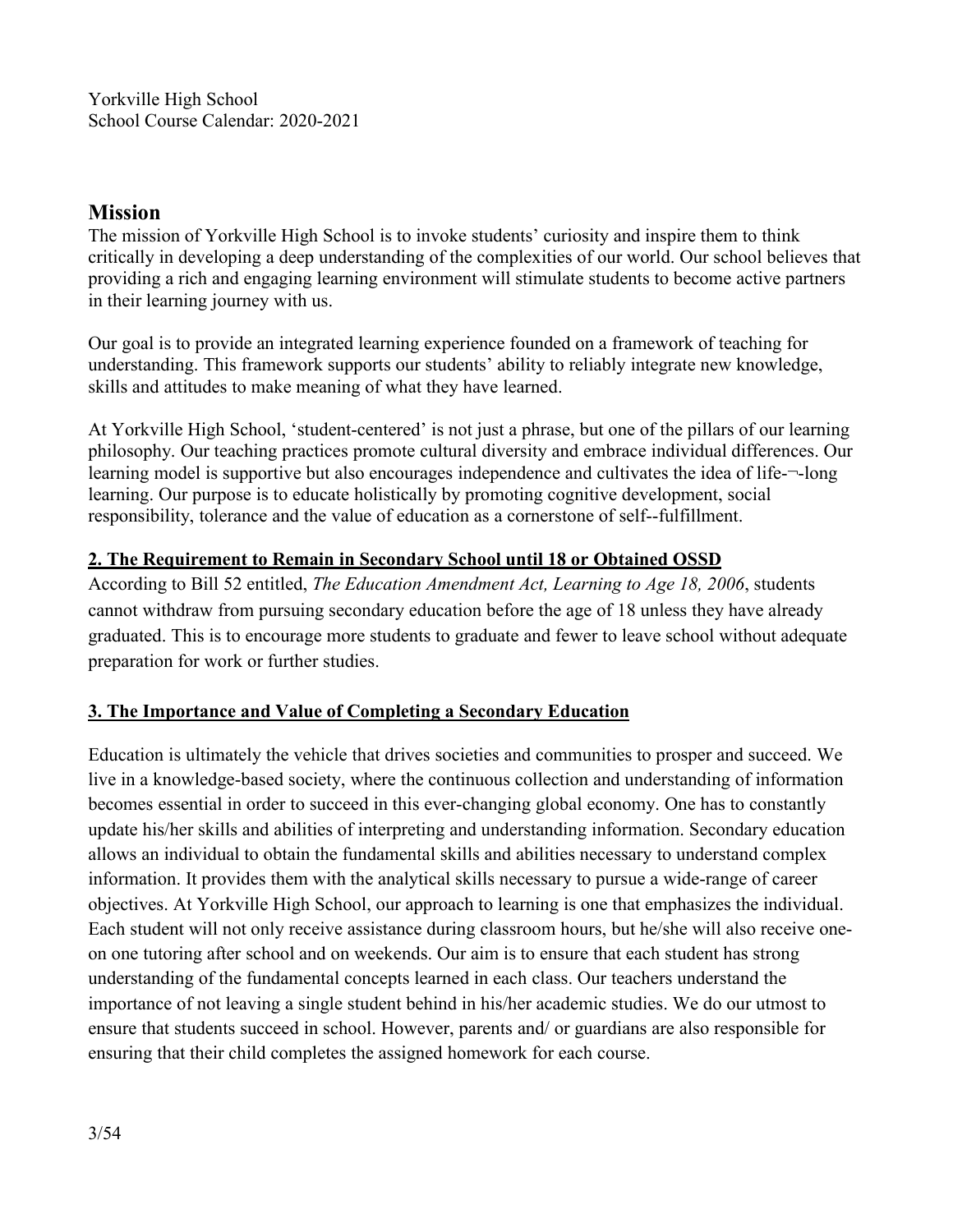# **4. SCHOOL ORGANIZATION**

Students of Yorkville High School may register for courses at any time during the year. A course must be completed within 6 months of the course start date.

#### **4.1. Reporting student achievement to parents**

A report card will be provided to the student and parent twice per course, one mid-way through the course and one at the end of the course. A report card will be sent to the student's parent(s) and/or guardian by mail after the completion of every course. The original copy will be mailed to the parent/guardian and the student shall receive a photocopy of their grade report. The report card will be issued within 5 business days of the completion of the course in question. The parents/guardian may request a copy of the student's OST. The OST will require up to 3 business days to process.

# **4.2. School Timetable Organization**

As previously stated, Yorkville High School online offers courses with a 6-month time frame for completion; however, timetables may be established in order to align with partner school's programs and or yearly calendar. For example, many international students take Yorkville High School online courses through private institutions within their native countries. Therefore, they may have set hours of the day to study Yorkville High School contents online and so, student timetables are created; however, students must still complete all tasks within 6 months of the course start date.

#### **4.2.1. The Academic Year**

Since Yorkville High School is a virtual campus, the academic year including start and end dates remains fluid.

# **4.2.2. Statutory Holidays and Breaks**

Below is a listof Yorkville High School's school holidays. Although students have access to their courses 365 days per year, Yorkville High School's teachers and administrative staff will be unavailable on these days: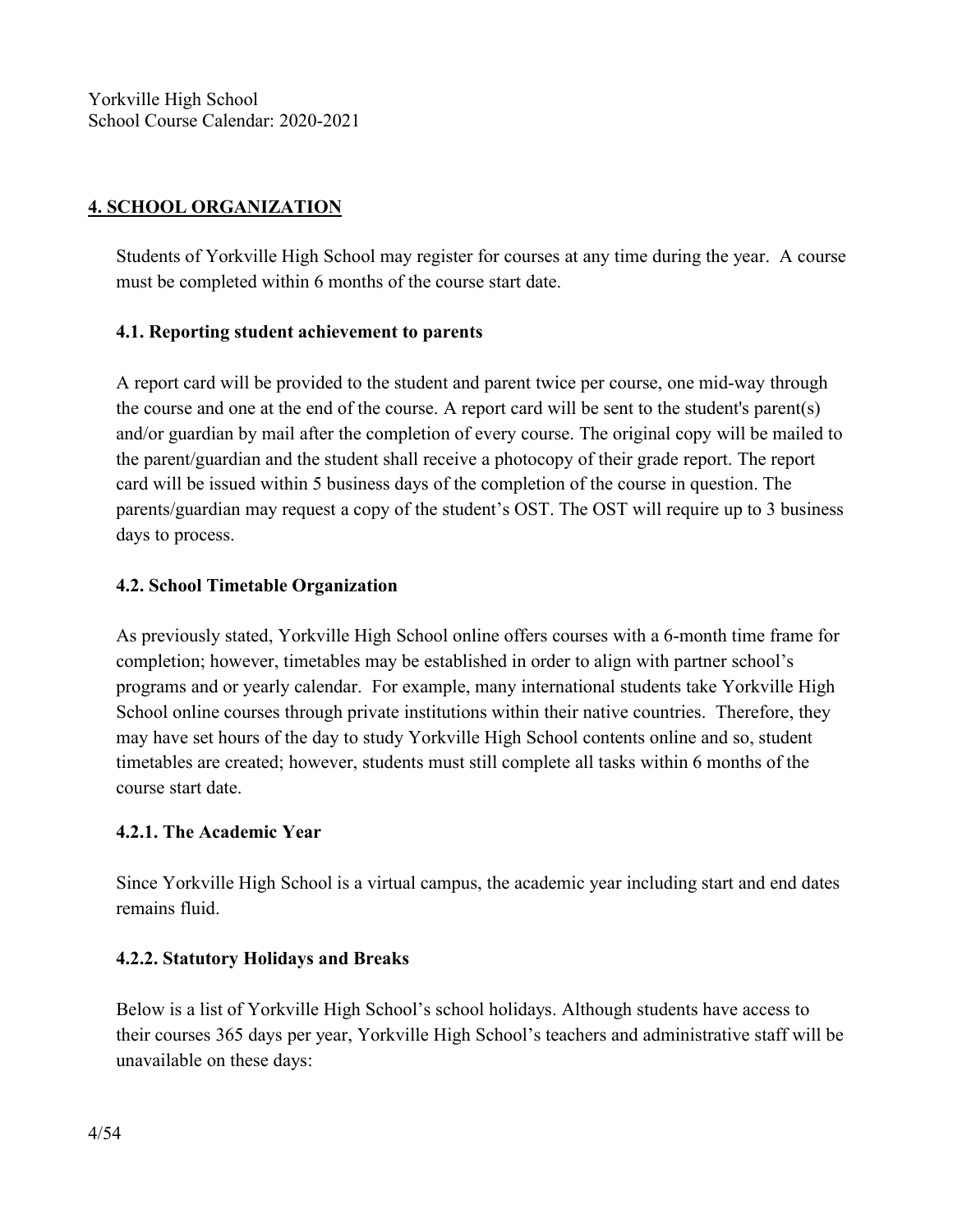- Labour Day September 07,2020
- Thanksgiving Day October 12, 2020
- Christmas Break December 21,2020- January 03,2021
- Family Day February 15, 2021
- Good Friday April 02, 2021
- Easter Monday April 5, 2021
- Victoria Day May 24, 2021
- Canada Day July 1, 2021
- $\bullet$  Civic Holiday August 5, 2021

# **5. ONTARIO SECONDARY SCHOOL DIPLOMA (OSSD)**

In order to earn the Ontario Secondary School Diploma a student must:

- **8** Earn 18 compulsory credits
- Earn 12 additional optional credits
- Complete 40 hours of community involvement activities
- Successfully meet the Ontario provincial literacy requirement.

# **5.1 Compulsory Credits**

Students must earn the following compulsory credits in order to obtain the Ontario Secondary School Diploma:

#### **4 credits in English (1credit per grade)**

• The Ontario Secondary School Literacy Course (OSSLC) may be used to meet either the Grade 11 or the Grade 12 English compulsory credit requirement.

The Grade 11 Contemporary Aboriginal Voices course may be used to meet the Grade 11 English compulsory credit requirement.

• For English language learners the requirement may be met through earning a maximum of 3 credits in English as a second language (ESL) or English literacy development (ELD); the fourth credit must be a Grade 12 compulsory English course.

# **3 credits in mathematics (at least 1 credit in Grade 11 or 12)**

# **2 credits in science**

# **1 credit in the arts**

• The Grade 9 Expressing Aboriginal Cultures course may be used to meet the compulsory credit requirement in the arts.

# **1 credit in Canadian geography (Grade 9)**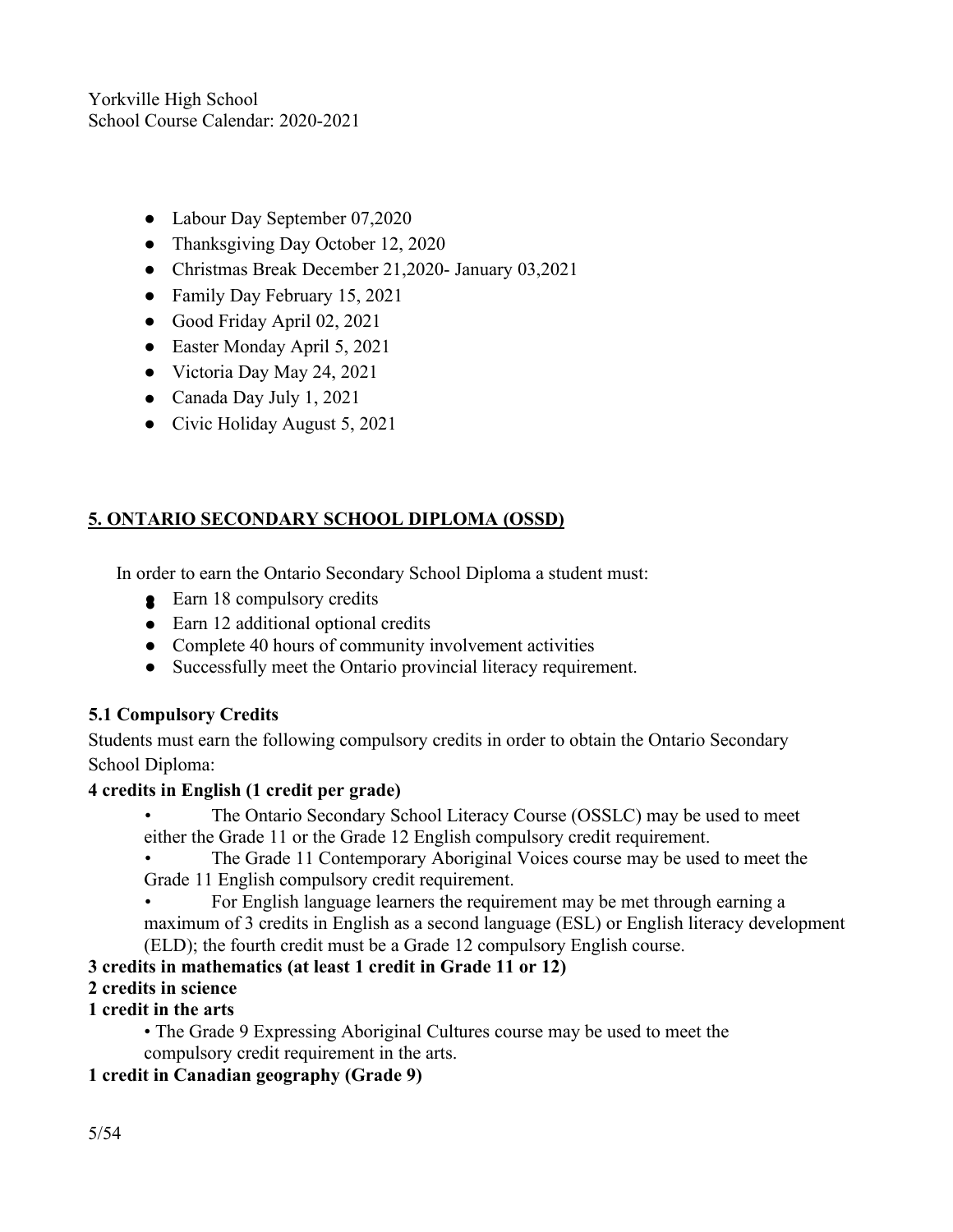#### **1 credit in Canadian history (Grade 10) 1 credit in French as a second language**

• Students who have taken Native languages in place of French as a second language in elementary school may use a Level 1 or 2 Native language course to meet the compulsory credit requirement for French as a second language.

**1 credit in health and physical education**

**0.5 credit in career studies**

**0.5 credit in civics**

# **5.2 Additional Credits**

Consisting of 1 credit from each of the following groups: (total of 3)

**Group 1:** English (including the Ontario Secondary School Literacy Course), French as a second language, classical languages, international languages, Native languages, Canadian and world studies, Native studies, social sciences and humanities, guidance and career education, cooperative education **Group 2:** French as a second language, the arts, business studies, health and physical education, cooperative education

**Group 3:** French as a second language, science (Grade 11 or 12), computer studies, technological education, and cooperative education

*Note:* The following conditions apply to selections from the above three groups:

• A maximum of 2 credits in French as a second language may count as additional compulsory credits, 1 credit from Group 1, and 1 credit from either Group 2 or Group 3.

• A maximum of 2 credits in cooperative education may count as additional compulsory credits, selected from any of Groups 1, 2, or 3.

# **5.3 Optional Credits**

In addition to the 18 compulsory credits (7 for the OSSC), students must earn 12 optional credits (7 for the OSSC). Students may earn these credits by successfully completing courses that they have selected from the courses listed as available by Yorkville High School.

# **5.4 The Ontario Secondary School Certificate (OSSC)**

The Ontario Secondary School Certificate (OSSC) will be granted, on request, to students who are leaving secondary school upon reaching the age of eighteen without having met the requirements for the Ontario Secondary School Diploma. To be granted an OSSC, a student must have earned a minimum of 14 credits, distributed as follows.

# **7 required compulsory credits**

- 2 credits in English
- 1 credit in mathematics
- 1 credit in science
- 1 credit in Canadian history or Canadian geography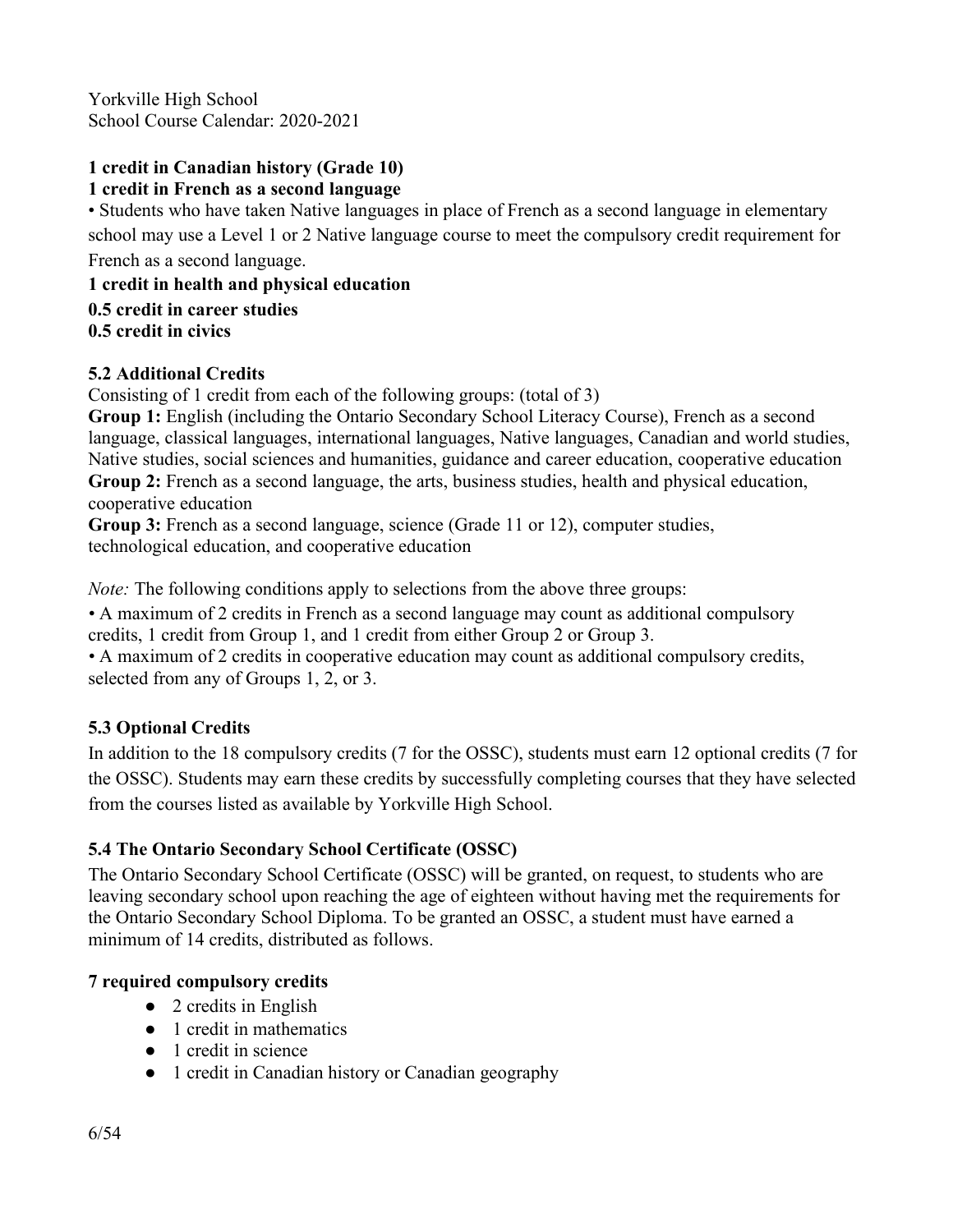- 1 credit in health and physical education
- 1 credit in the arts, computer studies, or technological education

#### ● **7 required optional credits**

• 7 credits selected by the student from available courses The substitution policy for OSSC compulsory credits is the same as that for the OSSD.

# **5.5 The Certificate of Accomplishment**

Students who are leaving secondary school upon reaching the age of eighteen without having met the requirements for the Ontario Secondary School Diploma or the Ontario Secondary School Certificate may be granted a Certificate of Accomplishment. The Certificate of Accomplishment may be a useful means of recognizing achievement for students who plan to take certain kinds of further training, or who plan to find employment directly after leaving school. The Certificate of Accomplishment is to be accompanied by the student's Ontario Student Transcript. For students who have an Individual Education Plan (IEP), a copy of the IEP may be included.

Students who return to school to complete additional credit and non-credit courses (including courses with modified or alternative expectations in special education programs) will have their transcript updated accordingly but will not be issued a new Certificate of Accomplishment. The Ontario Secondary School Diploma or Ontario Secondary School Certificate will be granted when the returning student has fulfilled the appropriate requirements.

#### **5.6 List of Available Courses**

Students study the following courses at Yorkville High School:

|                                | MPM2D              | Principles of Mathematics, Gr. 10, Academic     |
|--------------------------------|--------------------|-------------------------------------------------|
|                                | MCR3U              | Functions, Grade 11                             |
|                                | MHF4U              | <b>Advanced Functions, Grade 12</b>             |
| <b>Mathematics</b>             | MCV4U              | Calculus and Vectors, Grade 12                  |
|                                | MDM4U              | Data Management, Grade 12                       |
|                                | <b>ESLBO</b>       | English as a Second Language, ESL Level 2, Open |
|                                | <b>ESLCO</b>       | English as a Second Language, ESL Level 3, Open |
|                                | <b>ESLDO</b>       | English as a Second Language, ESL Level 4, Open |
|                                | ENG <sub>2</sub> D | English, Grade 10, Academic                     |
|                                | ENG3U              | English, Grade 11, University Preparation       |
|                                | ENG4U              | English, Grade 12, University Preparation       |
| English                        | ENG3C              | English, Grade 11, College Preparation          |
|                                | ENG4C              | English, Grade 12, College Preparation          |
|                                | OLC4O              | Ontario Secondary School Literacy Course        |
| <b>International Languages</b> | <b>LKMDU</b>       | International Language (Mandarin), Grade 12     |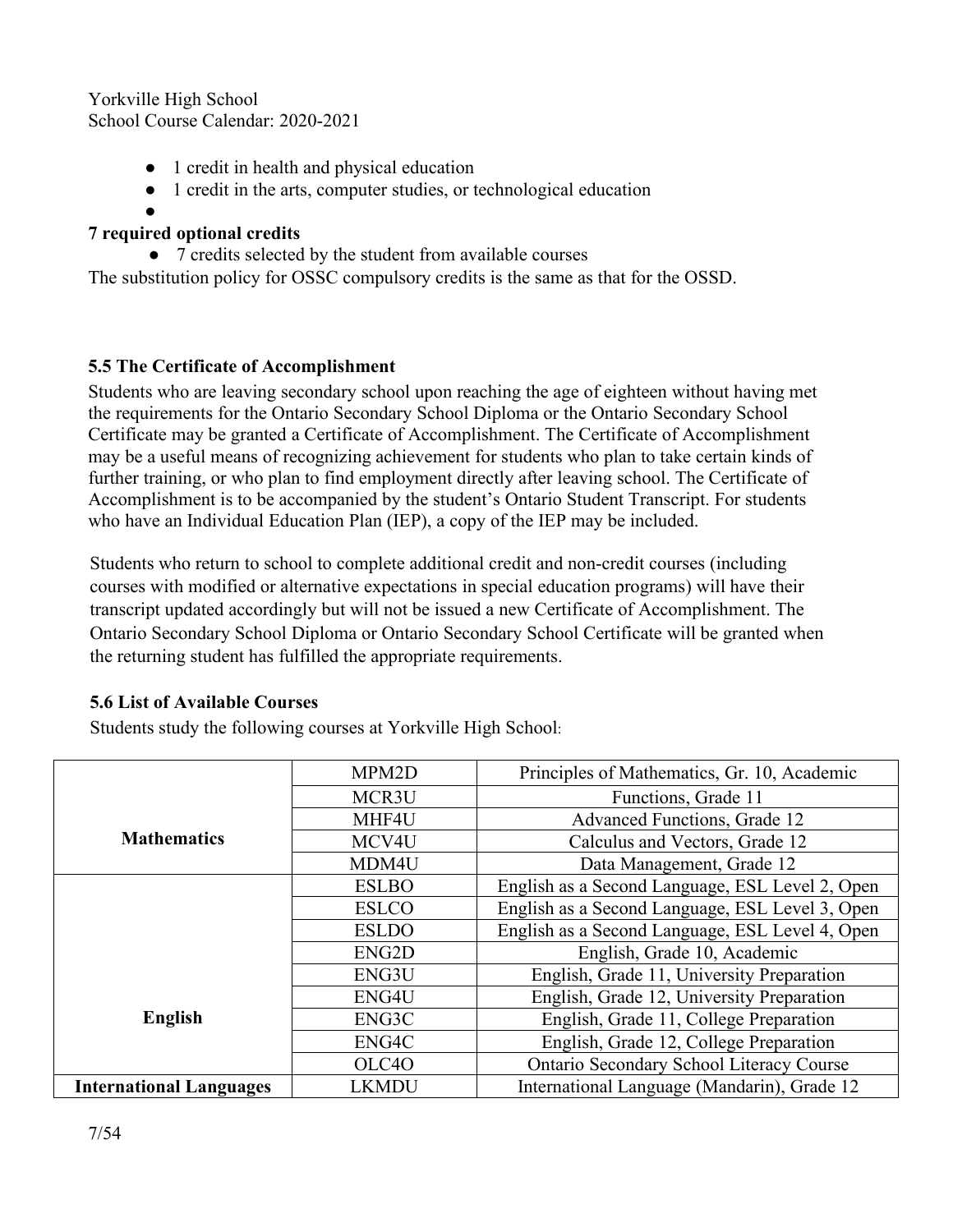| <b>Business</b>         | <b>BBI10</b>       | Introduction to Business, Grade 9, Open          |
|-------------------------|--------------------|--------------------------------------------------|
|                         | BBI <sub>20</sub>  | Introduction to Business, Grade 10, Open         |
|                         | BAT4M              | Accounting, Grade 12                             |
|                         | BBB4M              | International Business Fundamentals, Grade 12    |
|                         | BOH4M              | Business Leadership, Grade 12                    |
|                         | SNC <sub>2</sub> D | Science, Grade 10                                |
|                         | SCH <sub>3</sub> U | Chemistry, Grade 11                              |
|                         | SCH4U              | Chemistry, Grade 12                              |
| <b>Science</b>          | SPH3U              | Physics, Grade 11                                |
|                         | SPH4U              | Physics, Grade 12                                |
|                         | SBI3U              | Biology, Grade 11                                |
|                         | SBI4U              | Biology, Grade 12                                |
|                         | GLS10              | Learning Strategies, Grade 9, Open               |
|                         | CHV2O              | Civics, Grade 10                                 |
|                         | GLC2O              | Career Studies, Grade 10                         |
|                         | CHC <sub>2</sub> D | Canadian History since World War I, Grade 10     |
|                         | ETC3M              | Canadian Literature, Grade 11                    |
|                         | CIE3M              | The Individual and the Economy, Grade 11         |
| <b>Social Studies</b>   | GWL3O              | Designing Your Future Career, Grade 11           |
|                         | HSP3U              | Anthropology, Psychology&Sociology, Grade 11     |
|                         | HFA4U              | Nutrition and Health, Grade 12                   |
|                         | CGW4U              | World Issues: A Geographic Analysis, Grade 12    |
|                         | CIA4U              | Analyzing Current Economic Issues, Grade 12      |
|                         | HSB4U              | Challenge and Change in Society, Grade 12        |
|                         | CHI4U              | Canadian History, Identity and Culture, Grade 12 |
| <b>Computer Studies</b> | ICS3U              | Introduction to Computer Science                 |
|                         | ICS4U              | Gr. 12 Computer Science                          |
|                         | AVI3M              | Visual Art, Grade 11                             |
| <b>Arts</b>             | AVI4M              | Visual Art, Grade 12                             |
|                         | EMS3O              | Media Studies, Grade 11 Open                     |
|                         | ASM4M              | Media Art, Grade 12                              |

# **5.6.1 Source of All Curriculum Documents**

Curriculum documents for all secondary courses can be accessed online at the following URL: http://edu.gov.on.ca/eng/curriculum/secondary/subjects.html

Course outlines for all courses offered at Yorkville High School are given to students registered in the course and can also be obtained upon request to the principal.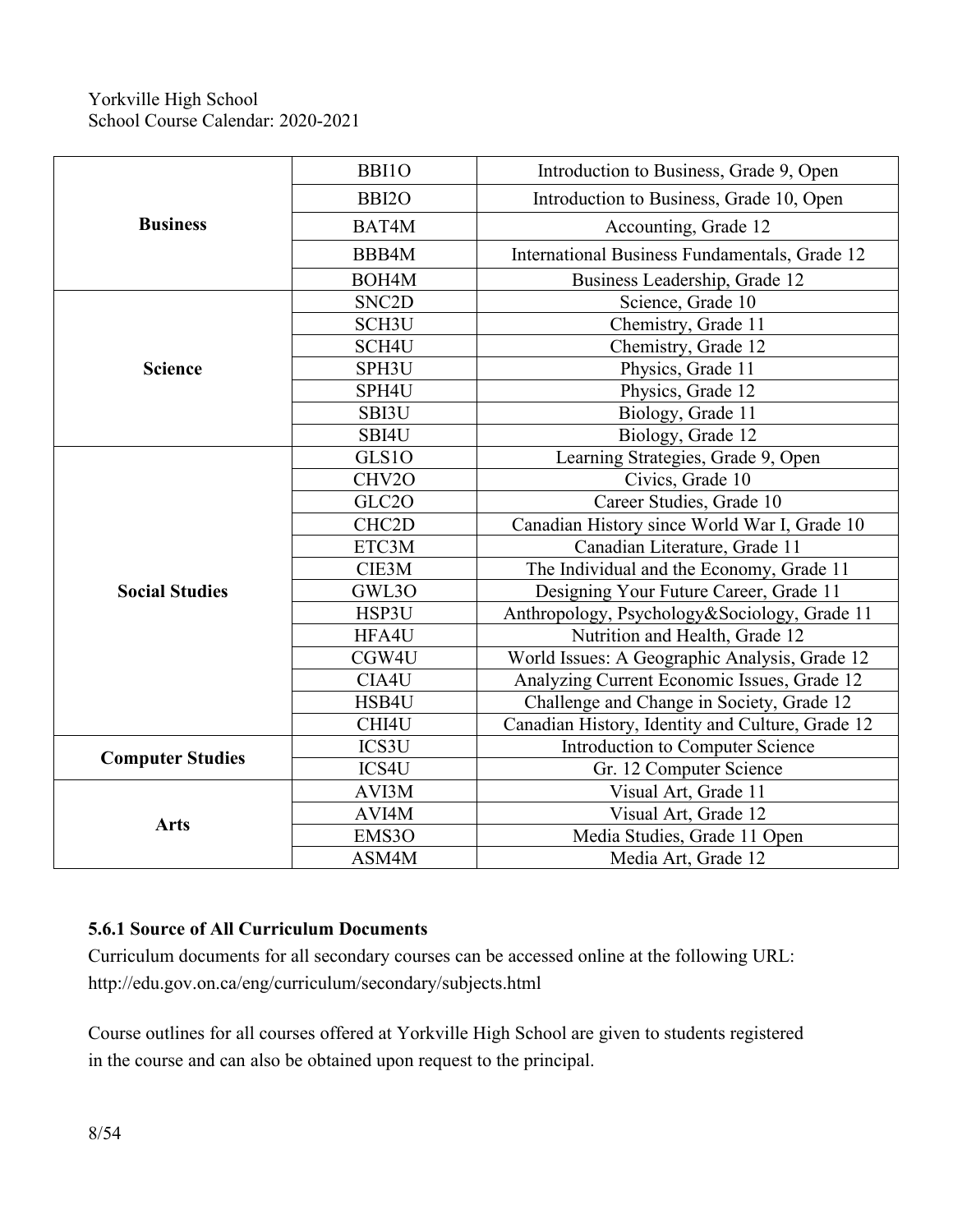# **5.7 Community Involvement**

As part of the Ontario Secondary School Diploma requirements, students must complete a minimum of 40 hours of community involvement activities. The purpose of this activity is to remind students of their community obligations and to encourage them to contribute to society beyond the minimum number of hours required as well as to continue to make a selfless contribution to their community in the future.

Students are responsible for completing the required number of hours on their own time – during lunch hour, after school, on weekends, or during school holidays - and for keeping track of their activities under the guidance of the school principal. Students must choose an activity that is approved by the school such as helping classmates with schoolwork, assisting in sports activities at a community centre, helping senior citizens, involvement in community events, volunteering at a hospital or in the community.

The Community Involvement form is available online.

# **5.7.1 Eligible activities**

Help your neighbours

- Provide service to seniors or to the others who have difficulty leaving their homes ranking, shovelling, shopping, visiting, reading, meal preparation;
- Assist a neighbour with childcare take child to park, watch child while parent prepares dinner;
- Tutor younger students read, take to library, help with homework. Help your community

- Volunteer at a seniors home/center visit, read, play cards or board games, take seniors for walks, crafts;
- Help organize local community events food drives/banks;
- $\bullet$  Take part in environmental initiatives cleaning and recycling operations, park clean up, planting tree and flower beds.
- Get involved in charitable activities walk a thons, daffodil sales, canvassing for organizations;
- Assist with sports teams-community leagues, parks & recreation programs;
- Volunteer in leadership role with community groups youth groups;
- Volunteer with social service or animal welfare agencies –Red cross, united way, Humane Society;
- Get involved in the democratic political process scrutineer, canvassing, campaigning;
- Service through religious communities/places of worship;
- Assist with literacy initiatives at local libraries, day care centres, community centres.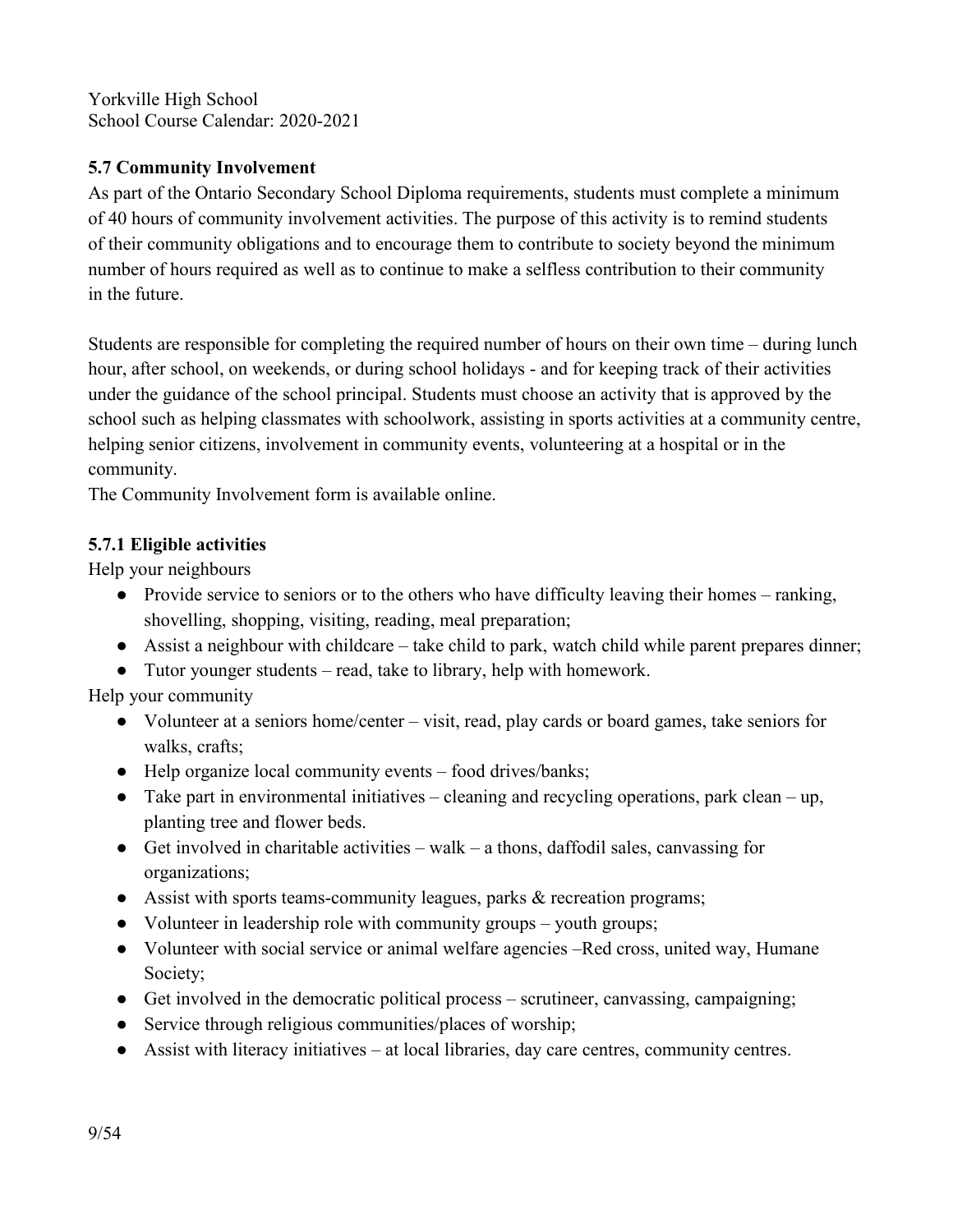#### **5.7.2 List of ineligible activities**

The Ministry of Education has developed a list of activities that may NOT be chosen as community involvement activities and that are therefore ineligible activity is an activity that:

- Takes place during the time allotted for the instructional program on a school day. However, an activity that takes place during the students' lunch breaks or "spare" period is permissible;
- Would normally be performed for wages by a person in the workplace;
- Is a requirement of a class or course in which the students is enrolled (e.g. co-operative education portion of a course, job shadowing, work experience);
- $\bullet$  Take place in a logging or mining environment, if the students is under sixteen years of age;
- Takes place in a factory, if the students is under fifteen years of age;
- Takes place in a workplace other than a factory, if the student is under fourteen years of age and is not accompanied by an adult;
- Involves the operation of a vehicle, power tools, or scaffolding;
- Involves the administration of any type or form of medication or medical procedure to other persons;
- Involves handling of substances classed as "designated substances" under the Occupational Health and safety Act;
- Requires the knowledge of tradesperson whose trade is regulated by the provincial government;
- Involved banking or the handling of securities, or the handling of jewellery, works of art antiques, or other valuables;
- Consists of duties normally performed in the student's home or personal recreation activities.

# **5.8 The Secondary School Literacy Graduation Requirement (Ontario Schools 2016 section 6.1.3)**

Students must pass the Ontario Secondary School Literacy Test which is administered annually in March. Passing the test is a requirement of the OSSD. Students who do not pass may take the Ontario Secondary School Literacy Course (OSSLC). The school principal has the discretion to allow a student to enrol in the OSSLC before he or she has had a second opportunity to take the OSSLT, if the principal determines that it is in the best educational interests of the student. Students who pass the course are considered to have met the literacy graduation requirement. The result is recorded on the student transcript.

In the case of accommodations, special provisions, deferrals and exemptions, the principal will contact the EQAO directly for specific information in support of students.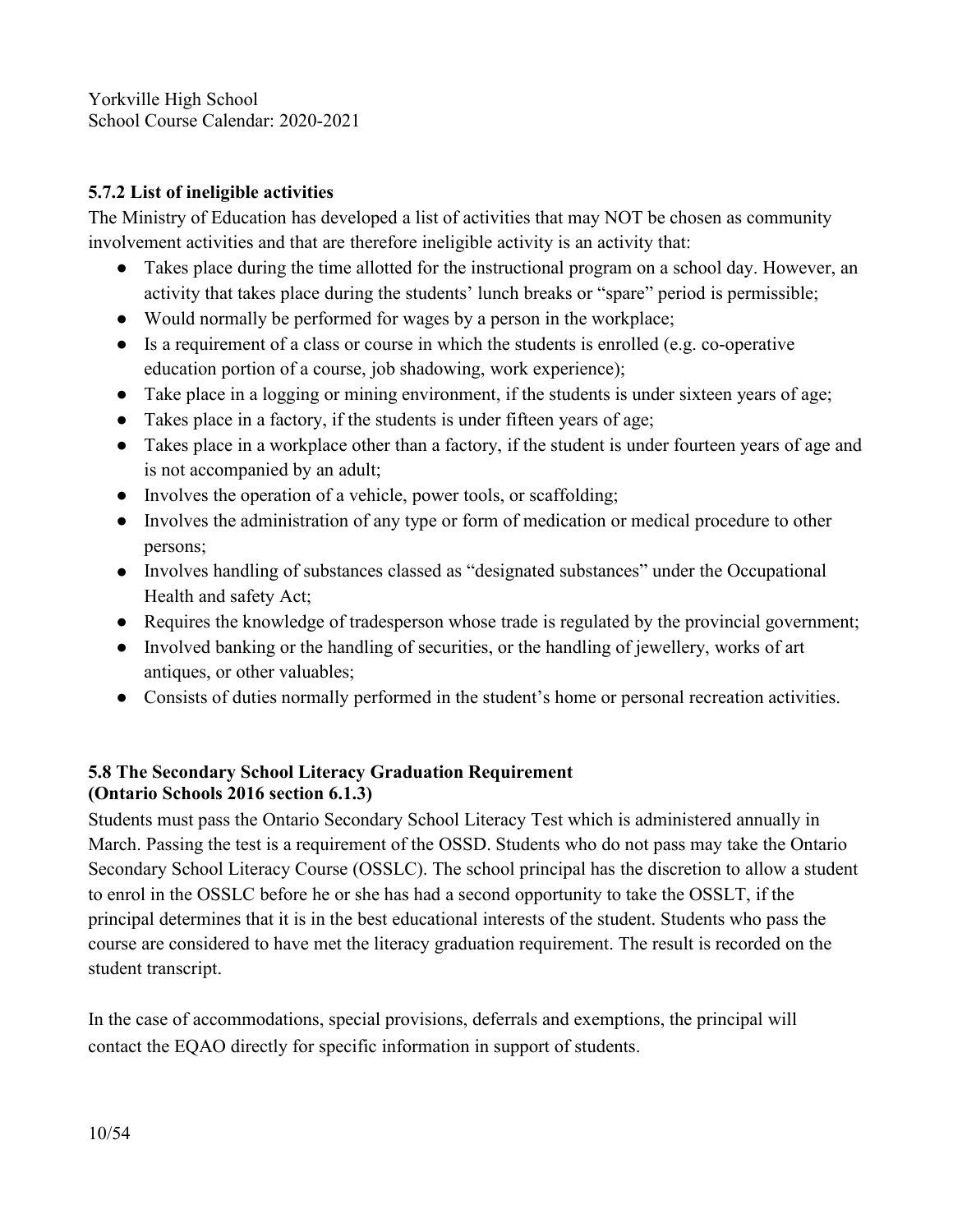For online international students, the principal will locate suitable institutions within the student's native country for testing and then directly contact the EQAO for approval and further information exchange. Once the EQAO approves and sends test to these locales, students must travel to the institute and take the test. All EQAO protocol will be enforced during the test-taking.

#### **5.9 Ontario Secondary School Literacy Test**

All students are expected to take and must successfully complete the Ontario Secondary School Literacy Test (OSSLT) in order to earn a secondary school diploma. This test is written in the Grade 10 year and is based on the Ontario curriculum expectations for language and communication, particular reading and writing, up to and including Grade 9. If students do not complete the test successfully, Yorkville High School will provide remedial assistance to help improve skills so that students are better prepared to retake the literacy test. Successful completion of the test is recorded on the Ontario Student Transcript Accommodations will be available as specified in a student's Education Support Plan(ESP); please contact a school guidance.

# **5.10 Ontario Secondary School Literacy Course**

Students who have been eligible to write the OSSLT at least twice and who have been unsuccessful at least once are eligible to take the Ontario Secondary School Literacy Course (OSSLC). Arrangements may be made on an as needed basis for students who have not been successful on the OSSLT to take this course for the purposes of meeting the literacy requirement for graduation.

#### **5.11 Substitutions for Compulsory Credits**

(Ontario School 2016, Section 6.2)

In order to allow flexibility in designing a student's program and to ensure that all students can qualify for the secondary school diploma, substitutions may be made for a limited number of compulsory courses. These substitution courses must be selected from the course offerings of Yorkville High School that meet the requirements for compulsory credits. To meet individual students' needs, the principal may replace up to three of these courses (or the equivalent of half courses) with the courses that meet the compulsory credit requirements. Each substitution will be noted on the student's Ontario Student Transcript.

# **5.12 Prerequisite Courses**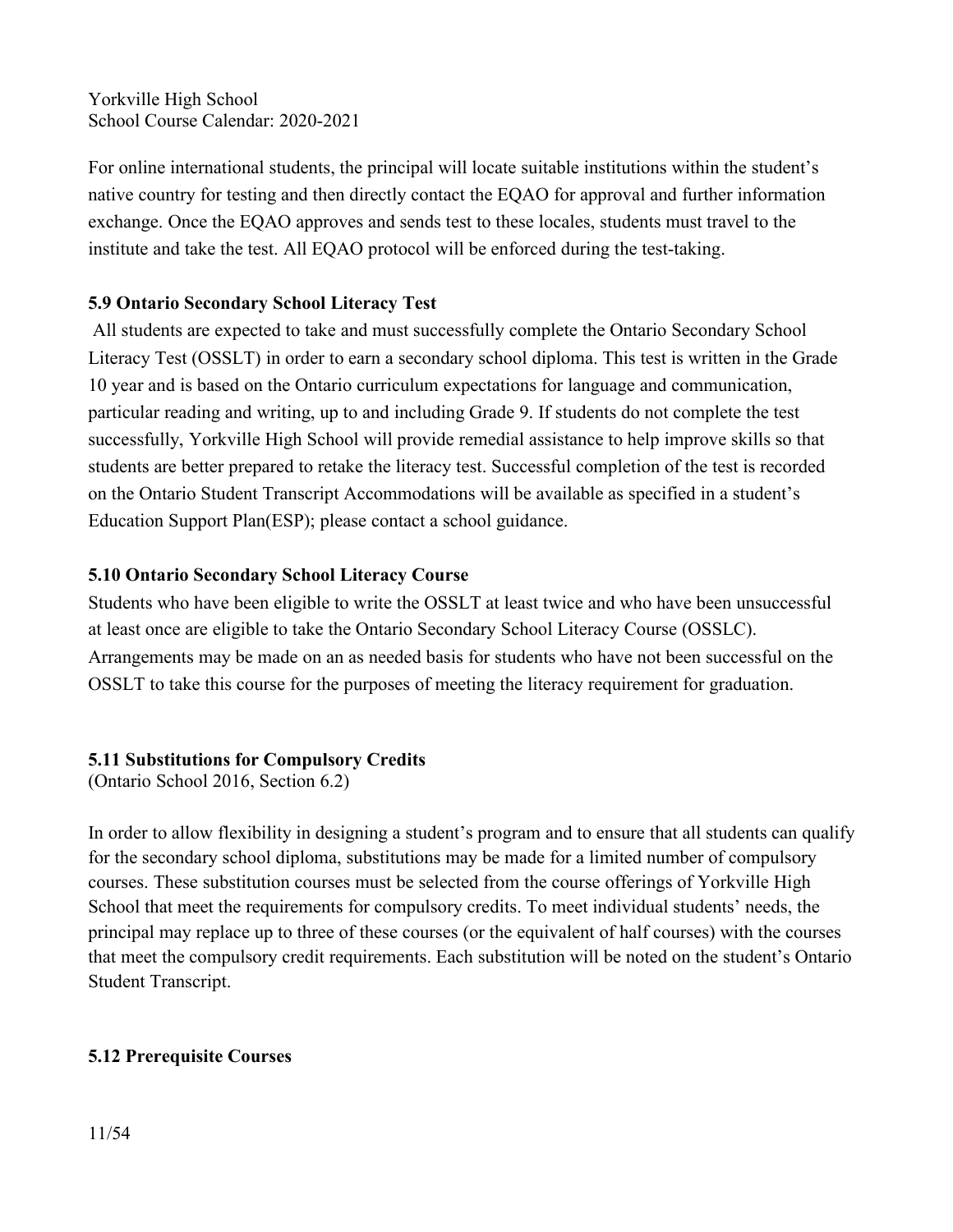A prerequisite course is identified by the Ministry of Education guidelines as being essential preparation for a particular course that follows. At Yorkville High School, students must complete the prerequisite identified for the course they wish to register for. A proof of prerequisite completion is mandatory prior to course registration.

#### **5.13 Waiving Prerequisites**

(Ontario Schools 2016, section 7.2.3)

If a student requests that a prerequisite be waived, the principal will determine whether or not the prerequisite should be waived. The principal may also initiate consideration of whether a prerequisite should be waived. The principal will make his decision in consultation with the parent and appropriate school staff. The principal's decision is finaland there is no further avenue of appeal. As part of the consideration of whether or not the prerequisite may be waived, the student may be asked to take a special test or examination.

#### **5.14 External Music Credits**

(Ontario Schools 2016, section 7.3.4)

Students studying music privately are eligible for up to two secondary school external music credit. Te student must submit the original grade reports, with marks, for photocopying. Grade 7 Practical + Grade 1 Rudiments is eligible for a Grade 11 external music credit. Grade 8 Practical + Grade 2 Rudiments is eligible for Grade 12 external music credit. In each case the mark for the course is the average of the two marks earned. While this does not count in the Yorkville High School average, it is recorded on the student's transcript (OST)

#### **5.15 Experiential Learning Programs**

(Ontario Schools 2016, section 8)

Yorkville High School **does not** offer a formal experiential learning program. Experiential learning programs include job shadowing and job twinning, and work experience and cooperative education, which are typically offered at the secondary school level. Descriptions of these programs include: cooperative education programs, which allow students to earn secondary school credits while completing a work placement in the community; work experience which provides students with a learning opportunity in the workplace for a limited period of time; job shadowing which allows a student to spend on-half to one day observing a worker in a specific occupation; and , job twinning which provides the opportunity for a student to observe a cooperative education student at his or her placement for on-half to one day.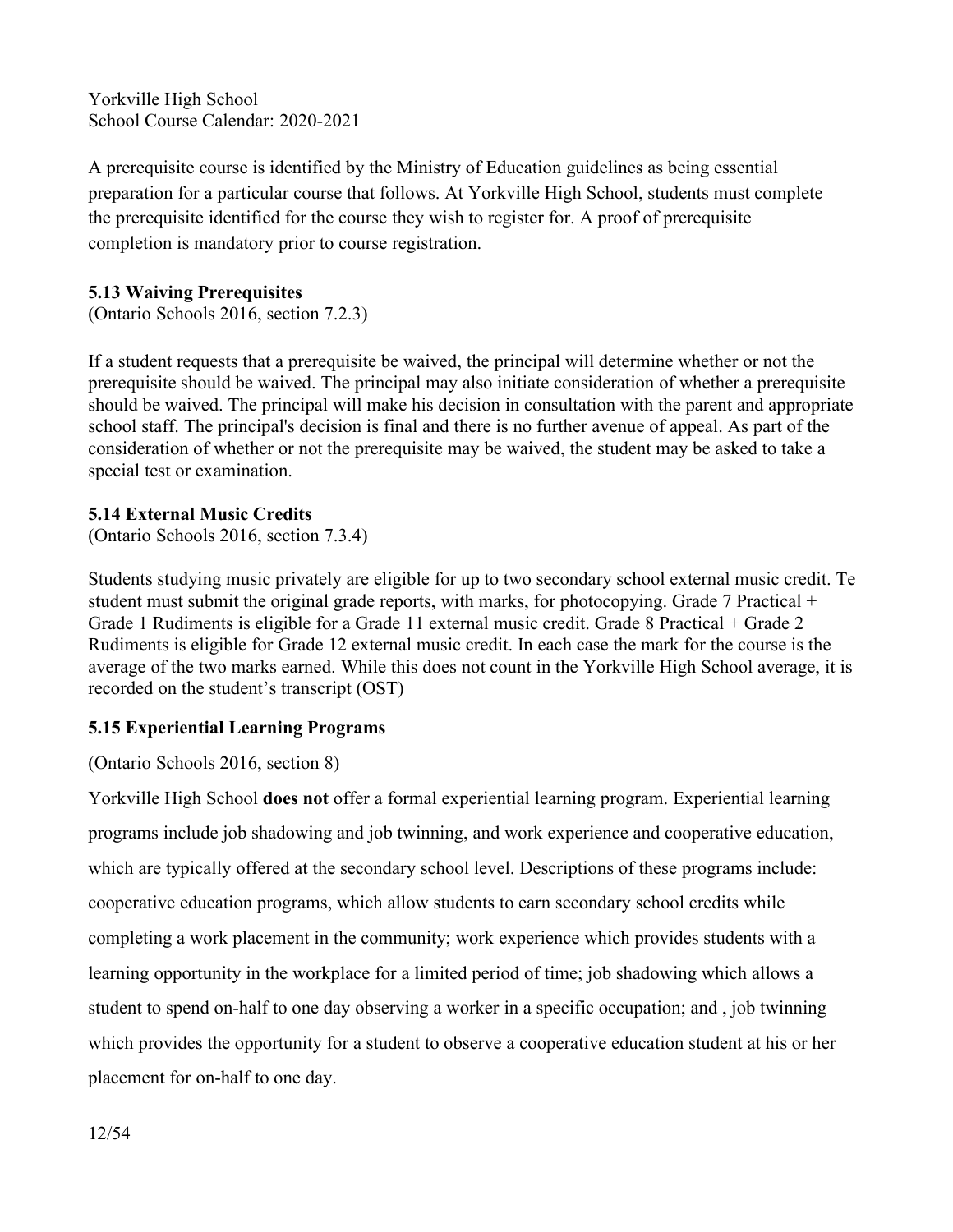# **6. CREDIT SYSTEM and COURSES**

# **6.1 The Credit System**

A credit is granted in recognition of the successful completion (grade of 50% or above) of a course that has been scheduled for a minimum of 110 hours of classroom instruction. Credits are granted to students by the school principal, on behalf of the Minister of Education.

# **6.2 Types ofCourses**

Ontario credit courses have a common course code system: e.g. ENG4U, BBB4M

- The first 3 characters represent the course name: e.g. ENG = English, BBB=Introduction to International Business.
- The  $4^{\text{th}}$  Character indicates the grade or language level: e.g. 1=Grade 9; 2=Grade 10; A=Level
- The last character indicates the course type: e.g.  $C =$  College;  $D =$  Academic;  $M =$  College or University; U= University.
- For Grade 9 and 10 courses:
	- **Academic** courses develop students' knowledge and skills through the study of theory and abstract problems. These courses focus on the essential concepts of a subject and explore related concepts as well. They incorporate practical applications as appropriate.
	- **Applied** courses focus on the essential concepts of a subject and develop students' knowledge and skills through practical applications and concrete examples. Familiar situations are used to illustrate ideas, and students are given more opportunities to experience hands-on applications of the concepts and theories they study.
	- **Open** courses, which comprise a set of expectations that are appropriate for all students, are designed to broaden students' knowledge and skills in subjects that reflect their interests and prepare them for active and rewarding participation in society. They are not designed with the specific requirements of university, college, or the workplace in mind.
- For Grade 11 and 12 courses:
	- **College preparation** courses are designed to equip students with the knowledge and skills they need to meet the entrance requirements for most college programs or for admission to specific apprenticeship or other training programs.
	- **University preparation** courses are designed to equip students with the knowledge and skills they need to meet the entrance requirements for university programs.
	- **University/college preparation** courses are designed to equip students with the knowledge and skills they need to meet the entrance requirements for specific programs offered at universities and colleges.
	- **Workplace preparation** courses are designed to equip students with the knowledge and skills they need to meet the expectations of employers, if they plan to enter the workforce directly after graduation, or the requirements for admission to certain apprenticeship or other training programs.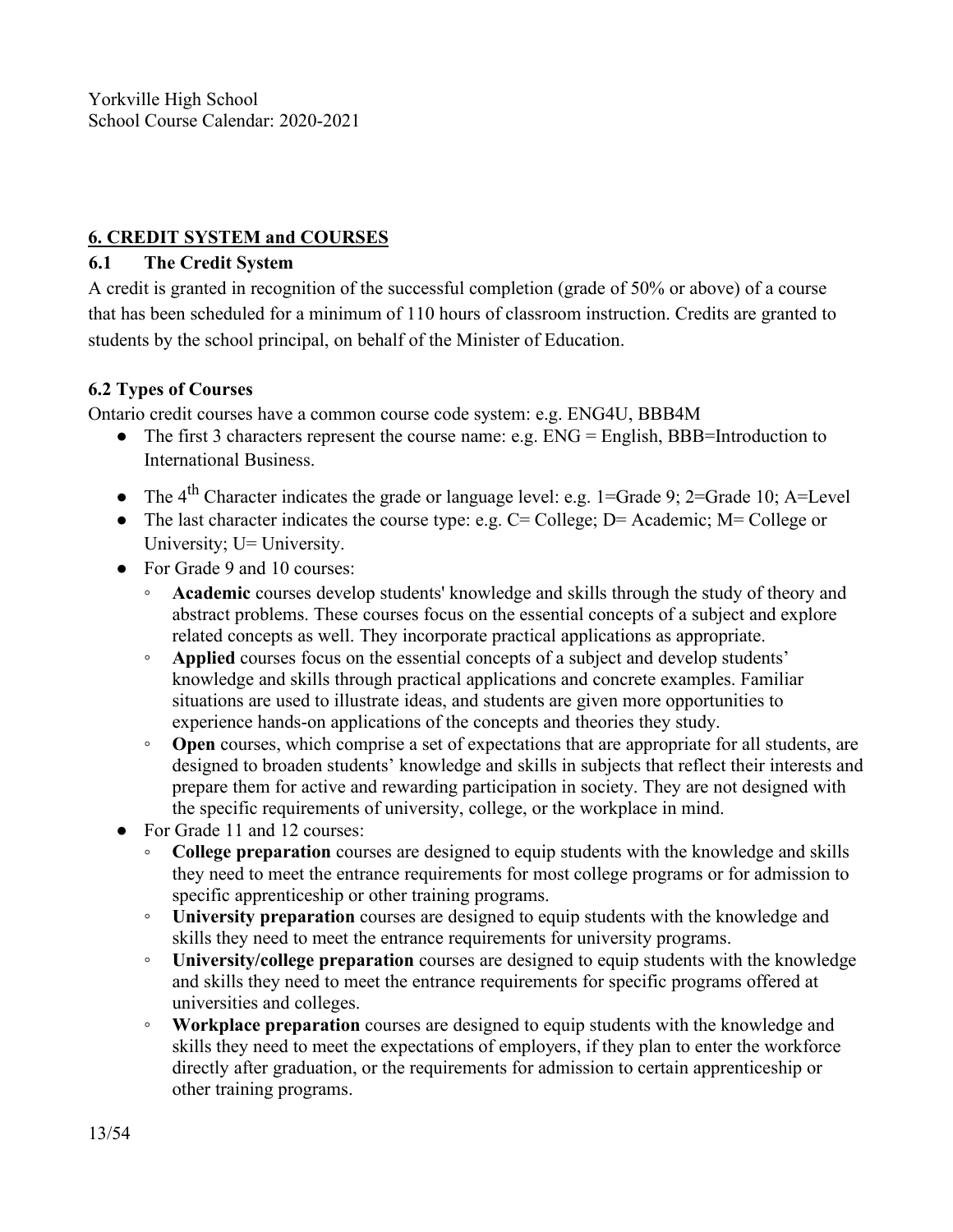**Open** courses, which comprise a set of expectations that are appropriate for all students, are designed to broaden students' knowledge and skills in subjects that reflect their interests and prepare them for active and rewarding participation in society. They are not designed with the specific requirements of university, college, or the workplace in mind.

# **6.3 Changing Course Types**

When students decide to embark on a new pathway, they may find that they have not completed all of the prerequisite courses they need. A student may enrol in a different type of course in a given subject in Grade 10 than the type he or she completed in Grade 9, although doing so may require additional preparation, as recommended by the principal. In the case of mathematics, however, the sole prerequisite for the Grade 10 academic mathematics course is the Grade 9 academic mathematics course, so a student who is planning to move from the Grade 9 applied mathematics course to the Grade 10 academic mathematics course must take either the designated transfer course or the Grade 9 academic mathematics course.

In Grades 10 to 12, a student may change to a different type of course in a given subject provided that the student has taken any course specified as a prerequisite for that course. If the student has not done so, he or she may take one of the specified prerequisite courses through summer school, night school, e-learning, the Independent Learning Centre, or independent study.

If the principal believes that a student can be successful in a particular course without having taken the specified prerequisite course, he may waive the prerequisite.

#### **6.4 RemedialPrograms**

When necessary, the school will provide its students with tutoring services. For the purpose of remediation, the principal may decide to add instructional hours to a course, in addition to the mandated 110 hours of instruction.

#### **7. ACHIEVEMENT**

#### **Curriculum Expectations**

The expectations, or content standards identified for each course describe the knowledge and skills that students are expected to develop and demonstrate in their class work, on assessments, and in various other activities on which their achievement is assessed and evaluated. Two sets of expectations are listed for each strand (or broad curriculum area) of every course – overall expectations and specific expectations. The *overall expectations* describe in general terms the knowledge and skills that students are expected to demonstrate by the end of each course. The *specific expectations* describe the expected knowledge and skills in greater detail. Taken together, the overall and specific expectations represent the mandated curriculum.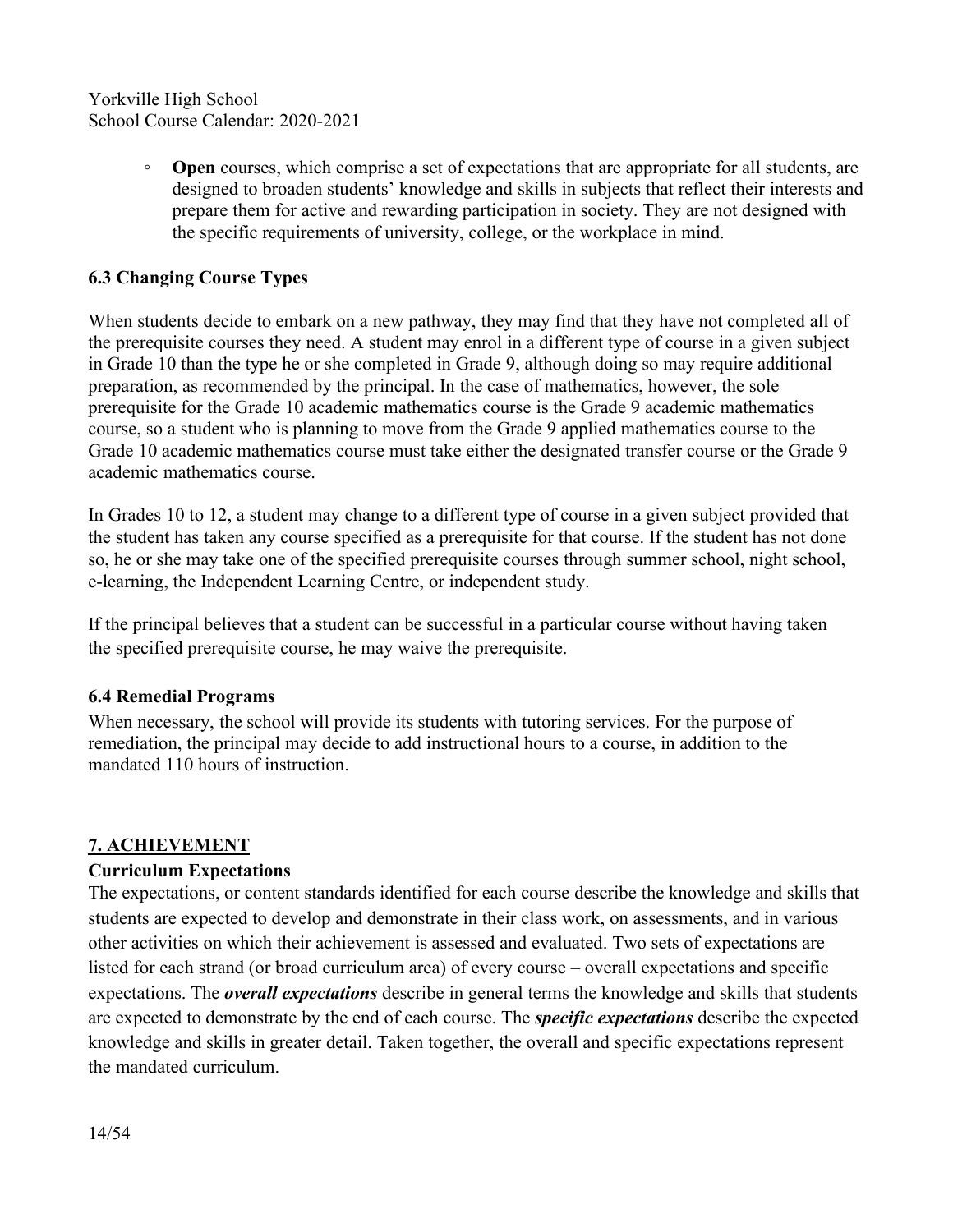#### **7.1 Assessment and Evaluation of Student Achievement**

The primary purpose of assessment and evaluation is to improve student learning. Assessment is the process of gathering information from a variety of sources (student products such as assignments and tests, observations of student performance, and conversations with students) that accurately reflects how well a student is achieving the curriculum expectations. Evaluation is the process of judging the quality of a student's work on the basis of established achievement criteria, or performance standards and assigning a level of achievement to represent that quality.

Assessment and evaluation will be based on the content standards and the performance standards outlined in this document and in the curriculum policy document for each discipline.

All curriculum expectations must be accounted for in instruction, but evaluation focuses on students' achievement of the overall expectations. A student's achievement of the overall expectations is evaluated on the basis of his or her achievement of related specific expectations. The overall expectations are broad in nature, and the specific expectations define the particular content or scope of the knowledge and skills referred to in the overall expectations. Teachers will use their professional judgement to determine which specific expectations should be used to evaluate achievement of the overall expectations, and which ones will be covered in instruction and assessment but not necessarily evaluated.

*Growing Success: Assessment, Evaluation, and Reporting in Ontario Schools* outlines the policies and practices for the assessment, evaluation, and reporting of the achievement of curriculum expectations and the development of learning skills and work habits for all students in Grades 1 to 12 in Ontario schools. The policy is based on seven fundamental principles designed to ensure that assessment, evaluation, and reporting practices and procedures:

- *are fair, transparent, and equitable for all students;*
- *support all students, including students with special education needs, those who are learning the language of instruction, and those who are First Nation, Métis, or Inuit;*
- *are carefully planned to relate to the curriculum expectations and learning goals and, as much as possible, to the interests, learning styles and preferences, needs, and experiences of*
- *all students;*
- *are communicated clearly to students and parents atthe beginning of the school year or course and at other appropriate points throughout the school year or course;*
- *are ongoing, varied in nature, and administered over a period of time to provide multiple opportunities for students to demonstrate the full range of their learning;*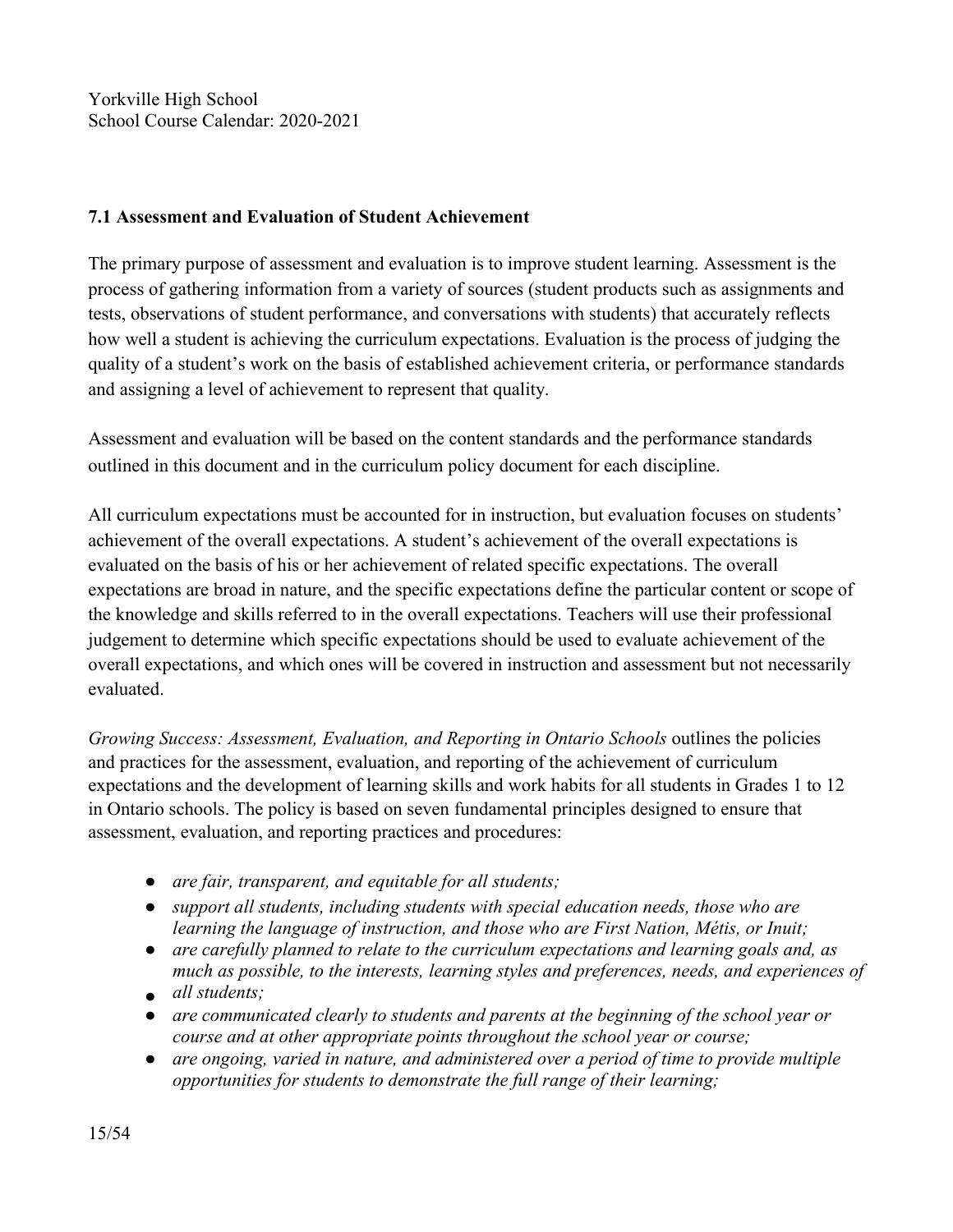- *provide ongoing descriptive feedback that is clear, specific, meaningful, and timely to support improved learning and achievement;*
- *develop students' self-assessment skills to enable them to assess their own learning, set specific goals, and plan next steps for their learning.*

Evaluation is based on gathering evidence of student achievement through:

- Products
- Observations
- Conversations

**7.1.1 Assessment** *for* **Learning** - we provide feedback and coaching

Assessment FOR Learning is the process of seeking and interpreting evidence for the use of learners and their teachers to decide where the learners are in their learning, where they need to go, and how best to go there.

**7.1.2 Assessment** *as* **Learning** - we help students monitor progress, set goals, reflect on their learning

Assessment AS Learning is the process of the explicit fostering of students' capacity over time to be their own best assessors, but teachers need to start by presenting and modelling external, structured opportunities for students to assess themselves.

**7.1.3 Assessment of Learning** – we use assessments as ways of providing evaluative statements about the level of achievement of students

Assessment OF Learning is the assessment that becomes public and results in statements of symbols (marks/grades/levels ofachievement) about how well students are learning. It often contributes to pivotal decisions that will affect students' future.

# **7.2 Performance Standards**

Levels or degrees of achievement are organized into broad learning categories. These include communication, knowledge/understanding, application and thinking.

While they are broad in scope and general in nature, the achievement levels serve as a guide for gathering information and act as a framework used to assess and evaluate each student's achievement. As such, they enable teachers to make consistent judgments about the quality of work and provide clear and specific information about their achievement to students and their parents.

A final grade is recorded for every course and a credit is granted and recorded for every course in which the student's grade is 50% or higher. The final grade in the form of a percentage grade for each course will be determined as follows: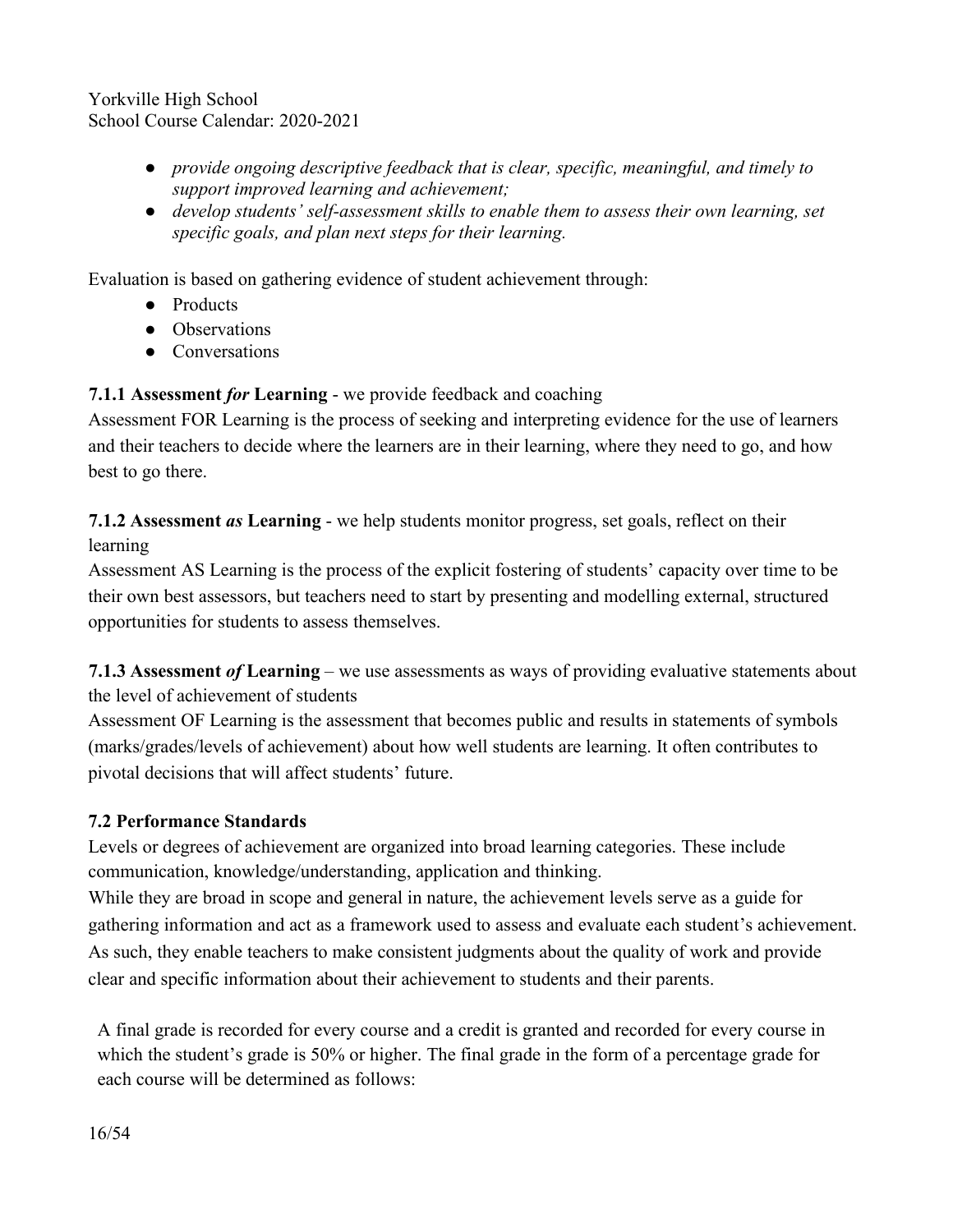- Seventy per cent of the grade will be based on evaluations conducted throughout the course. This portion of the grade should reflect the student's most consistent level of achievement throughout the course, although special consideration should be given to more recent evidence of achievement.
- Thirty per cent of the grade will be based on a final evaluation in the form of an examination, performance, essay and/or other method of evaluation suitable to the course content and administered towards the end of the course.

The achievement chart identifies four categories of knowledge and skills. It is a standard provincewide guide to be used by teachers. It enables teachers to make judgements about student work that are based on clear performance standards and on a body of evidence collected over time. The purpose of the achievement chart is to:

- provide a common framework that encompasses all curriculum expectations for
- all courses outlined in this document;
- guide the development of quality assessment tasks and tools (including rubrics);
- help teachers to plan instruction for learning;
- assist teachers in providing meaningful feedback to students;
- provide various categories and criteria with which to assess and evaluate students' learning.

# **7.3 Categories ofKnowledge and Skills**

The categories, defined by clear criteria, represent four broad areas of knowledge and skills within which the subject expectations for any given course are organized. The four categories should be considered as interrelated, reflecting the wholeness and interconnectedness of learning. The categories of knowledge and skills are: Knowledge and Understanding, Thinking, Communication, and Application.

Teachers will ensure that student work is assessed and/or evaluated in a balanced manner with respect to the four categories, and that achievement of particular expectations is considered within the appropriate categories.

The categories of knowledge and skills are described as follows:

| Knowledge and        | Subject-specific content acquired in each course (knowledge), and the                                                                                                                                                                                                                                                                                                                                                 |  |
|----------------------|-----------------------------------------------------------------------------------------------------------------------------------------------------------------------------------------------------------------------------------------------------------------------------------------------------------------------------------------------------------------------------------------------------------------------|--|
| Understanding        | comprehension of its meaning and significance (understanding).                                                                                                                                                                                                                                                                                                                                                        |  |
| Thinking and Inquiry | The use of critical and creative thinking skills and/or processes, as follows:<br>planning skills (e.g., generating ideas, gathering information, focusing<br>research, organizing information) processing skills (e.g., drawing inferences,<br>interpreting, analysing, synthesizing, evaluating) critical/creative thinking<br>processes (e.g., oral discourse, research, critical analysis, critical literacy, met |  |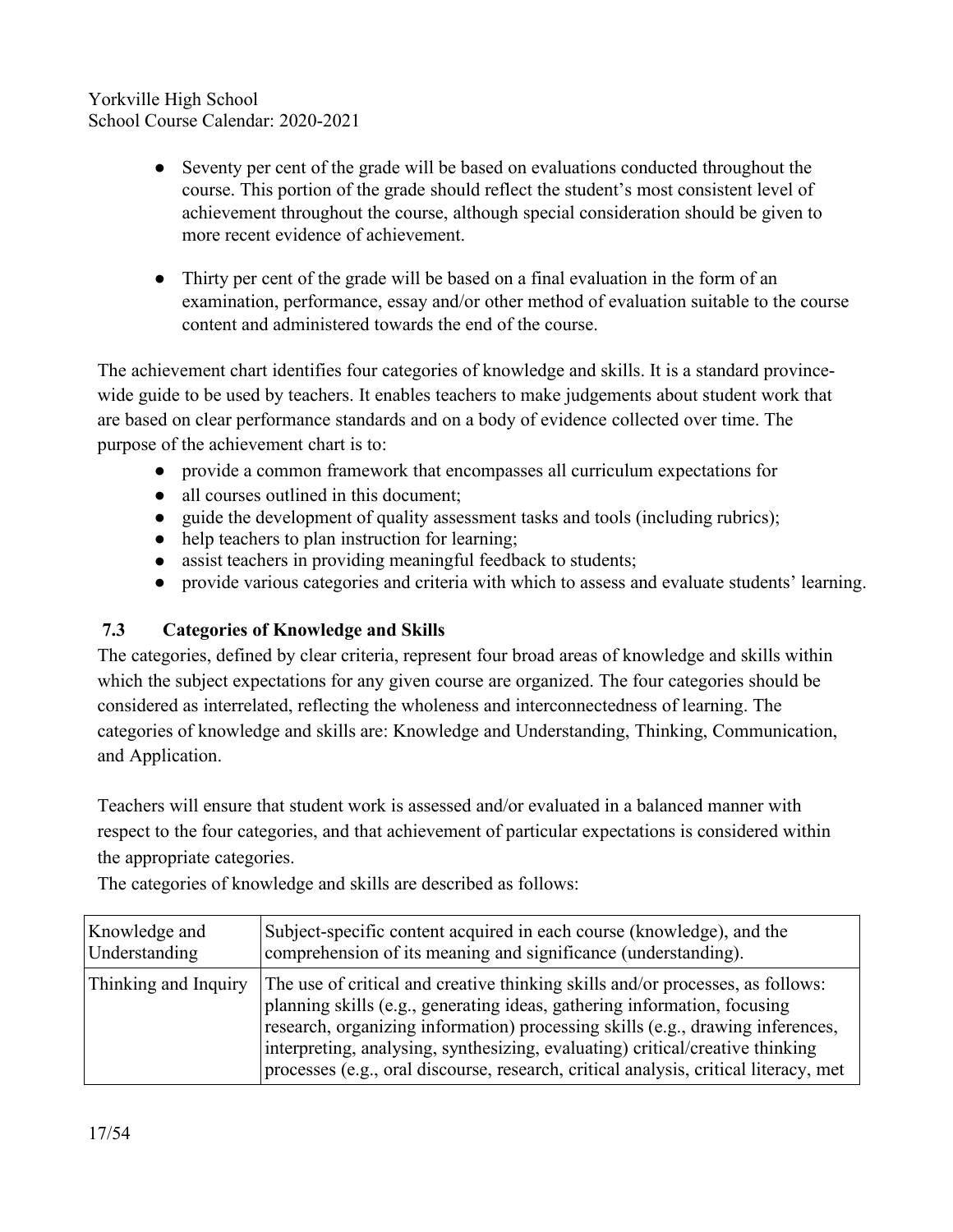|               | cognition, creative process).                                                               |  |
|---------------|---------------------------------------------------------------------------------------------|--|
| Communication | The conveying of meaning through various text forms.                                        |  |
| Application   | The use of knowledge and skills to make connections within and between<br>various contexts. |  |

#### **7.4 ReportCards**

At the end of each course a Report Card will be given to the student with the percentage final grade achieved, credit earned, attendance details and a record of the learning skills demonstrated by the student. If Yorkville High School does not function as the student's home school, a copy of the report card will be delivered to the student's home school upon course completion.

#### **7.5.1 Prior Learning Assessment and Recognition (PLAR) Challenge**

(Ontario Schools 2016 section 7.2.5)

Prior learning includes the knowledge and skills that students have acquired, in both formal and informal ways, outside secondary school. Where such learning has occurred outside Ontario classrooms, students enrolled in Ontario secondary schools and inspected private schools may have their skills and knowledge valuated against the expectations outlined in provincial curriculum policy documents in order to earn credits towards the secondary school diploma. His formal evaluation and accreditation process is known as Prior Learning Assessment and Recognition (PLAR).

PLAR procedures are carried out under the direction of the school Principal, who grants credits. For students who are under the age of 18, or who are 18 or over but have never left high school for a year or more, a maximum of four credits may be granted through the challenge process for Grade 10,11,12 courses, with no more than two in one subject area.

PLAR procedures must also be available to exceptional students. Assessment strategies must be adapted for this group in keeping with their special needs. While PLAR may be of benefit to some gifted students, it is not intended to be used as a replacement for, or alternative to, enriched or other special programs for gifted students.

A mark obtained through a PLAR process will not be counted in the student's Yorkville High School average, but will be recorded on the student's transcript. For further information, please contact the Head of Academics.

\*Please note that in 2020-2021 school year Yorkville High School may not offer it.

#### **7.5.2 Prior Learning Assessment and Recognition (PLAR) Equivalent**

(Ontario Schools 2016 section 7.2.5.1 and Appendix 2)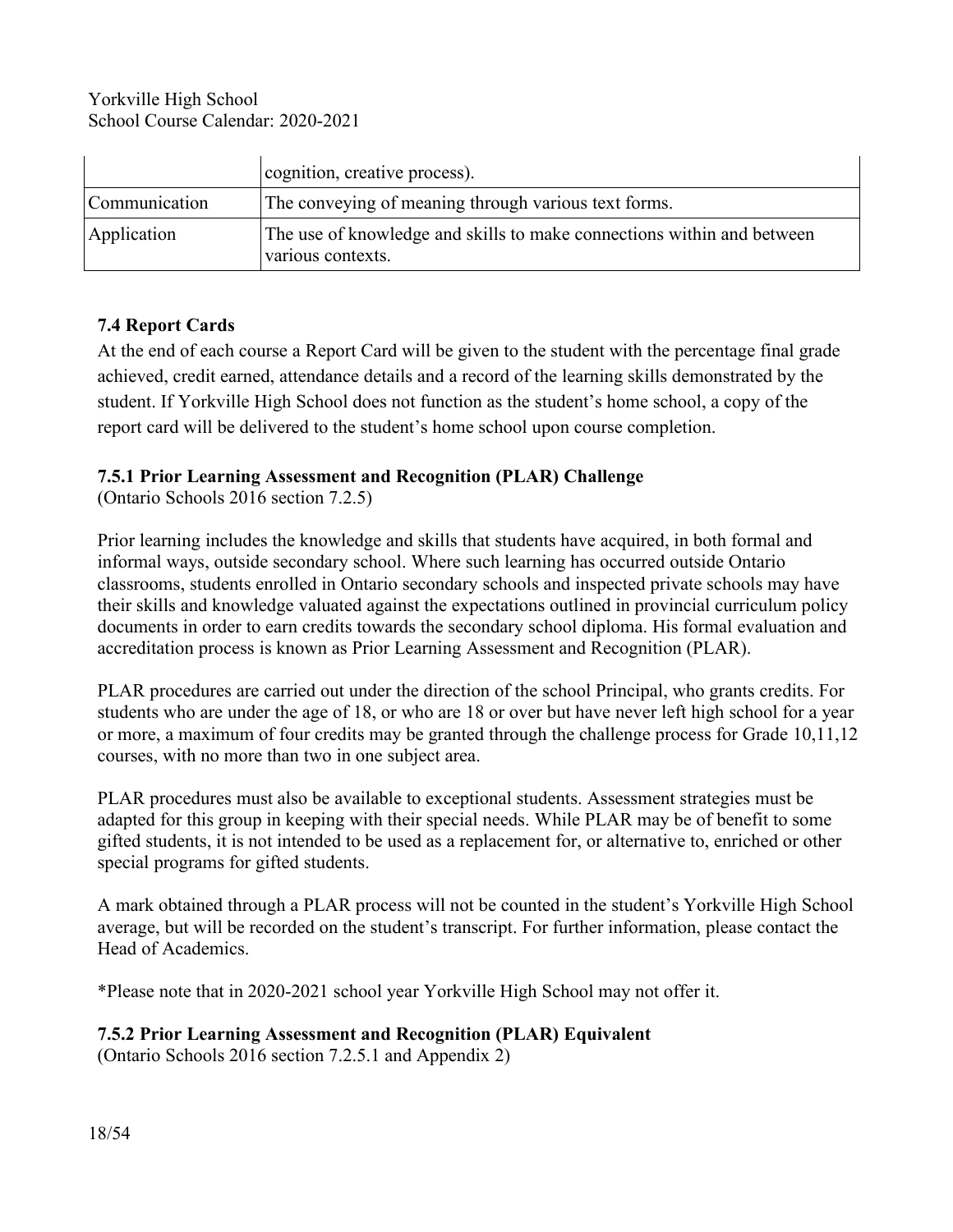Students transferring to Yorkville High School from out of Ontario schools or international schools can be granted equivalency credits for placement purposes by the Principal. Such equivalency credits based on evaluation of the student's previous learning will be recorded on the Ontario Student Transcript.

A mark obtained through a PLAR process will not be counted in the student's Yorkville High School average but will be recorded on the student's transcript. For further information, please contact the Head of guidance.

# **8. ASSESSMENT, EVALUATION AND REPORTING**

At the Yorkville High School, assessment and evaluation is ongoing and a variety of methods are used to provide students with multiple and varied opportunities to demonstrate their learning. Each course will incorporate overall and specific expectations from the provincial curriculum guidelines, to measure students' knowledge and understanding, thinking, communication, and application skills as they relate to the learning of essential concepts. Evidence of student achievement for assessment and evaluation will be collected over time from three different sources – observations, conversations and student products. Throughout the school year students will receive clear and detailed feedback on their progress against clearly outlined criteria, aimed at supporting improved learning and achievement.

# **8.1 Definitions**

- 1. Assessment the process of gathering information from a variety of sources that accurately reflects how well a student is achieving the curriculum expectations.
- 2. Evaluation the process of judging the quality of student work on the basis of established criteria, and assigning a value (i.e., level, letter grade, or numerical mark) to represent that quality.

# **8.2 Achievement Levels**

An overall level of achievement is determined based on evidence gathered from evaluations linked to the following.

Achievement Chart Categories:

 $\triangleright$  Knowledge & Understanding - Demonstration of knowledge and understanding of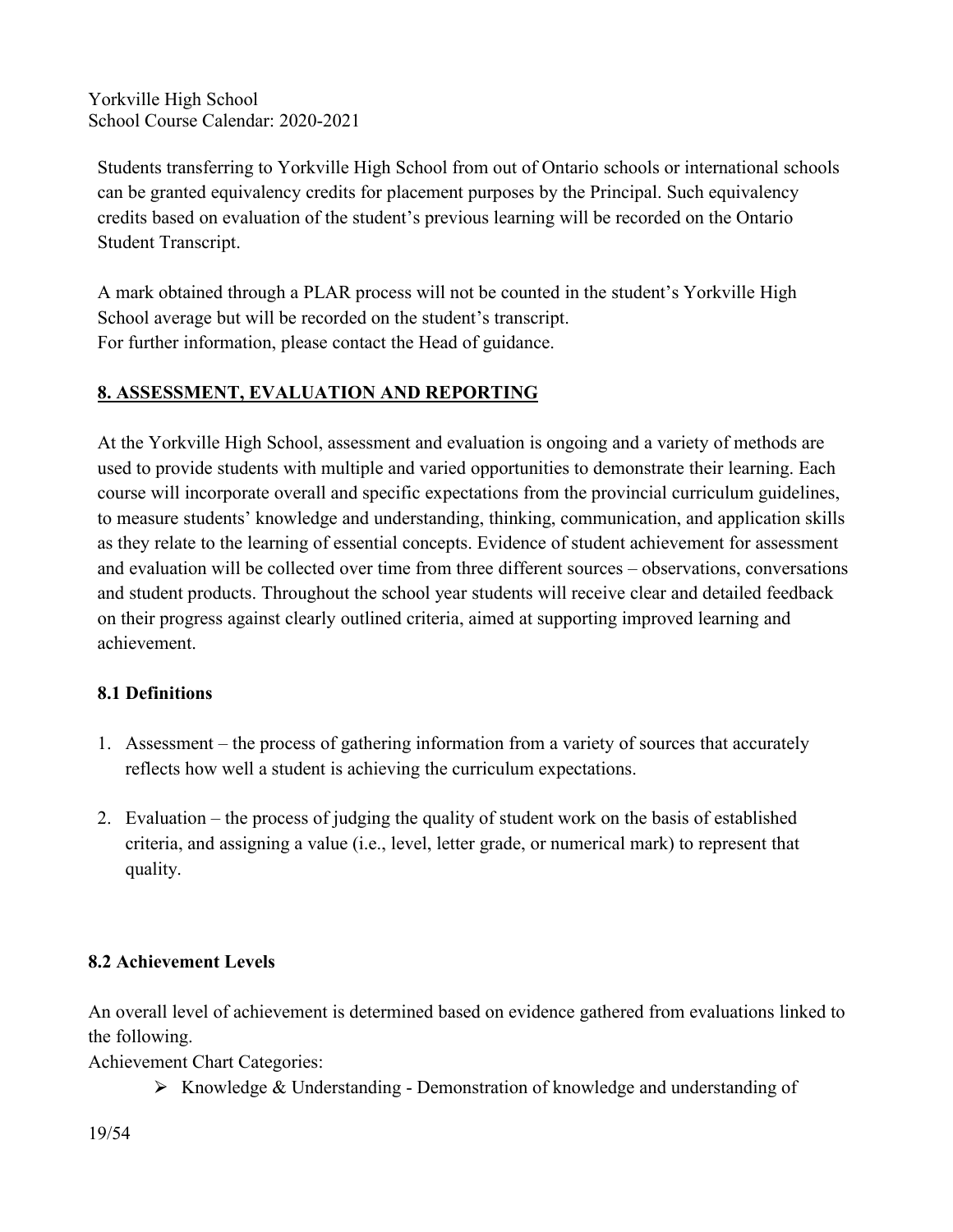overall curriculum expectations;

- $\triangleright$  Thinking Use of planning, processing, and critical and creative thinking skills
- ⮚ Communication Organization of ideas and communication for different audiences and for different purposes through various forms using appropriate conventions, vocabulary and terminology;
- $\triangleright$  Application Application and transfer of knowledge and skills, and making connections within and between various contexts.

# **8.3 Reporting Student Achievement**

At Yorkville High School, student progress and achievement is reported two times annually through two parent-teacher interview sessions (virtual correspondence or teleconferencing) with two formal written reports specifically one midterm report and one final summary report at the conclusion of the school year. The mechanism for formal reporting on student achievement is the report card.

Midterm report cards are issued when students have completed the first 50% of their course. The final report card will be issued within 10 business days of the teacher receiving a student's final exam.

Reporting identifies the most consistent level of performance that the student has demonstrated and indicates strength sand next steps to ensure continued progress by the student. Progress and interim reports issued at specific points in the school year provide an indication of student achievement to date. The final report issued at the end of the year provides a comprehensive summary of achievement in all courses.

# **8.4 Final Summative Evaluations and Examinations**

All credit courses will have a final evaluation in the form of an examination, performance assessment, essay, culminating project, and/or other method of evaluation suitable to the course content. The final evaluation may be comprised of a combination of these types of assessments and will be administered towards the end of the course, usually within the final four to six weeks of the academic year. Gr 9 to G12 formal examinations and summative tests for credit courses will be scheduled during the designated examination period in June.

# **8.5 Attendance and Evaluation for Credit**

It is of paramount importance that students realize the link between attendance and securing a credit in each course taken. A credit is granted in recognition of the successful completion of a course that has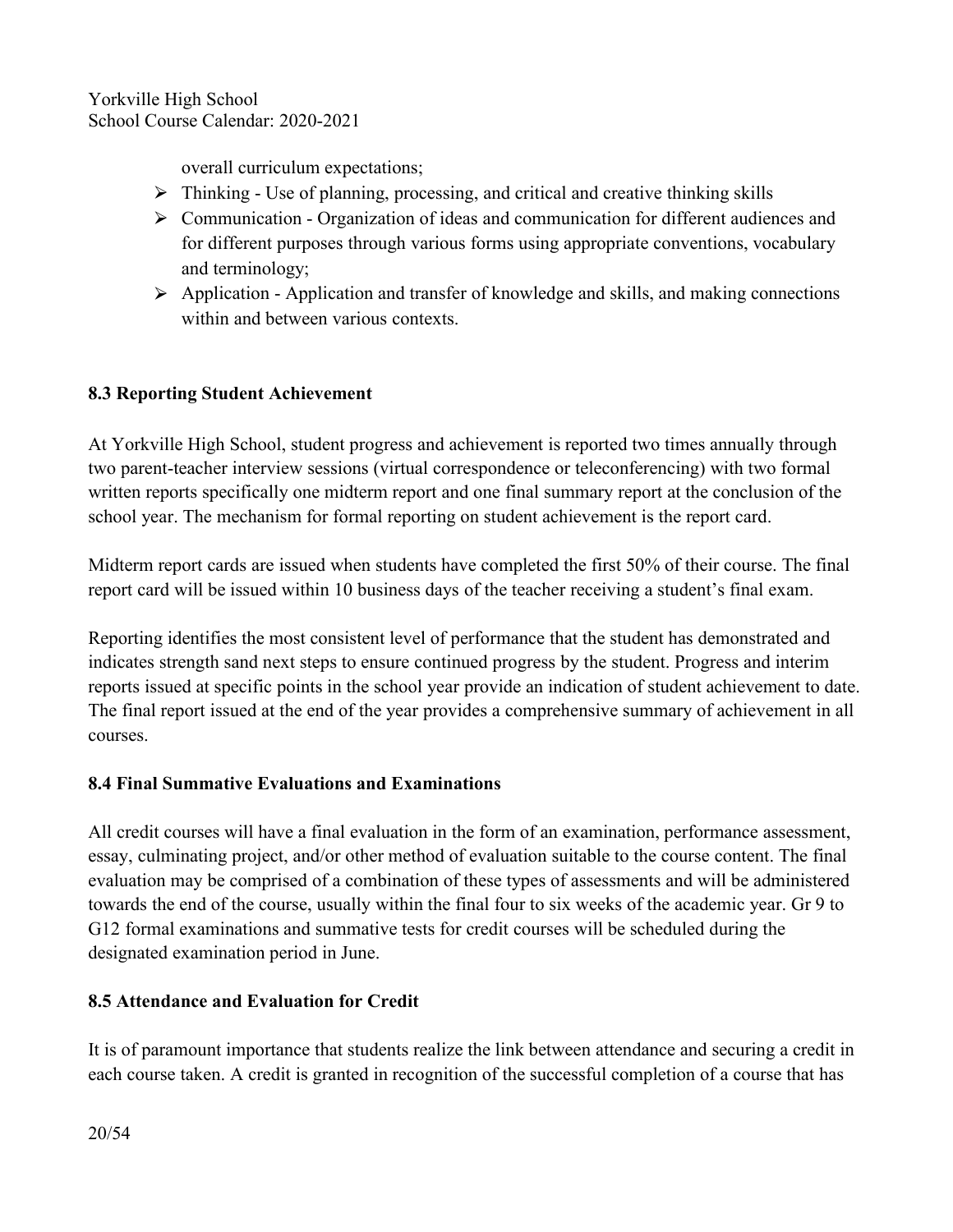been scheduled for a minimum of 110 hours. Both content and the learning process are integral components in Ministry approved courses. The importance of classroom time is increased by the accelerated and enriched nature of our program. This fact, coupled with our increased emphasis on class performance based assessment, underscores the need for regular attendance so that evaluation and the awarding of credits will not be forfeited. When there is chronic absenteeism or non-attendance, the school reserves the right to discontinue a student's enrolment in one or more courses.

For online students, absences are defined as incomplete hours for activities and tests; the online platform records log in times by students and so hours can be checked and deducted from the 110 required hours. For example, if an activity requires 2 hours of time, and these hours are not fulfilled via the log-in record, students will be notified that the task and thus the course was not completed accordingly. If hours are not completed within the 6-month time frame, student accounts are suspended, and the student may be academically dismissed.

# **8.6 Student withdrawal from course(s) in Grades 11 and 12:**

(Ontario Schools 2016, Section 4.1.2)

If a student withdraws from a course within five instructional days following the issue of the first provincial report card in a semestered school or five instructional days following the issue of the second provincial report card in a non-semestered school, the withdrawal is not recorded on the OST.

#### **8.7 Ontario Student Record (OSR)**

(Ontario Schools 2016, section 4.1.1 and Ontario Student Record (OSR) Guideline, 2000)

The OSR is the official record for the student and contains report cards and a record of the diploma requirements completed, along with other information the principal deems conducive to the education of the student. Students have the right to examine the contents of their OSR at any time. In addition, parents of students under the age of 18 also have access to their son or daughter's OSR.

# **8.8 Ontario Student Transcript (OST)**

(Ontario Schools 2016, 4.1.2)

The Ontario Student Transcript is the student's official record of credits earned and other graduation requirements completed. All Ontario courses taken by the student at the Grade 11 and 12 level, whether successfully completed or not, will be recorded on the transcript. If a student withdraws from a course within five school days after the midway point of the course duration, the withdrawal will not be recorded.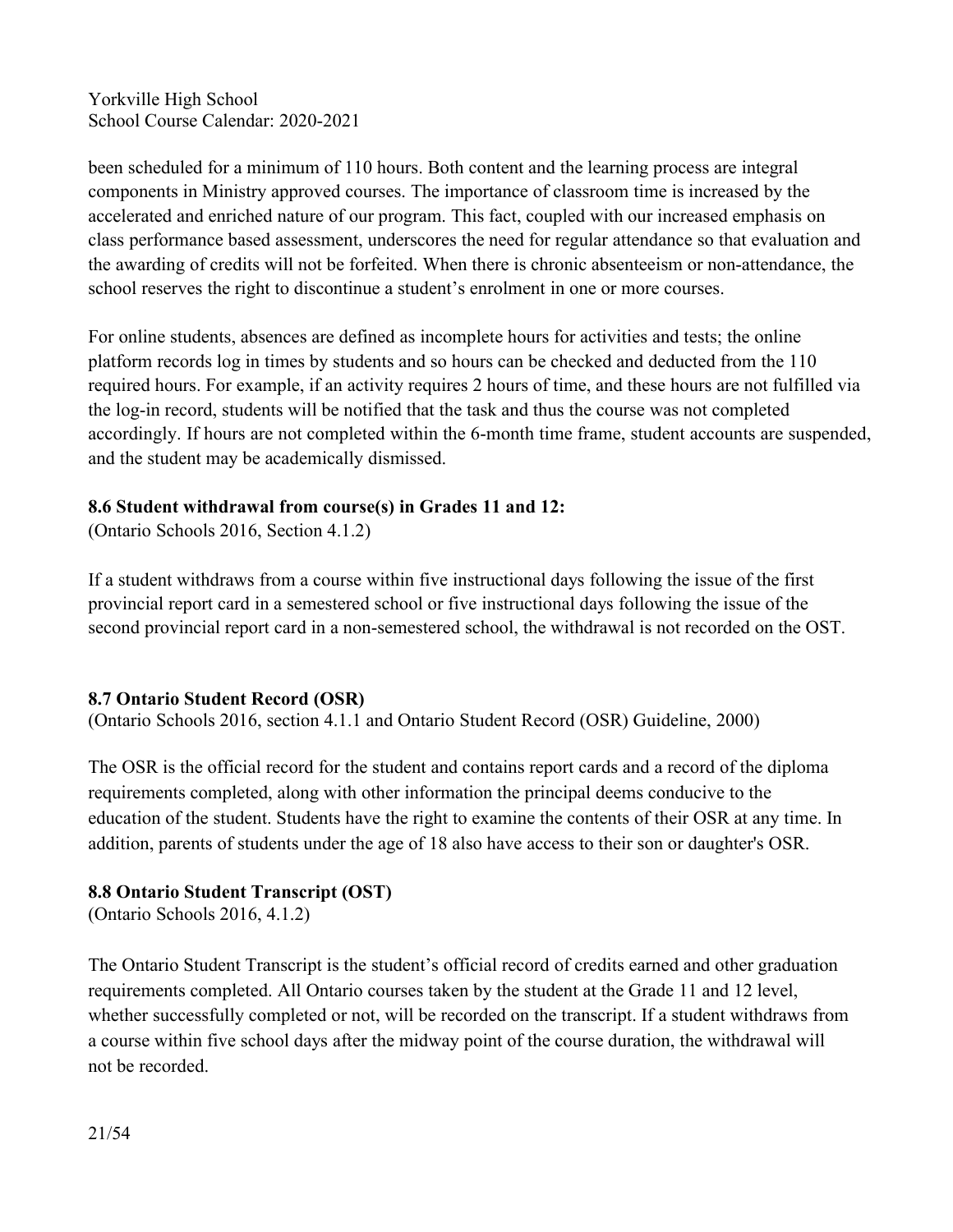A student's final result on the Literacy Test as well as confirmation that the student has completed the community involvement requirement will also be included on the student transcript. A copy is available, upon request, by a student and/or parent (if the student is under the age of  $18$ ). This transcript is the official document a person must present whenever evidence of secondary education standing is required.

# **8.9 Academic Honesty**

Members of Yorkville High School are expected to maintain high standards of honesty throughout the many aspects of their life and study at the school. Students who have evidenced academic dishonesty may be made subject to disciplinary procedures including but not limited to: receiving a warning; a mark of zero for the work submitted, dismissal from the course; suspension or permanent dismissal from the online school.

#### **8.10 Plagiarism**

Plagiarism is submitting another person's work as your own. Plagiarism is cheating. This is not accepted at the Yorkville High School or any other school, college or university. We expect our students to be original thinkers who are able to demonstrate and present their learning in their own words and voice.

#### **8.11 Unintentional Plagiarism**

Students use ideas from another source and forget or neglect to cite them. This often happens when attempting to paraphrase or copy key ideas from another writer.

#### **8.12 Intentional Plagiarism**

Students deliberately present another person's work as their own. Examples include:

•Copying and pasting facts and information from another source such as Wikipedia or a website; •Copying an essay or assignment belonging to another student or one found or purchased on the

Internet;

•Having another person write your tests or assignments, or impersonate you to write your final exam.

# **8.13 Consequences**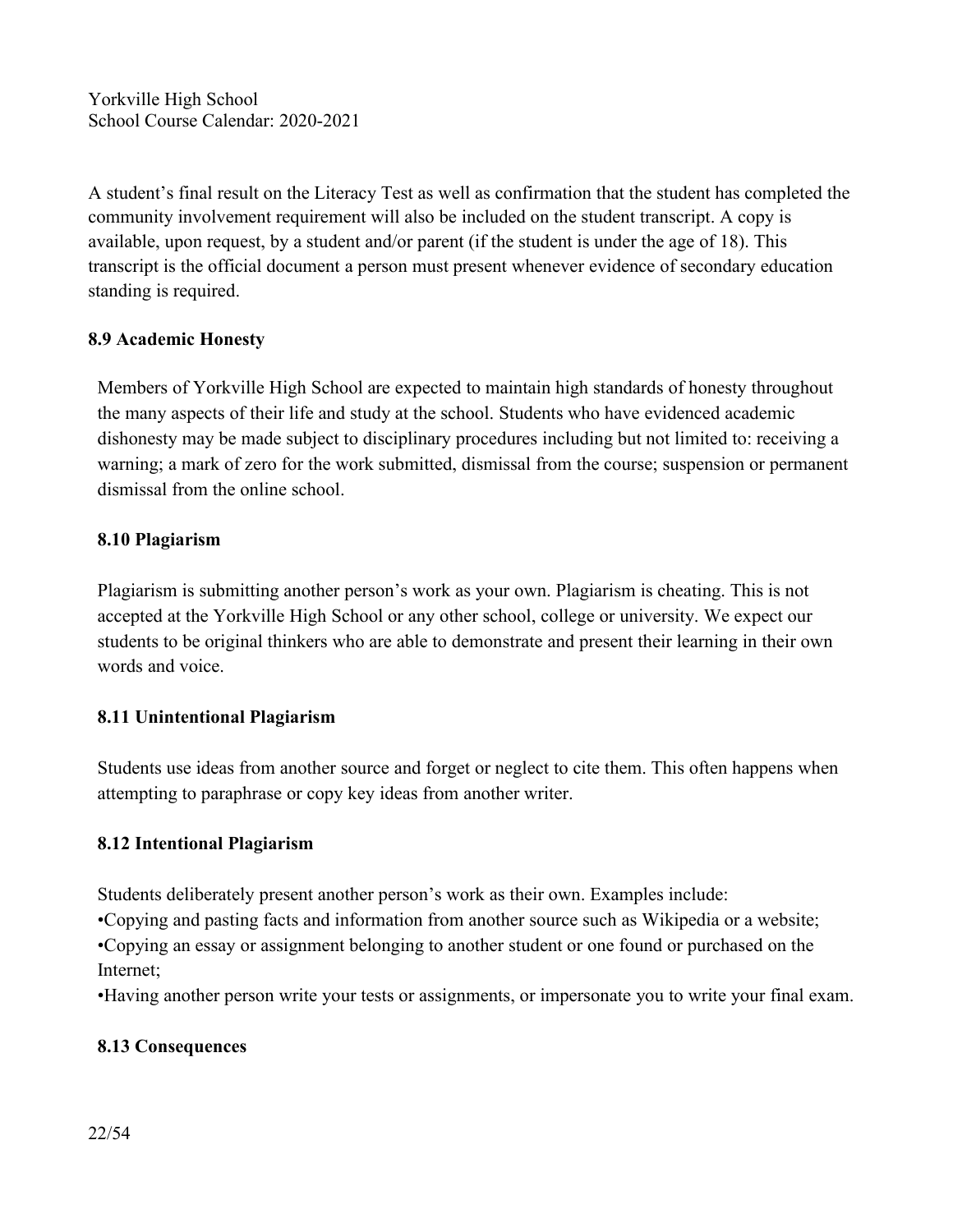Depending on the severity of the incident, the following steps will be taken to deal with plagiarism or cheating:

•Money In cases of unintentional plagiarism, the student will be asked to revise the assignment to provide correct references. The teacher will talk with the student. Parents or guardians may be contacted

•In cases of intentional plagiarism, the student will receive a mark of zero on the assignment, test or exam. The teacher will interview the student and report the incident to the principal. Parents or guardians will be contacted

# **9. SCHOOL SERVICES**

# **9.1 Computers**

For local online students requiring computer access, Yorkville High School has computers available for use with their academic studies. Internet access is available with these computers. For international students studying at partner schools, computers with internet access are available.

All other students, local or international, will not be allowed to register without computer or internet access from home.

#### **9.2 Guidance**

Assistance is given to students by helping them to understand their academic strengths and weaknesses, choosing appropriate courses and in making application to post-secondary institutions. Mr.Tiancheng Kuang is the guidance teacher at Yorkville High School. Student can meet with Mr. Kuang in person or online.

# **9.3 Education and Career Planning Supports**

When students begin at Yorkville High School, they engage in virtual or teleconference meetings with the principal to discuss their educational goals and become familiarized with the learning pathway form to best plan their educational direction. Upon completion of their studies, they will again meet virtually with the principal to prepare a personalized transition plan either for their home-school, or post secondary studies or career (university, college or the workplace).

# **9.4 Education Support for Parents**

Parents and students may request a learning pathway form at any time to complete and review with the principal through virtual meetings. They may also request to review curriculum documents, course descriptions and prerequisites and discuss their implications with the principal.

# **9.5 Student Accommodations and Modifications**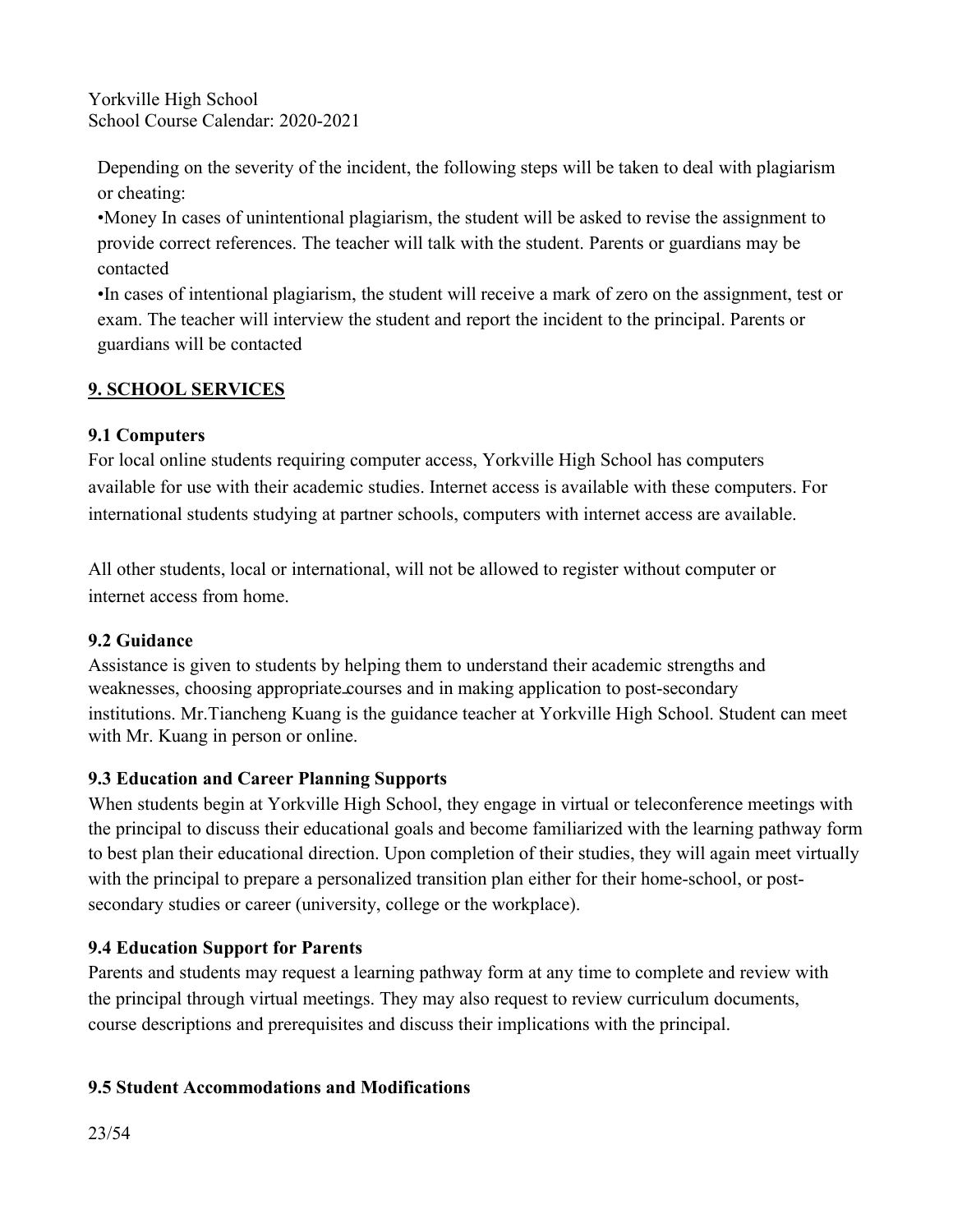At Yorkville High School, no modifications are made to any of the courses. Instructional, test and environmental accommodations may be given to students upon consultation and recommendation. These must be identified and disclosed to the school during initial course registration.

# **9.6 English language learners**

At Yorkville High School, teachers provide learning opportunities to enable English language learners to develop a proficiency in English. These opportunities are integrated into the curriculum in all subject areas. Teachers provide instructional programs which address students' different levels of proficiency in English and help these students adjust to a new linguistic, cultural, and educational environment.

# **9.7 Library**

Local online students are encouraged to use the local Public Libraries or Yorkville High School Online Library (YOL), as well as the York University Markham Campus libraries (in future) for their research projects.

# **10. STUDENT RESPONSIBILITIES**

#### **10.1 Guiding Principles**

All members of the school community are to be treated with respect and dignity, especially persons in positions of authority. Responsible citizenship involves appropriate participation in the civic life of the school community. Active and engaged citizens are aware of their rights, but more importantly, they accept responsibility for protecting their rights and the rights of others. Members of the school community are expected to use non-violent means to resolve conflict. Physically aggressive behaviour is not a responsible way to interact with others.

The possession use or threatened use of any object to injure another person endangers the safety of oneself and others. Alcohol and illegal drugs are addictive and present a health hazard. Yorkville High School will respond strongly to school members who are in possession of, or under the influence of alcohol or illegal drugs. Insults, disrespect, and other hurtful acts disrupt learning and teaching in a school community. Members of the school community have a responsibility to maintain an environment where conflict and difference can be addressed in a manner characterized by respect and civility.

Student's achievements will be periodically reviewed with the student, teacher, and the principal. An action plan will be developed, if necessary, with the student's participation to help enhance the student's success. If the student is under the age of 18, the action plan will also be review with, and signed by the parent.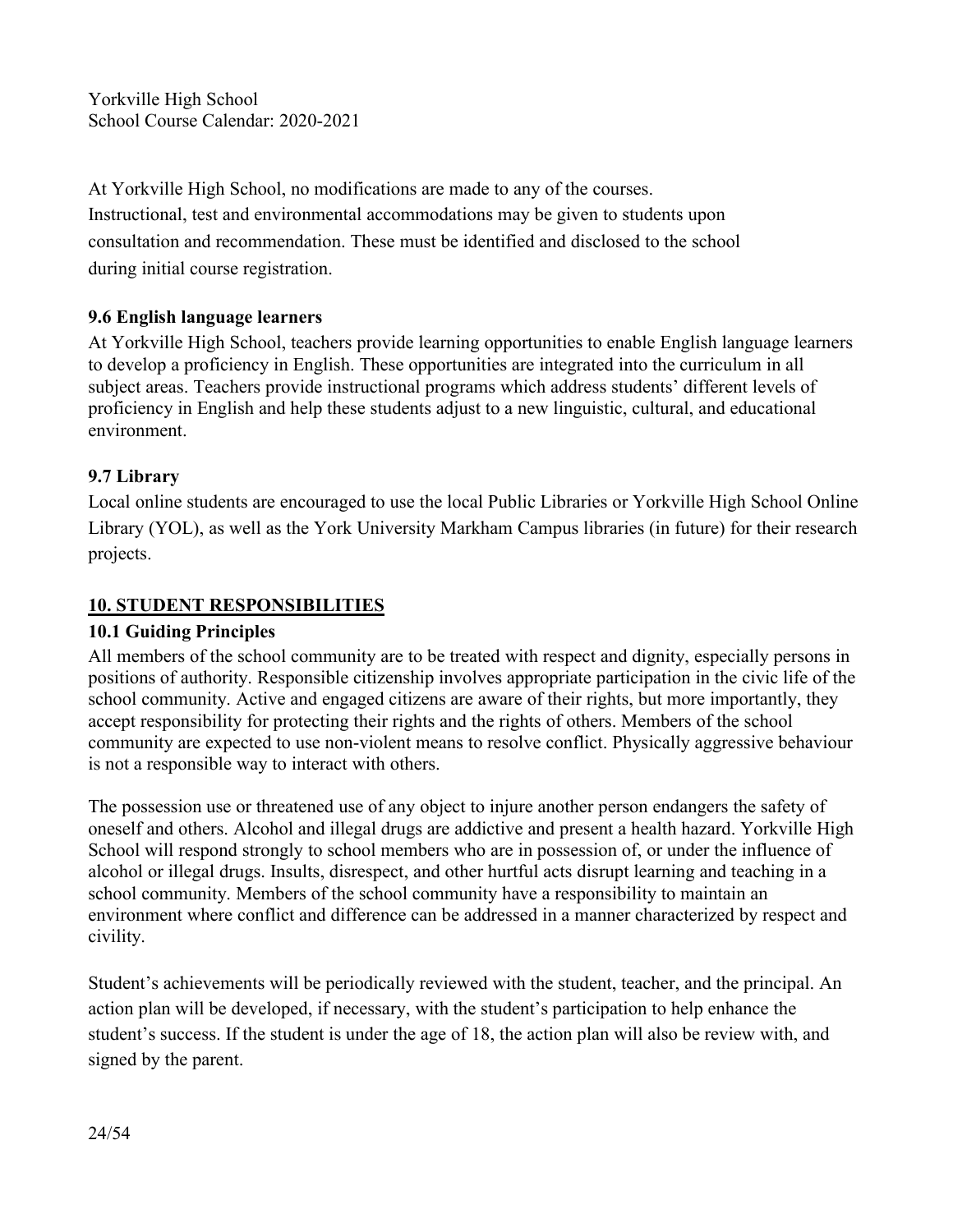# **10.2 Earning Course Credits**

As stated, regular attendance is necessary for success in any learning process. Students and parents/ guardians should carefully review Section 8.5 and then return here for information about earning course credits.

# *Requirements*

In order to demonstrate achievement of the Ministry of Education learning expectations and earn a course credit, students must:

- Successfully complete 110 hours of online course learning activities
- Keep a learning log that lists the activities they have completed and their total learning hours in the course
- At minimum, students need to login once for each week of class activity

Yorkville High School monitors student attendance and participation through students':

- Presence and log in on the learning management system
- Completion of course content, including online / offline learning activities, which is designed to be total 110 hours of planned learning (approximate hours allocations to activities, lessons and units etc.)
- Participation and engagement in learning activities independently or with teachers and other students
- Ongoing online discussion and communication with the teacher and other students
- Submission of learning log documenting online and offline learning activities, and total hours spent

When students are not active participants in course activities for more than one week, the teacher and principal will take the following actions:

- 
- The course teacher will attempt to contact the student<br>• The course teacher will inform the principal if the student continues to be absent

• If there is no change in attendance or behavior, the principal will contact the parent, guardian or student (over age 18) to determine if there are unknown or additional circumstances to consider or whether the student should withdraw from the course

The goal of these communications is to encourage students to re--engage and successfully complete the course.

• Students who wish to leave a course before it is finished are required to notify the principal in writing.

• Students who do not re-engage with course material will be withdrawn without credit or refund.

# *Parent Engagement and Communication*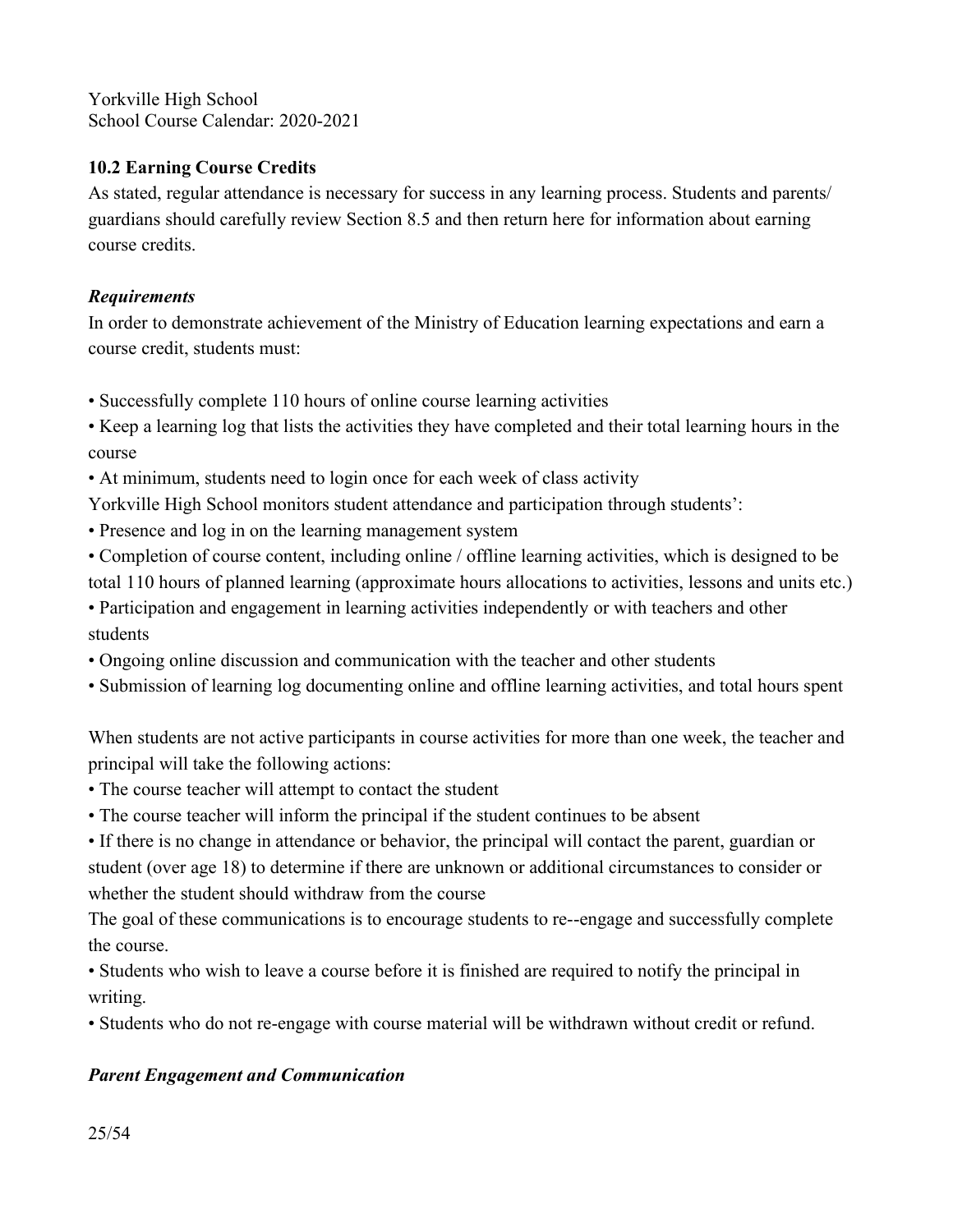When new students are enrolled, Yorkville High School clearly identifies expectations about reporting student success and communicating student progress to parents, guardians or students (if they are adults).

# *Monitoring*

The parents and/or guardians of students under the age of 18 may be granted access to the Yorkville High School Moodle learning management system to view the student's learning log, portfolio, progress reports, assignments, teacher feedback, teacher-student communication, assessment/evaluation items, electronic report card, etc. Students 18 years or older must consent to allow parents and/or guardians to have access to this information. This transparency will allow parents to monitor their child's learning progress and to become more involved with their child's education. A parent may also make a request to the school to allow the student's home school teacher or tutor access to the student's online course related information.

# *Communication*

Yorkville High School uses a variety of methods to keep parents up-to-date on school news, coming events and their child's progress. These methods include, but are not limited to: website updates, email, Skype and phone calls. Communication about student achievement is designed to provide detailed information that will encourage students to set goals for learning, help teachers to establish plans for instruction, and assist parents in supporting learning at home. To promote good communication on student progress, a conference or interview may be scheduled at any time during the course enrolment period, at the request of the parent, guardian, the student, the teacher or the principal.

# *Reporting*

Yorkville High School will issue the report card specified by the Ministry of Education to report student achievement twice per course as detailed in section 8.3.

All report cards will be filed in both student's online folder on the school learning management system and in the student's OSR folder in the school. Parents may have access to their child's report cards on the school learning management system. A parent may also request that a copy of the report card be mailed. The expense of postage is covered by the parent.

# **11. LATE AND MISSED ASSIGNMENTS** (As per Growing Success)

The Ministry of Education's policy states that "the primary purpose of assessment and evaluation is to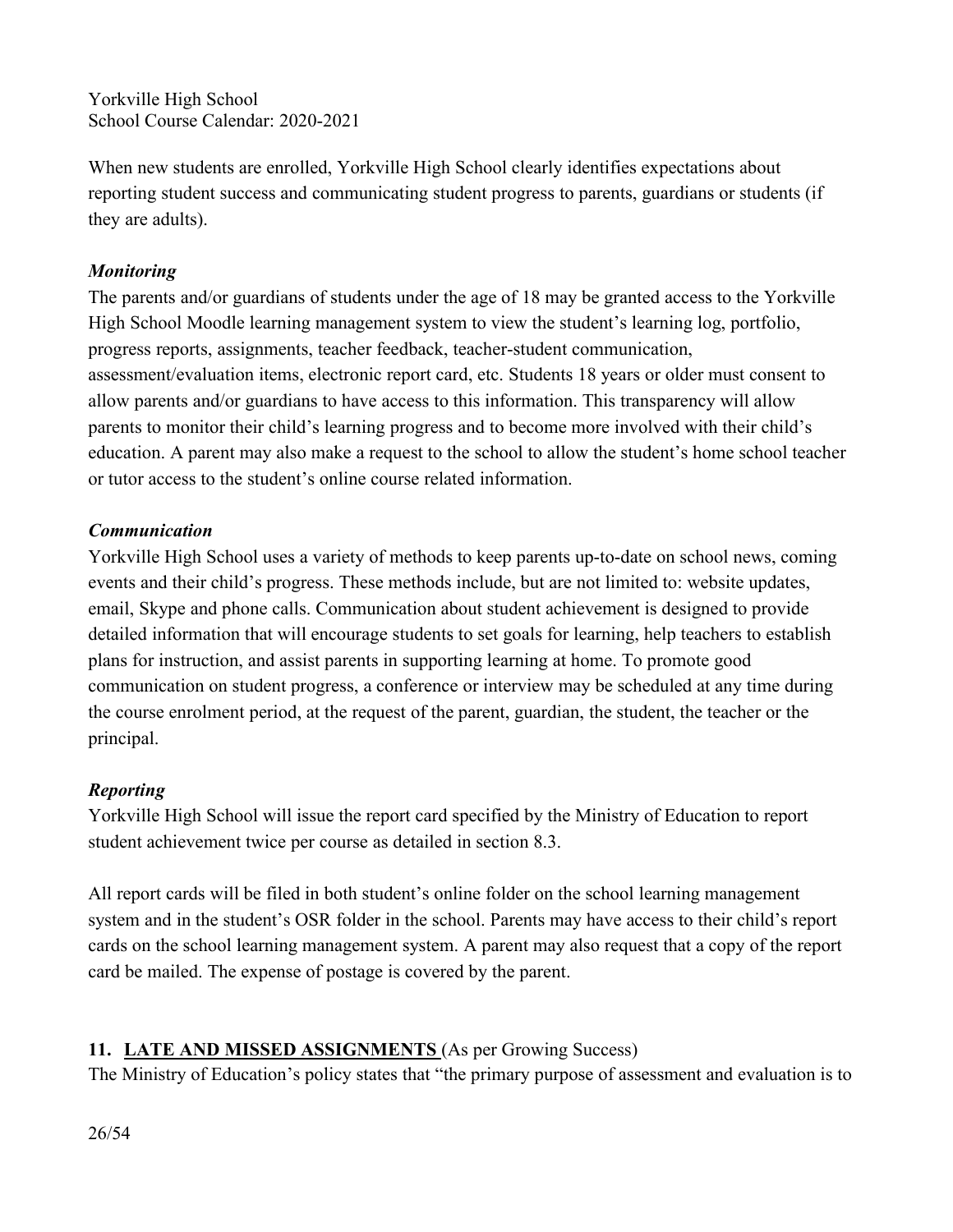improve student learning". Submitting work late is a learning skills and work habits issue and may impact on the student's grade. The Ministry requires teachers to separate evaluation of achievement of the curriculum expectations from the development of learning skills and work habits (Responsibility, Organization, Independent Work, Collaboration, Initiative, Self-Regulation).

Students submit work late formany reasons and teachers should take time to understand the reason for a late assignment. Reasons could include:

- Legitimate explanation
- Poor time-management skills
- Poor academic skills
- Poor understanding of the assignment

# **11.2 Teacher Responsibilities**

Students should be expected to submit work on time. The teacher must inform students of the due date of an assignment and the ultimate deadline, which is the last opportunity for students to submit the assignment for evaluation. This deadline is set at the teacher's discretion. Teachers may deduct marks for late submissions. Normally the deduction should not exceed 20% of the value of the assignment.

Where in the teacher's professional judgement it is appropriate to do so, a number of strategies may be used to help prevent and/or address late and missed assignments. These can be found on page 44 of *Growing Success*.

#### **11.2 Missed Evaluations**

Students who do not submit assignments may be given zero. A mark of zero will normally result in a gap in the record of achievement of curriculum expectations because the teacher lacks evidence of the student's knowledge or skills. The student might have missed tests, not handed in assignments, or might have been absent for presentations. Students are responsible for providing the teacher with evidence of their learning.

#### **11.3 Determining the Term Mark (70%)**

The teacher must make a judgment as to which evaluations will be used for grading. Teachers must bear in mind the Ministry policy that requires teachers to take into account the student's most consistent achievement and they must also give attention to the more recent evaluations.

When faced with a mark of zero on a student's assignment, the teacher must use professional judgment to decide whether or not to include this mark in the calculation. In most cases, a zero is an anomaly and is, therefore, not consistent with performance throughout the term. In such cases, a zero will not affect the term grade. Many zeros, however, indicate that the student has not demonstrated achievement of the overall expectations. In such cases, these zeros are factored into the calculation of the term grade.

Missed evaluations will not reduce the final grade if the overall curriculum expectations have been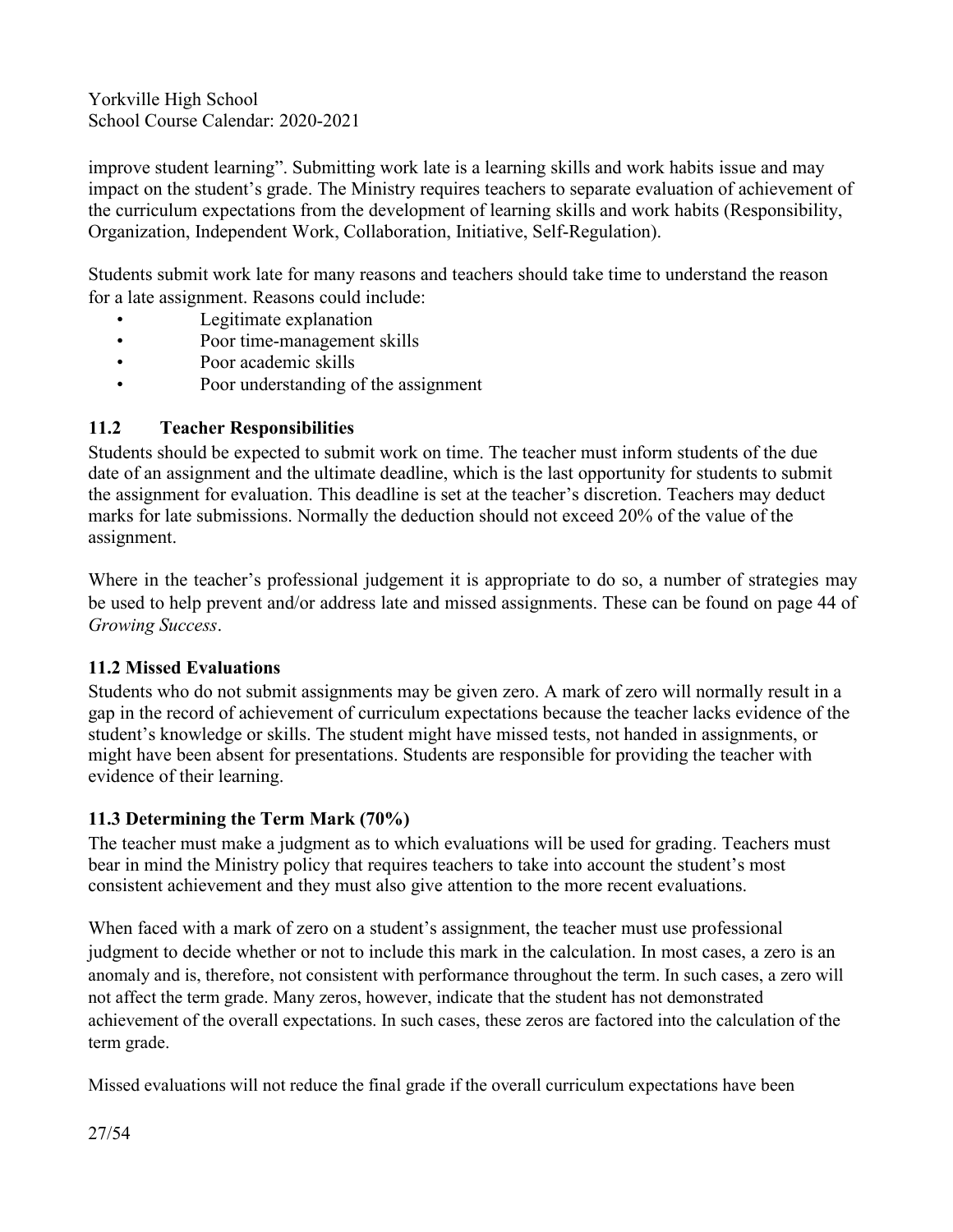adequately evaluated through other assignments during the term.

# **12. Plagiarism**

#### *For Students*

When the teacher asks you to use your own words and ideas, it means that you should use your own words and your own ideas. You must demonstrate to the teacher that you are capable of submitting work that is your own. When a teacher asks to put your ideas into your own words, it does not mean that there is a correct answer for the assignment. It means that you have to come up with your own ideas to give to the teacher.

Plagiarism means submitting work to the teacher that is not your own. Cheating and plagiarism will not be condoned. When you take ideas and words that are someone else's and pass them off as yours, you are plagiarizing. Plagiarism can involve some of these:

- Using work done by another student.
- Copying someone else's work or homework.
- Taking another student's work and changing some words.
- Cutting and pasting material from the Internet and submitting it as yours.
- Copying information from a book, magazine, website, movie, etc. and not naming the
- $\bullet$  source.
- Leaving out quotation marks for direct quotes.

#### *For Teachers*

Teachers must help students avoid plagiarising by:

- Defining the term and reminding them of it when setting out an assignment.
- Giving them examples of what constitutes plagiarism.
- Emphasizing the importance of using process skills to arrive at a product.
- Teaching them research skills so they can avoid plagiarising: note taking, paraphrasing, summarizing.
- Teaching them organizational skills: finding and organizing information to build understanding of a topic.
- Teaching them how to make an outline for a report or research essay.
- Having them keep a learning log to reflect on what they learned through the process: how research and organizational skills helped with the project, how could the product be improved, how can the research and organizational skills be improved.
- Assessing the process steps: notes, outline, summary, bibliography, drafts, etc.
- $\bullet$  Informing students of the consequences of plagiarism.

#### *Consequences*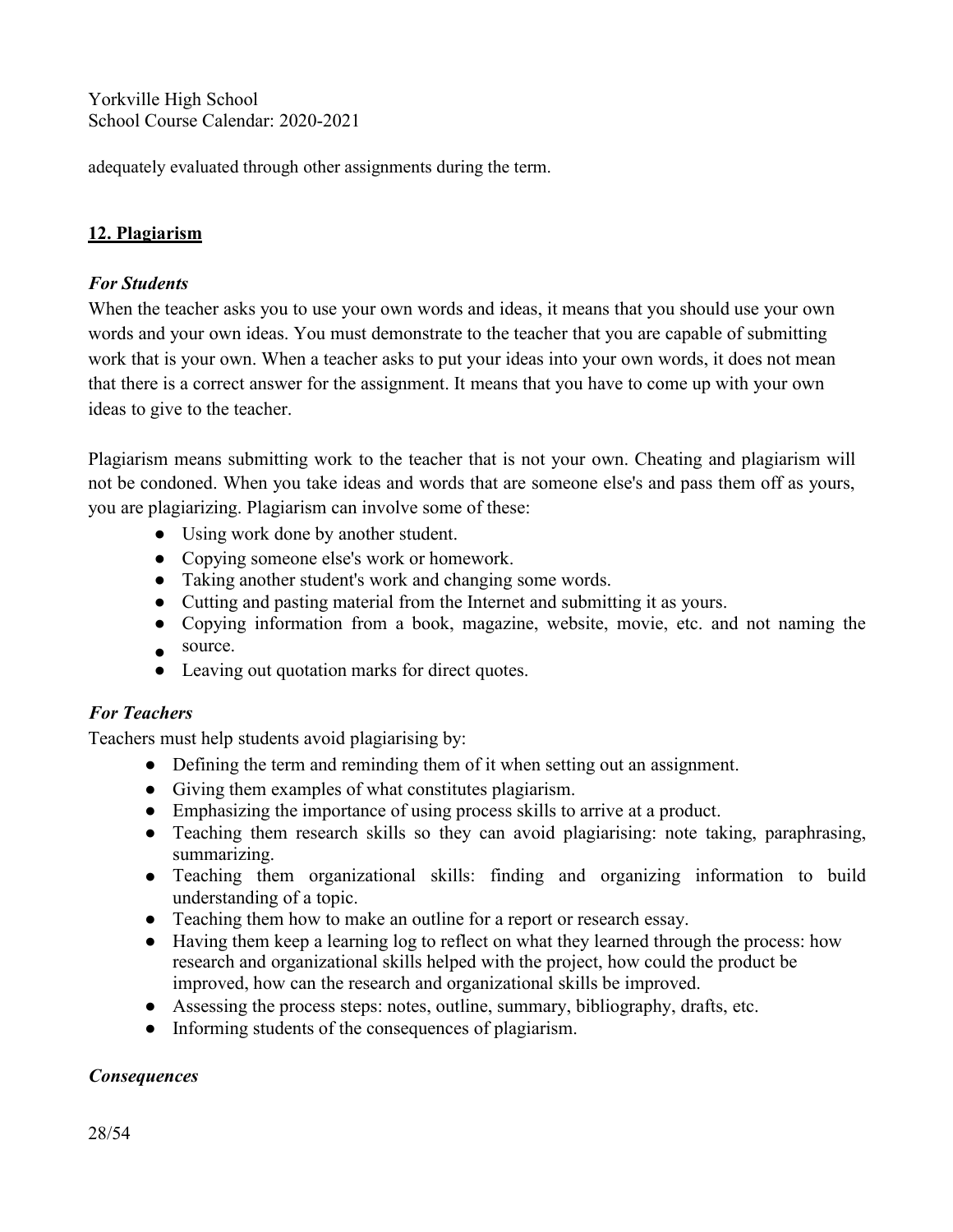- When plagiarism has been detected, the teacher should discuss the matter with the student and inform the principal of the details.
- The student may receive zero for the assignment because the student has not demonstrated achievement of the expectations for the assignment.
- There might be other opportunities for the student to demonstrate evidence of achievement of the expectations of the assignment (e.g. research, organizational, presentation skills) during the course. If other opportunities arise, the teacher may choose not to factor in zero for the plagiarized assignment in the calculation of the term mark.

# **13. Grades Appeal**

A student may appeal the teacher's decision to the principal after discussion with the teacher. This policy is based on: *Fresh Air: Standing for Assessment, Evaluation, and Reporting in Secondary Schools,* Toronto District School Board, 2006.

# **14. Code of Student Behaviour**

A school is a place that promotes responsibility, respect, civility and academic excellence in a safe learning and teaching environment. All students, parents, teachers and staff have the right to be safe, and feel safe in the school community. With this right comes the responsibility to be law-abiding citizens and to be accountable for actions which put the safety of others or oneself at risk. (The school adheres to the principles of the provincial code of behavior specified in PPM No. 128.)

# **15. SCHOOL COURSE INFORMATION**

#### **Course Outlines**

Detailed course outlines have been prepared for all courses offered at Yorkville High School The outlines provide details regarding each individual course including, curriculum expectations, course content, teaching and learning strategies, along with assessment and evaluation strategies. A copy of each course outline is available through the subject teachers or the principal.

The following courses are currently offered at Yorkville High School:

|                    | MPM2D        | Principles of Mathematics, Gr. 10, Academic     |
|--------------------|--------------|-------------------------------------------------|
| <b>Mathematics</b> | MCR3U        | Functions, Grade 11                             |
|                    | MHF4U        | Advanced Functions, Grade 12                    |
|                    | MCV4U        | Calculus and Vectors, Grade 12                  |
|                    | MDM4U        | Data Management, Grade 12                       |
|                    | <b>ESLBO</b> | English as a Second Language, ESL Level 2, Open |
|                    | <b>ESLCO</b> | English as a Second Language, ESL Level 3, Open |
|                    | <b>ESLDO</b> | English as a Second Language, ESL Level 4, Open |
|                    | ENG2D        | English, Grade 10, Academic                     |
| English            | ENG3U        | English, Grade 11, University Preparation       |
|                    | ENG4U        | English, Grade 12, University Preparation       |
|                    | ENG3C        | English, Grade 11, College Preparation          |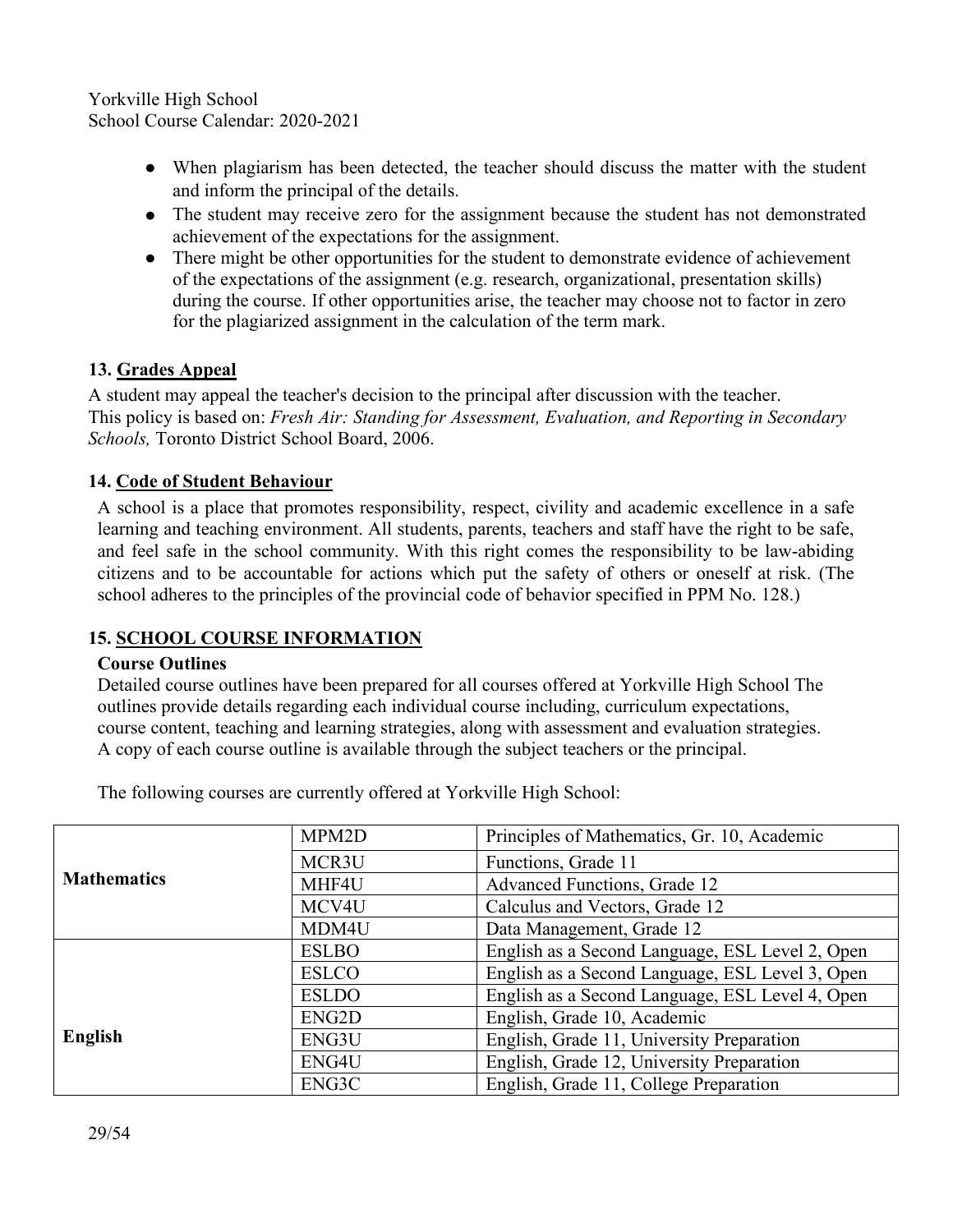|                                | ENG4C              | English, Grade 12, College Preparation           |
|--------------------------------|--------------------|--------------------------------------------------|
|                                | OLC4O              | Ontario Secondary School Literacy Course         |
| <b>International Languages</b> | <b>LKMDU</b>       | International Language (Mandarin), Grade 12      |
| <b>Business</b>                | BBI10              | Introduction to Business, Grade 9, Open          |
|                                | BBI <sub>20</sub>  | Introduction to Business, Grade 10, Open         |
|                                | BAT4M              | Accounting, Grade 12                             |
|                                | BBB4M              | International Business Fundamentals, Grade 12    |
|                                | BOH4M              | Business Leadership, Grade 12                    |
| <b>Science</b>                 | SNC <sub>2</sub> D | Science, Grade 10                                |
|                                | SCH <sub>3</sub> U | Chemistry, Grade 11                              |
|                                | SCH4U              | Chemistry, Grade 12                              |
|                                | SPH3U              | Physics, Grade 11                                |
|                                | SPH4U              | Physics, Grade 12                                |
|                                | SBI3U              | Biology, Grade 11                                |
|                                | SBI4U              | Biology, Grade 12                                |
| <b>Social Studies</b>          | GLS1O              | Learning Strategies, Grade 9, Open               |
|                                | CHV2O              | Civics, Grade 10                                 |
|                                | GLC2O              | Career Studies, Grade 10                         |
|                                | CHC <sub>2</sub> D | Canadian History since World War I, Grade 10     |
|                                | ETC3M              | Canadian Literature, Grade 11                    |
|                                | CIE3M              | The Individual and the Economy, Grade 11         |
|                                | GWL3O              | Designing Your Future Career, Grade 11           |
|                                | HSP3U              | Anthropology, Psychology&Sociology, Grade 11     |
|                                | HFA4U              | Nutrition and Health, Grade 12                   |
|                                | CGW4U              | World Issues: A Geographic Analysis, Grade 12    |
|                                | CIA4U              | Analyzing Current Economic Issues, Grade 12      |
|                                | HSB4U              | Challenge and Change in Society, Grade 12        |
|                                | CHI4U              | Canadian History, Identity and Culture, Grade 12 |
| <b>Computer Studies</b>        | ICS3U              | Introduction to Computer Science                 |
|                                | ICS4U              | Gr. 12 Computer Science                          |
| <b>Arts</b>                    | AVI3M              | Visual Art, Grade 11                             |
|                                | AVI4M              | Visual Art, Grade 12                             |
|                                | EMS3O              | Media Studies, Grade 11 Open                     |
|                                | ASM4M              | Media Art, Grade 12                              |

# **15.1 Mathematics**

Grade 10

Course Name: Principles of Mathematics, Grade 10, Academic Course Type: Academic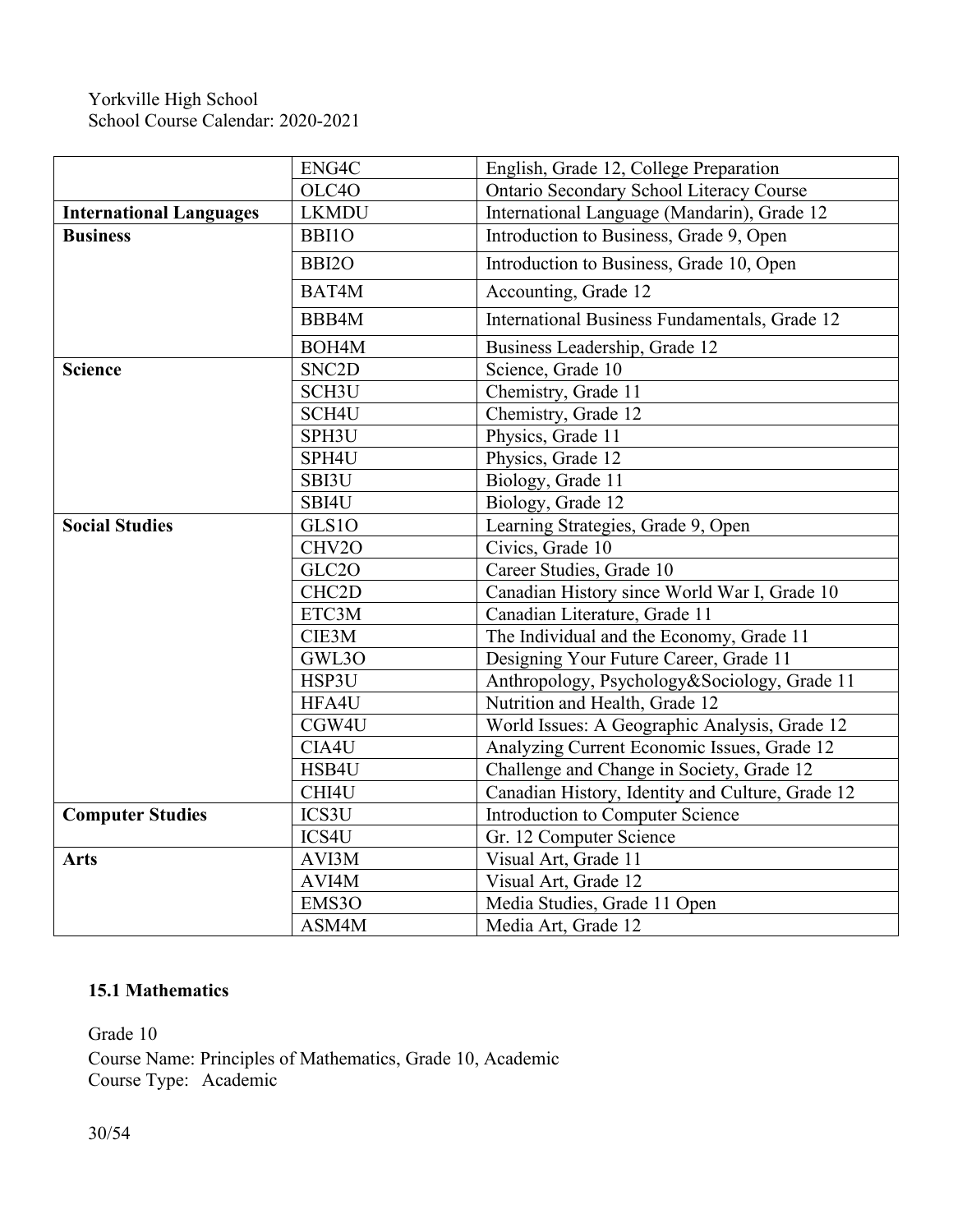Course Code: MPM2D Credit Value: 1.00 Prerequisite: Principles of Mathematics, Grade 9, Academic

This course enables students to broaden their understanding of relationships and extend their problem solving and algebraic skills through investigation, the effective use of technology, and abstract reasoning. Students will explore quadratic relations and their applications; solve and apply linear systems; verify properties of geometric figures using analytic geometry; and investigate the trigonometry of right and acute triangles. Students will reason mathematically and communicate their thinking as they solve multi-step problems.

Grade 11 Course Name: Functions Course Type: University Preparation Course Code: MCR3U Credit Value:1.00 Prerequisite: Principles of Mathematics, Grade 10, Academic

This course introduces the mathematical concept of the function by extending students' experiences with linear and quadratic relations. Students will investigate properties of discrete and continuous functions, including trigonometric and exponential functions; represent functions numerically, algebraically, and graphically; solve problems involving applications of functions; investigate inverse functions; and develop facility in determining equivalent algebraic expressions. Students will reason mathematically and communicate their thinking as they solve multi-step problems.

Grade 12

Course Name: Advanced Functions, Course Type: University Preparation Course Code: MHF4U Credit Value:1.00 Prerequisite: Functions, Grade 11, University Preparation, or Mathematics for College Technology, Grade 12, College Preparation This course extends students' experience with functions. Students will investigate the properties of polynomial, rational, logarithmic, and trigonometric functions; develop techniques for combining functions; broaden their understanding of rates of change; and develop facility in applying these concepts and skills. Students will also refine their use of the mathematical processes necessary for success in senior mathematics. This course is intended both for students taking the Calculus and Vectors course as a prerequisite for a university program and for those wishing to consolidate their understanding of mathematics before proceeding to any one of a variety of university programs.

Grade 12

Course Name: Calculus and Vectors,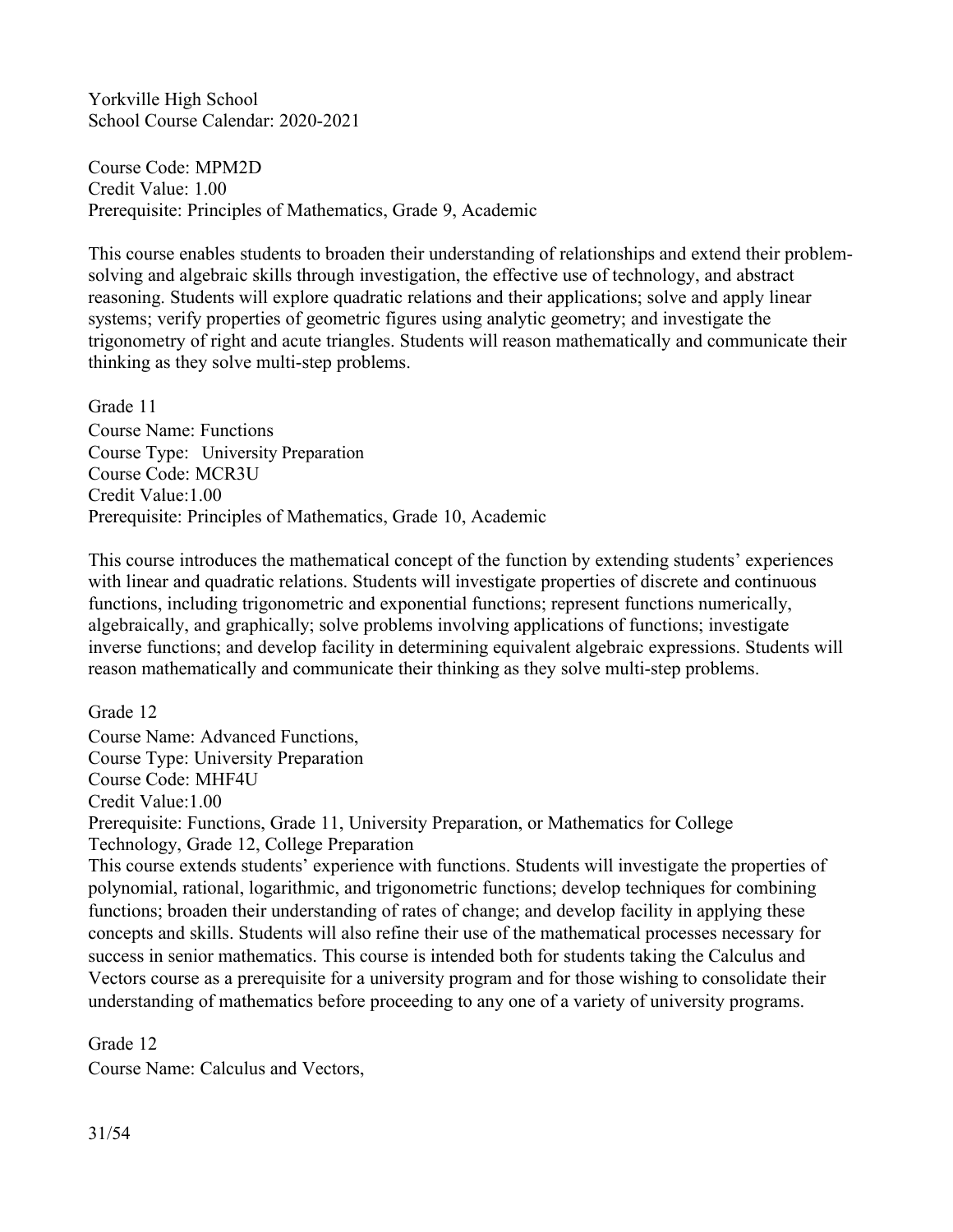Course Type: University Preparation Course Code: MCV4U Credit Value:1.00 Prerequisite: The new Advanced Functions course (MHF4U) must be taken prior to or concurrently with Calculus and Vectors (MCV4U).

This course builds on students' previous experience with functions and their developing understanding of rates of change. Students will solve problems involving geometric and algebraic representations of vectors and representations of lines and planes in three dimensional space; broaden their understanding of rates of change to include the derivatives of polynomial, sinusoidal, exponential, rational, and radical functions; and apply these concepts and skills to the modeling of real-world relationships. Students will also refine their use of the mathematical processes necessary for success in senior mathematics. This course is intended for students who choose to pursue careers in fields such as science, engineering, economics, and some areas of business, including those students who will be required to take a university-level calculus, linear algebra, or physics course.

Grade 12 Course Name: Data Management Course Type: University Preparation Course Code: MDM4U Credit Value:1.00 Prerequisite: Functions, Grade 11, University Preparation, or Functions and Applications, Grade 11, University/College Preparation

This course broadens students' understanding of mathematics as it relates to managing data. Students will apply methods for organizing and analysing large amounts of information; solve problems involving probability and statistics; and carry out a culminating investigation that integrates statistical concepts and skills. Students will also refine their use of the mathematical processes necessary for success in senior mathematics. Students planning to enter university programs in business, the social sciences, and the humanities will find this course of particular interest.

# **15.2 English**

Grade 12 Course Name: Ontario Secondary School Literacy Course Course Type: Open Course Code: OLC4O Credit Value: 1.00 Prerequisite: Students who have been eligible to write the OSSLT at least twice and who have been unsuccessful at least once are eligible to take the course.

This course is designed to help students acquire and demonstrate the cross-curricular literacy skills that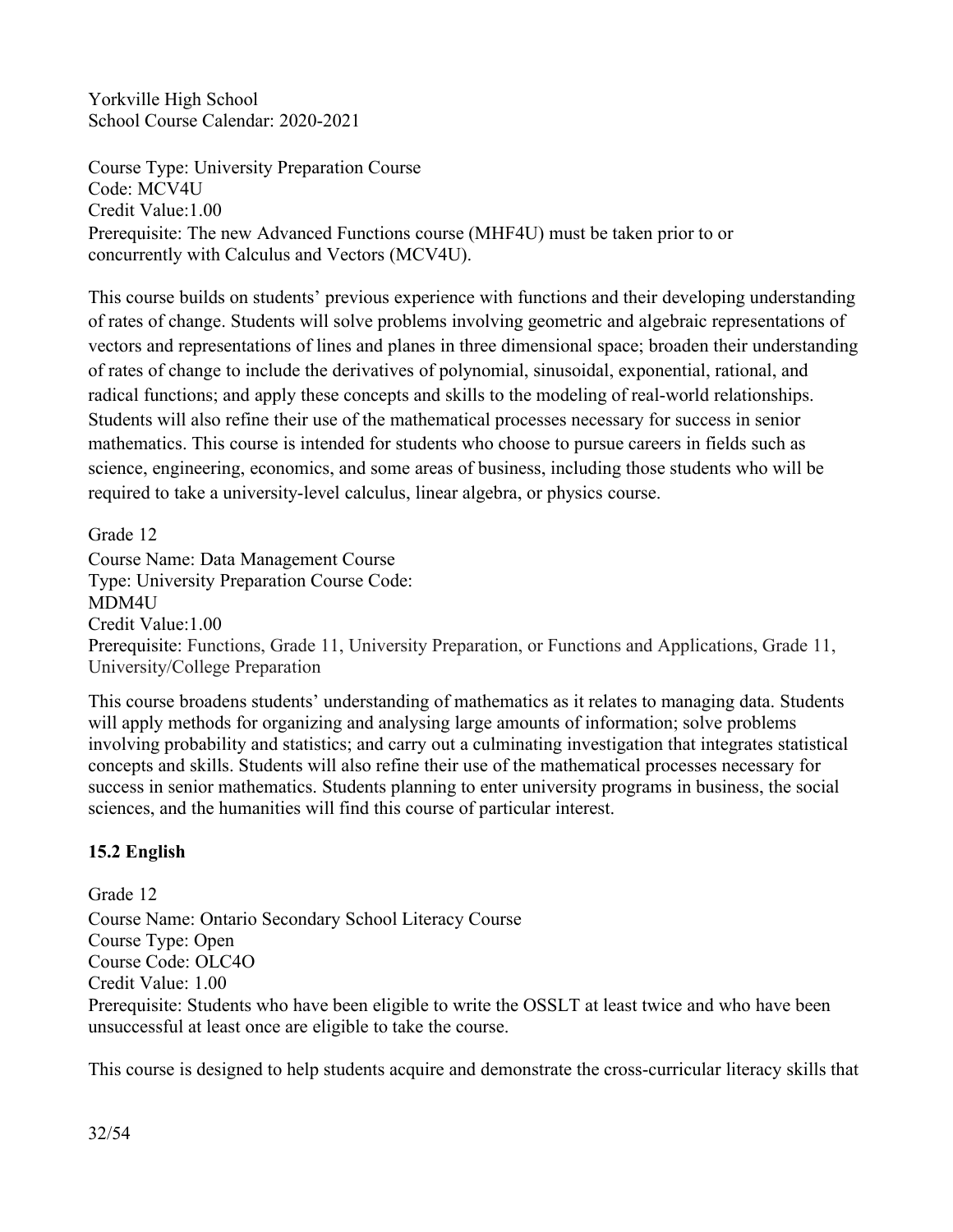are evaluated by the Ontario Secondary School Literacy Test (OSSLT). Students who complete the course successfully will meet the provincial literacy requirement for graduation.

Grade 10 Course Name: English Course Type: Academic Course Code: ENG2D Credit Value: 1.00

Prerequisite: ENG1D or equivalent

This course prepares students to use English with increasing fluency and accuracy in classroom and social situations and to participate in Canadian society as informed citizens. Students will develop the oral-presentation, reading, and writing skills required for success in all school subjects. They will extend listening and speaking skills through participation in discussions and seminars; study and interpret a variety of grade-level texts; write narratives, articles, and summaries in English; and respond critically to a variety of print and media texts.

Grade 11 Course Name: English Course Type: University Preparation Course Code: ENG3U Credit Value: 1.00 Prerequisite: ENG2D or equivalent

This course emphasizes the development of literacy, communication, and critical and creative thinking skills necessary for success in academic and daily life. Students will analyse challenging literary texts from various periods, countries, and cultures, as well as a range of informational and graphic texts, and create oral, written, and media texts in a variety of forms. An important focus will be on using language with precision and clarity and incorporating stylistic devices appropriately and effectively. The course is intended to prepare students for the compulsory Grade 12 university or college preparation course.

Grade 12 Course Name: English Course Type: University Preparation Course Code: ENG4U Credit Value: 1.00 Prerequisite: ENG3U or equivalent

This course emphasizes the consolidation of the literacy, communication, and critical and creative thinking skills necessary for success in academic and daily life. Students will analyse a range of challenging literary texts from various periods, countries, and cultures; interpret and evaluate informational and graphic texts; and create oral, written, and media texts in a variety of forms. An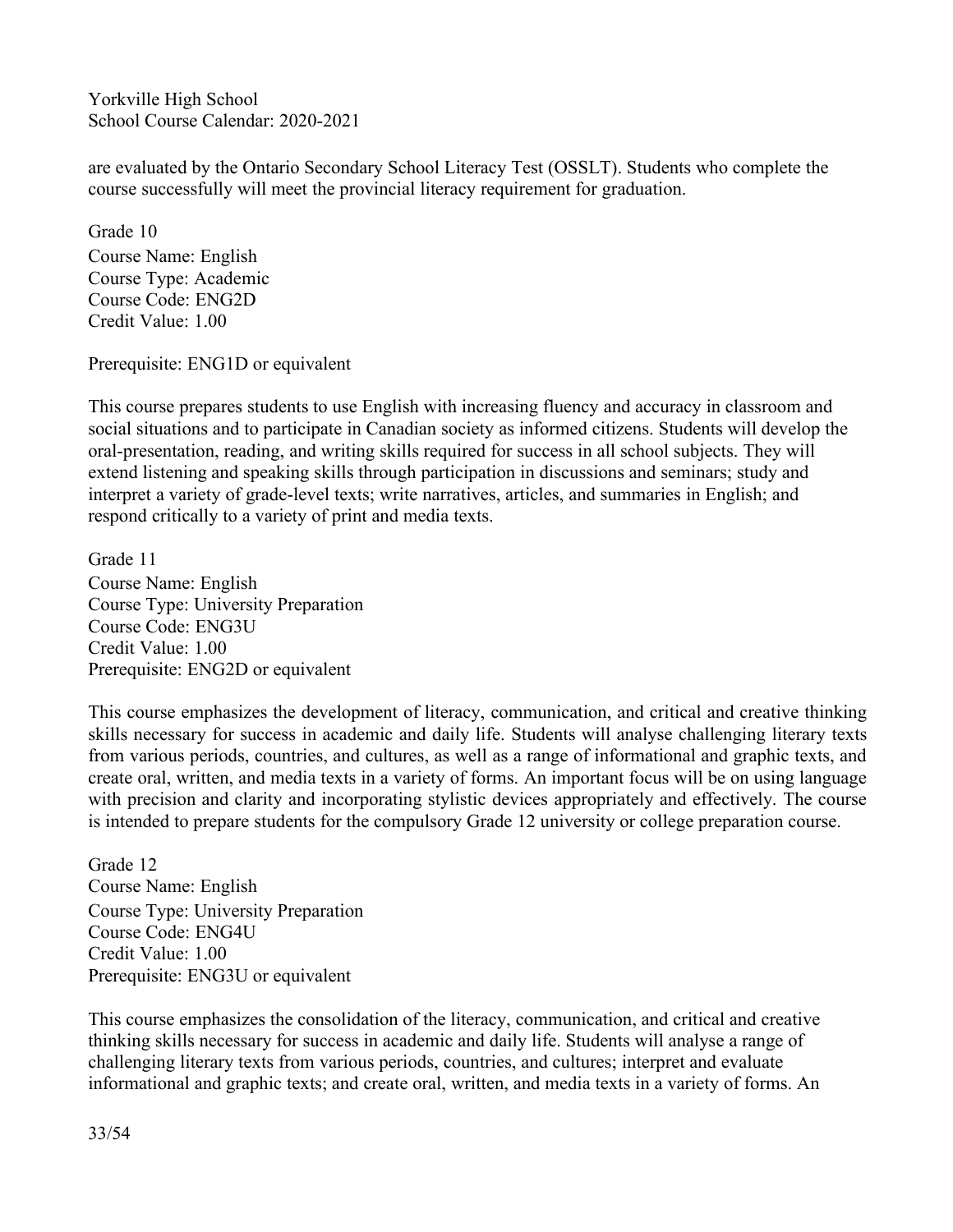important focus will be on using academic language coherently and confidently, selecting the reading strategies best suited to particular texts and particular purposes for reading, and developing greater control in writing. The course is intended to prepare students for university, college, or the workplace.

Grade 11 Course Name: English, Grade 11 Course Type: College Preparation Course Code: ENC3C Credit Value: 1.00 Prerequisite: English, Grade 10, Applied

This course emphasizes the development of literacy, communication, and critical and creative thinking skills necessary for success in academic and daily life. Students will study the content, form, and style of a variety of informational and graphic texts, as well as literary texts from Canada and other countries, and create oral, written, and media texts in a variety of forms for practical and academic purposes. An important focus will be on using language with precision and clarity. The course is intended to prepare students for the compulsory Grade 12 college preparation course.

Grade 12 Course Name: English, Grade 12 Course Type: College Preparation Course Code: ENG4C Credit Values: 1.00 Prerequisite: English, Grade 11, College Preparation

This course emphasizes the consolidation of literacy, communication, and critical and creative thinking skills necessary for success in academic and daily life. Students will analyse a variety of informational and graphic texts, as well as literary texts from various countries and cultures, and create oral, written, and media texts in a variety of forms for practical and academic purposes. An important focus will be on using language with precision and clarity and developing greater control in writing. The course is intended to prepare students for college or the workplace.

Course Name: English as a Second Language, ESL Level 2 Course Type: Open Course Code: ESLBO Credit Values: 1.00 Prerequisite: ESLAO

This course extends students' listening, speaking, reading, and writing skills in English for everyday and academic purposes. Students will participate in conversations in structured situations on a variety of familiar and new topics; read a variety of texts designed or adapted for English language learners; expand their knowledge of English grammatical structures and sentence patterns; and link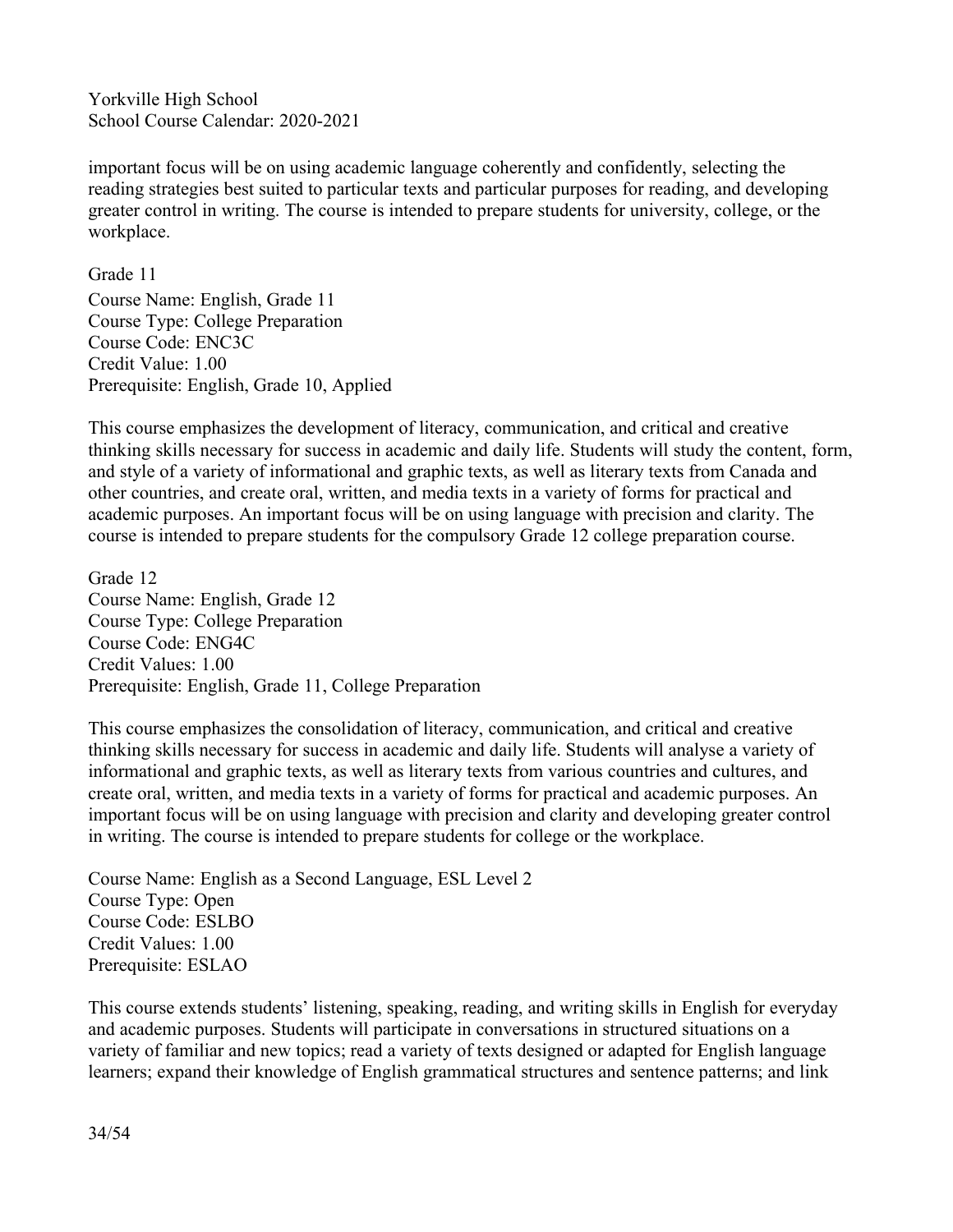English sentences to compose paragraphs. The course also supports students' continuing adaptation to the Ontario school system by expanding their knowledge of diversity in their new province and country.

Course Name: English as a Second Language, ESL Level 3 Course Type: Open Course Code: ESLCO Credit Values: 1.00 Prerequisite: ESLBO

This course further extends students' skills in listening, speaking, reading, and writing in English for a variety of everyday and academic purposes. Students will make short classroom oral presentations; read a variety of adapted and original texts in English; and write using a variety of text forms. As well, students will expand their academic vocabulary and their study skills to facilitate their transition to the mainstream school program. This course also introduces students to the rights and responsibilities inherent in Canadian citizenship, and to a variety of currentCanadian issues.

Course Name: English as a Second Language, ESL Level 4 Course Type: Open Course Code: ESLDO Credit Values: 1.00 Prerequisite: ESLCO

This course prepares students to use English with increasing fluency and accuracy in classroom and social situations and to participate in Canadian society as informed citizens. Students will develop the oral-presentation, reading, and writing skills required for success in all school subjects. They will extend listening and speaking skills through participation in discussions and seminars; study and interpret a variety of grade-level texts; write narratives, articles, and summaries in English; and respond critically to a variety of print and media texts.

#### **15.3 International Languages**

Level 3 (Gr. 12) Course Name: International Language - Mandarin Course Type: University Preparation Course Code: LKMDU Credit Value: 1.00 Prerequisite: International Languages, Arabic, Level 2, University Preparation

This course provides extended opportunities for students to communicate and interact in the language of study in a variety of social and academic contexts. Students will refine and enhance their listening, speaking, reading, and writing skills, as well as their creative and critical thinking skills, as they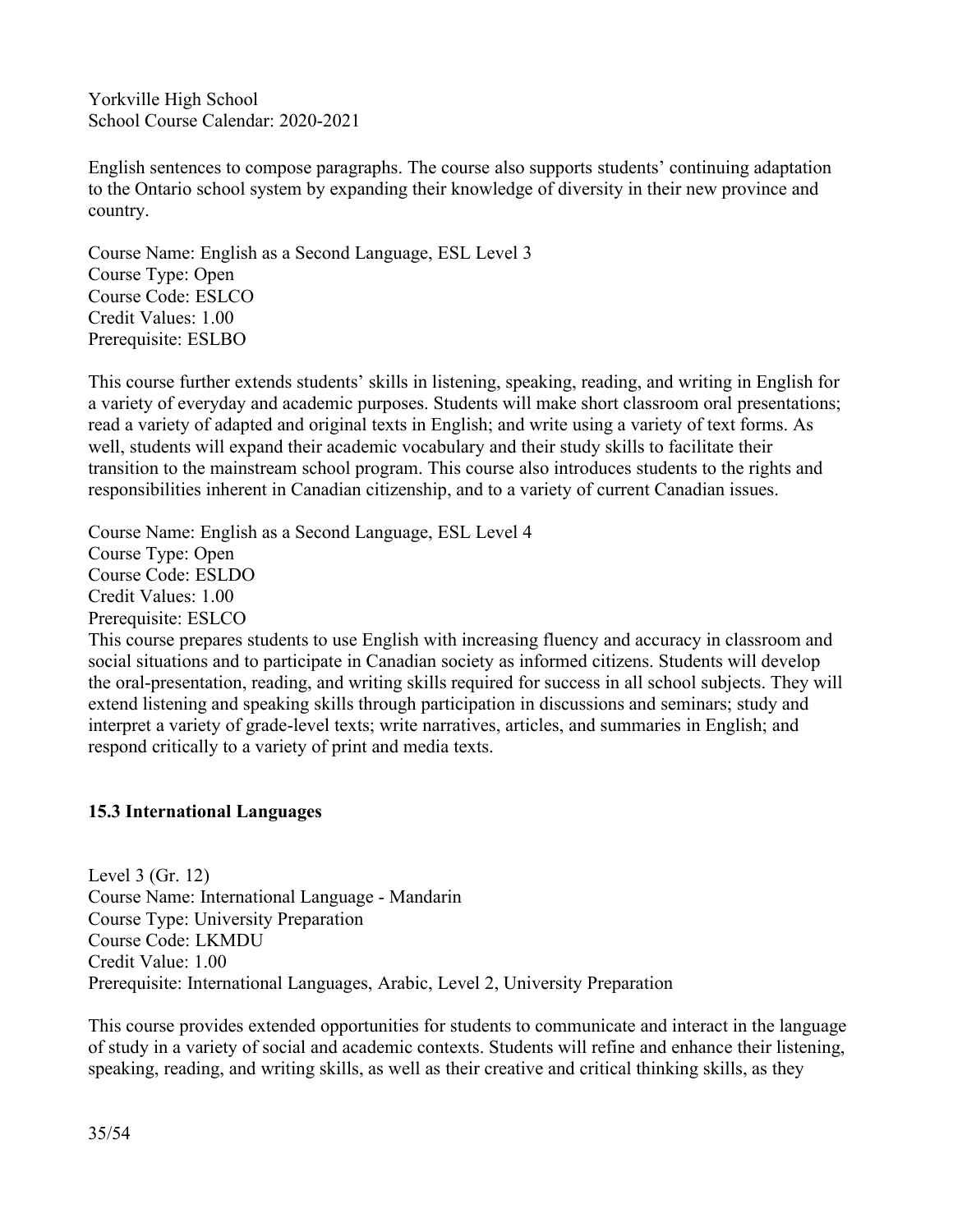explore and respond to a variety of oral and written texts, including complex authentic and adapted texts. They will also broaden their understanding and appreciation of diverse communities where the language is spoken, and develop skills necessary for lifelong language learning.

#### **15.4 Business**

Gr. 12 Course Name: Business Leadership: Management Fundamentals Course Type: University/College Preparation Course Code: BOH4M Credit Value: 1.00 Prerequisite: None

The business leadership courses allow students to explore how managers function in organizations and take on the challenge of generating solutions in order to solve problems. These courses allow students to explore the roles, responsibilities, skills, and functions of management. Students will learn the factors that encourage effective leadership practices. Emphasis throughout the courses will be placed on the importance of ethics and social responsibility in the corporate world. Students will learn how to communicate effectively for business purposes. The courses in business leadership will prepare students to work effectively in organizations in positions of employment and management

Gr. 12 Course Name: International Business Fundamentals Course Type: University/College Preparation Course Code: BBB4M Credit Value: 1.00 Prerequisite: None

This course provides an overview of the importance of international business and trade in the global economy and explores the factors that influence success in international markets. Students will learn about the techniques and strategies associated with marketing, distribution, and managing international business effectively. This course prepares students for post secondary programs in business, including international business, marketing, and management.

Gr. 9 Course Name: Introduction to Business, Grade 9 Course Type: Open Course Code: BBI1O Credit Value: 1.00 Prerequisite: None

This course introduces students to the world of business. Students will develop an understanding of the functions of business, including accounting, marketing, information and communication technology,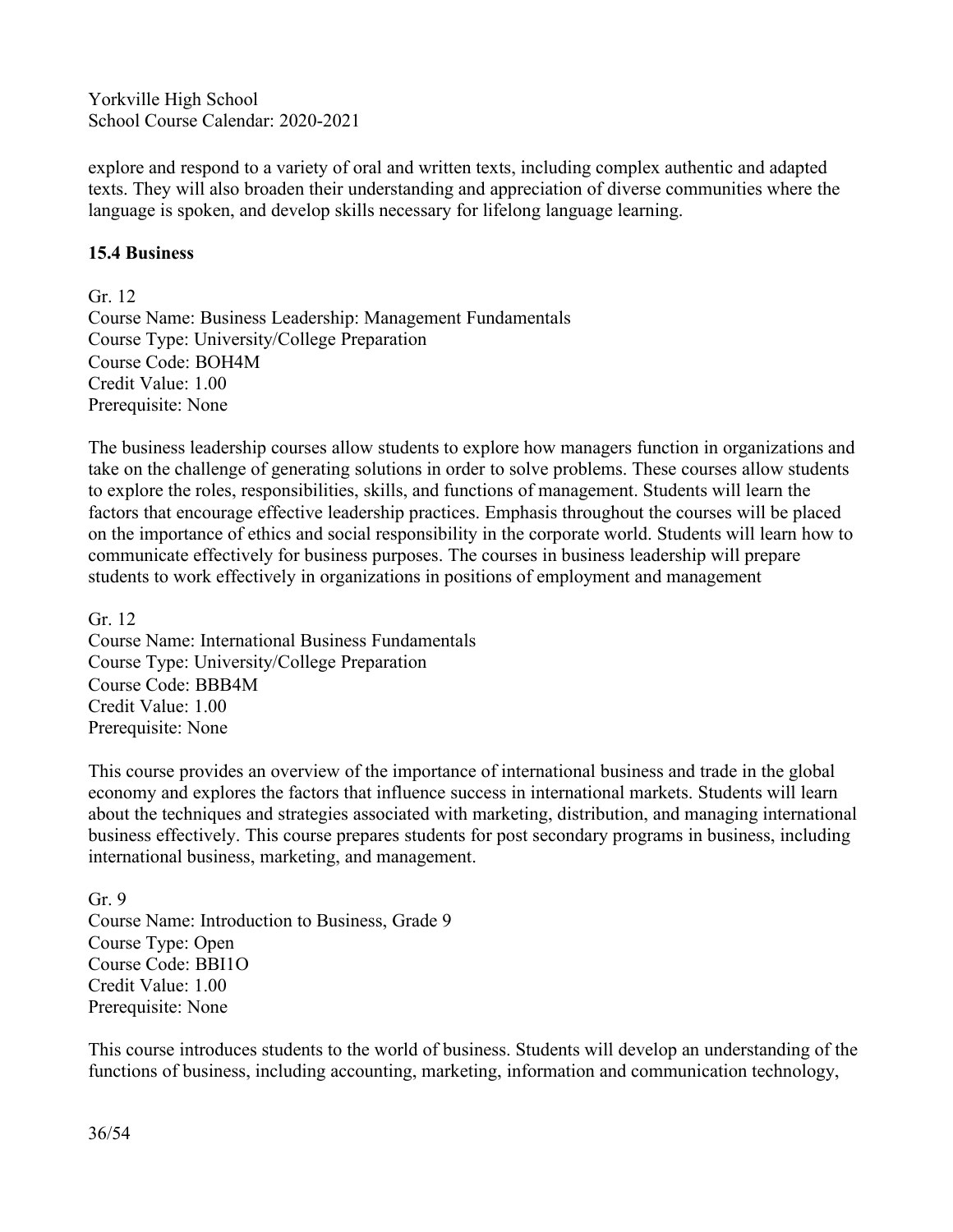human resources, and production, and of the importance of ethics and social responsibility.This course builds a foundation for further studies in business and helps students develop the business knowledge and skills they will need in their everyday lives.

Gr. 10 Course Name: Introduction to Business, Grade 10 Course Type: Open Course Code: BBI2O Credit Value: 1.00 Prerequisite: None

This course introduces students to the world of business. Students will develop an understanding of the functions of business, including accounting, marketing, information and communication technology, human resources, and production, and of the importance of ethics and social responsibility.This course builds a foundation for further studies in business and helps students develop the business knowledge and skills they will need in their everyday lives.

Gr. 12 Course Name: Accounting, Grade 12 Course Type: University/College Preparation Course Code: BAT4M Credit Value: 1.00 Prerequisite: Financial Accounting Fundamentals, Grade 11, University/College Preparation

This course introduces students to advanced accounting principles that will prepare them for post secondary studies in business. Students will learn about financial statements for various forms of business ownership and how those statements are interpreted in making business decisions.This course expands students' knowledge of sources offinancing, further develops accounting methods for assets, and introduces accounting for partnerships and corporations.

#### **15.5 Science**

Grade 10 Course Name: Science, Grade 10 Course Type: Academic Course Code: SNC2D Course Value: 1.00 Prerequisite: Science, Grade 9, Academic or Applied

This course enables students to enhance their understanding of concepts in biology, chemistry, earth and space science, and physics, and of the interrelationships between science, technology, society, and the environment. Students are also given opportunities to further develop their scientific investigation skills. Students will plan and conduct investigations and develop their understanding of scientific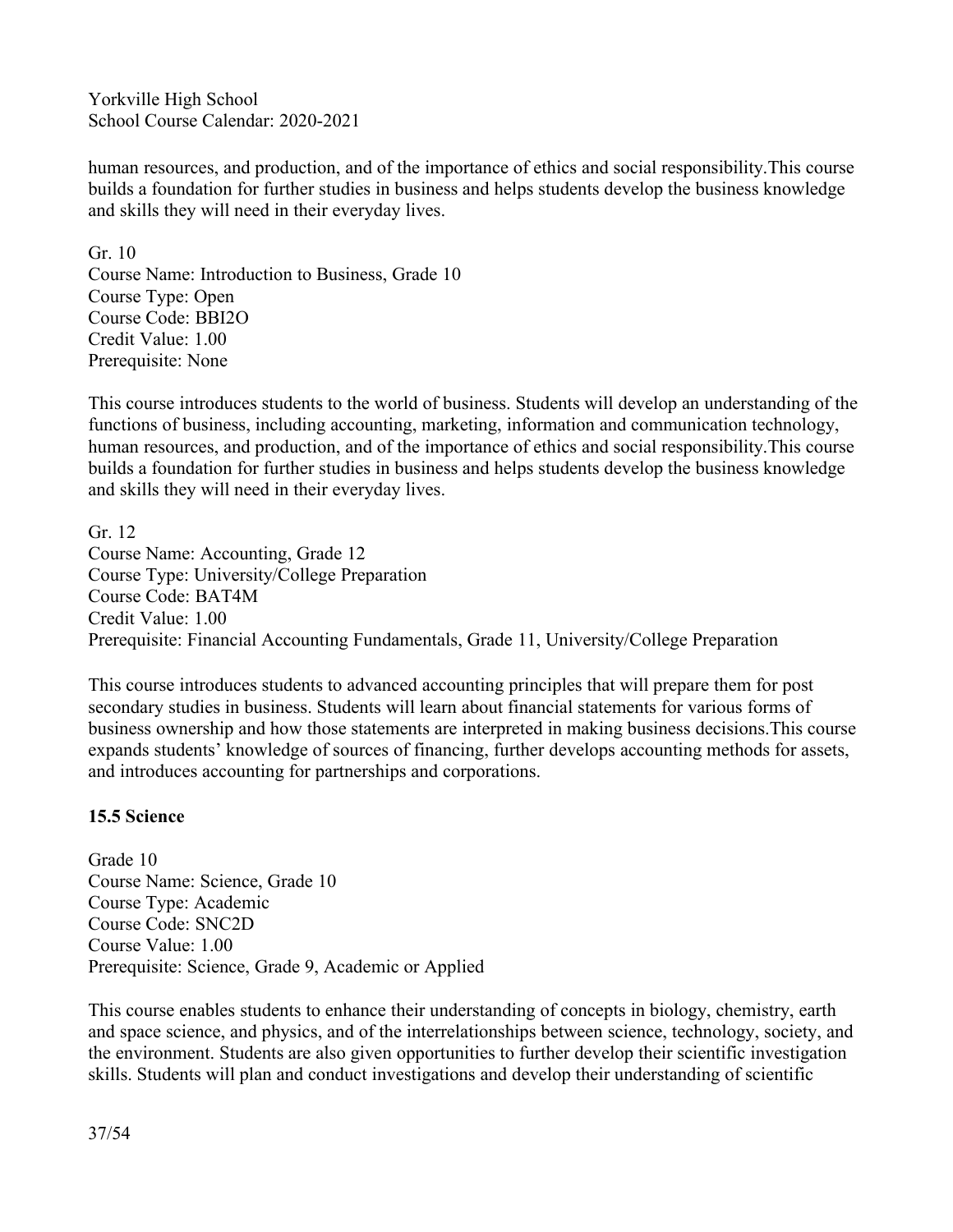theories related to the connections between cells and systems in animals and plants; chemical reactions, with a particular focus on acid–base reactions; forces that affect climate and climate change; and the interaction of light and matter.

Grade 11 Course Name: Biology Course Type: University Preparation Course Code: SBI3U Credit Value: 1.00 Prerequisite: Science, Grade 10, Academic

This course furthers students' understanding of the processes that occur in biological systems. Students will study theory and conduct investigations in the areas of biodiversity; evolution; genetic processes; the structure and function of animals; and the anatomy, growth, and function of plants. The course focuses on the theoretical aspects of the topics under study, and helps students refine skills related to scientific investigation.

Grade 12 Course Name: Biology Course Type: University Preparation Course Code: SBI4U Credit Value: 1.00 Prerequisite: Biology, Grade 11, University Preparation

This course provides students with the opportunity for in-depth study of the concepts and processes that occur in biological systems. Students will study theory and conduct investigations in the areas of biochemistry, metabolic processes, molecular genetics, homeostasis, and population dynamics. Emphasis will be placed on the achievement of detailed knowledge and the refinement of skills needed for further study in various branches of the life sciences and related fields.

Grade 11 Course Name: Chemistry Course Type: University Preparation Course Code: SCH3U Credit Value: 1.00 Prerequisite: Science, Grade 10, Academic

This course enables students to deepen their understanding of chemistry through the study of the properties of chemicals and chemical bonds; chemical reactions and quantitative relationships in those reactions; solutions and solubility; and atmospheric chemistry and the behaviour of gases. Students will further develop their analytical skills and investigate the qualitative and quantitative properties of matter, as well as the impact of some common chemical reactions on society and the environment.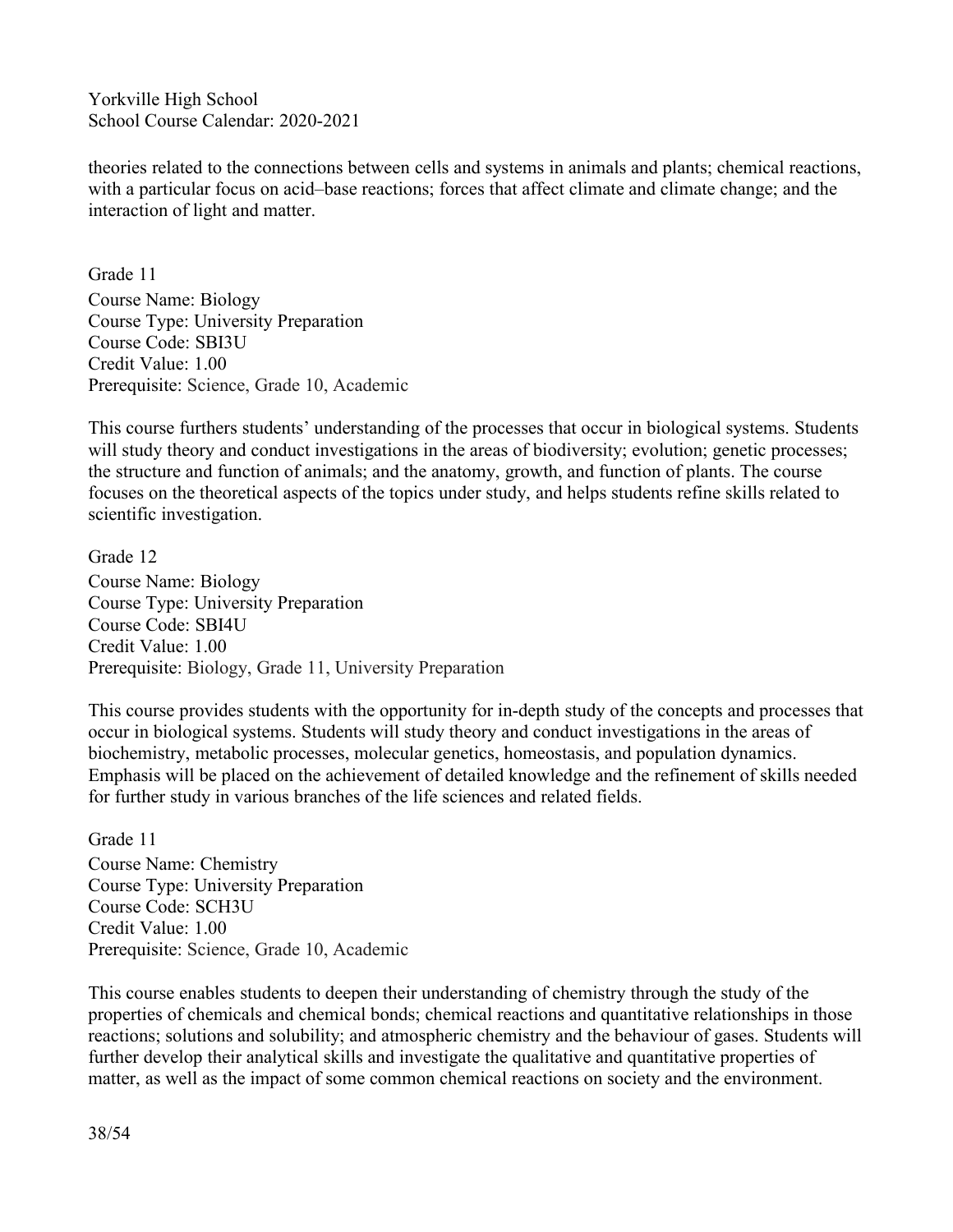Grade 12 Course Name: Chemistry Course Type: University Preparation Course Code: SCH4U Credit Value: 1.00 Prerequisite: Chemistry, Grade 11, University Preparation

This course enables students to deepen their understanding of chemistry through the study of organic chemistry, the structure and properties of matter, energy changes and rates of reaction, equilibrium in chemical systems, and electrochemistry. Students will further develop their problem-solving and investigation skills as they investigate chemical processes, and will refine their ability to communicate scientific information. Emphasis will be placed on the importance of chemistry in everyday life and on evaluating the impact of chemical technology on the environment.

Grade 11 Course Name: Physics Course Type: University Preparation Course Code: SPH3U Credit Value: 1.00 Prerequisite: Science, Grade 10, Academic

This course develops students' understanding of the basic concepts of physics. Students will explore kinematics, with an emphasis on linear motion; different kinds of forces; energy transformations; the properties of mechanical waves and sound; and electricity and magnetism. They will enhance their scientific investigation skills as they test laws of physics. In addition, they will analyse the interrelationships between physics and technology, and consider the impact of technological applications of physics on society and the environment.

Grade 12 Course Name: Physics Course Type: University Preparation Course Code: SPH4U Credit Value: 1.00 Prerequisite: Physics, Grade 11, University Preparation

This course enables students to deepen their understanding of physics concepts and theories. Students will continue their exploration of energy transformations and the forces that affect motion, and will investigate electrical, gravitational, and magnetic fields and electromagnetic radiation. Students will also explore the wave nature of light, quantum mechanics, and special relativity. They will further develop their scientific investigation skills, learning, for example, how to analyse, qualitatively and quantitatively, data related to a variety of physics concepts and principles. Students will also consider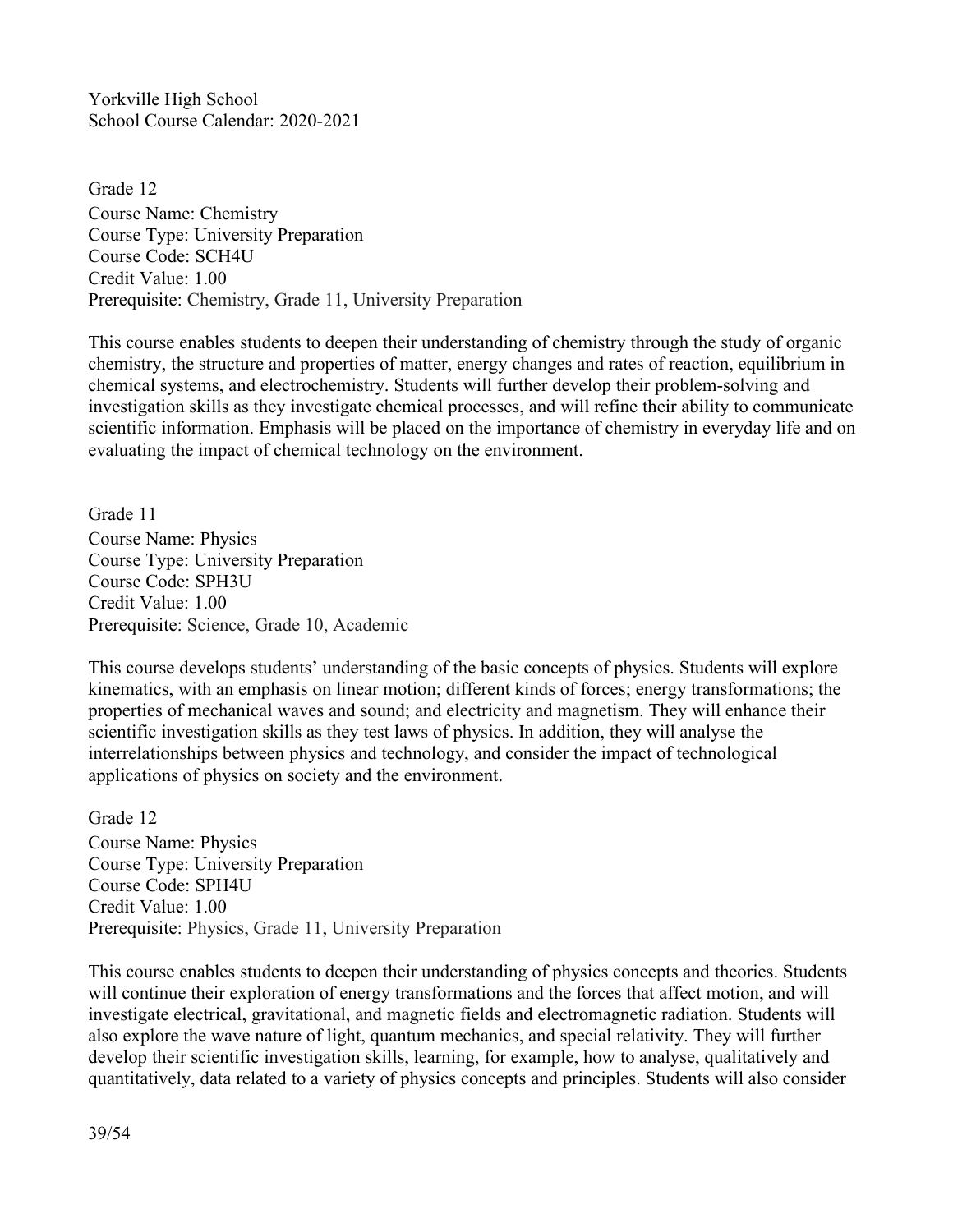the impact of technological applications of physics on society and the environment.

#### **15.6 Social Studies**

Gr. 12 Course Name: Analyzing Current Economic Issues Course Type: University Preparation Course Code: CIA4U Credit Value: 1.00 Prerequisite: Any university or university/college preparation course in Canadian and world studies, English, or social sciences and humanities

This course examines current Canadian and international economic issues, developments, policies, and practices from diverse perspectives. Students will explore the decisions that individuals and institutions, including governments, make in response to economic issues such as globalization, trade agreements, economic inequalities, regulation, and public spending. Students will apply the concepts of economic thinking and the economic inquiry process, as well as economic models and theories, to investigate, and develop informed opinions about, economic trade-offs, growth, and sustainability and related economic issues.

Gr. 12 Course Name: World Issues: A Geographic Analysis Course Type: University Preparation Course Code: CGW4U Credit Value: 1.00 Prerequisite: Any university or university/college preparation course in Canadian and world studies, English, or social sciences and humanities

In this course, students will address the challenge of creating a more sustainable and equitable world. They will explore issues involving a wide range of topics, including economic disparities, threats to the environment, globalization, human rights, and quality of life, and will analyse government policies, international agreements, and individual responsibilities relating to them. Students will apply the concepts of geographic thinking and the geographic inquiry process, including the use of spatial technologies, to investigate these complex issues and their impacts on natural and human communities around the world.

Gr. 10 Course Name: Civic, Grade 10 Course Type: Open Course Code: CHV2O Credit Value: 0.5 Prerequisite: None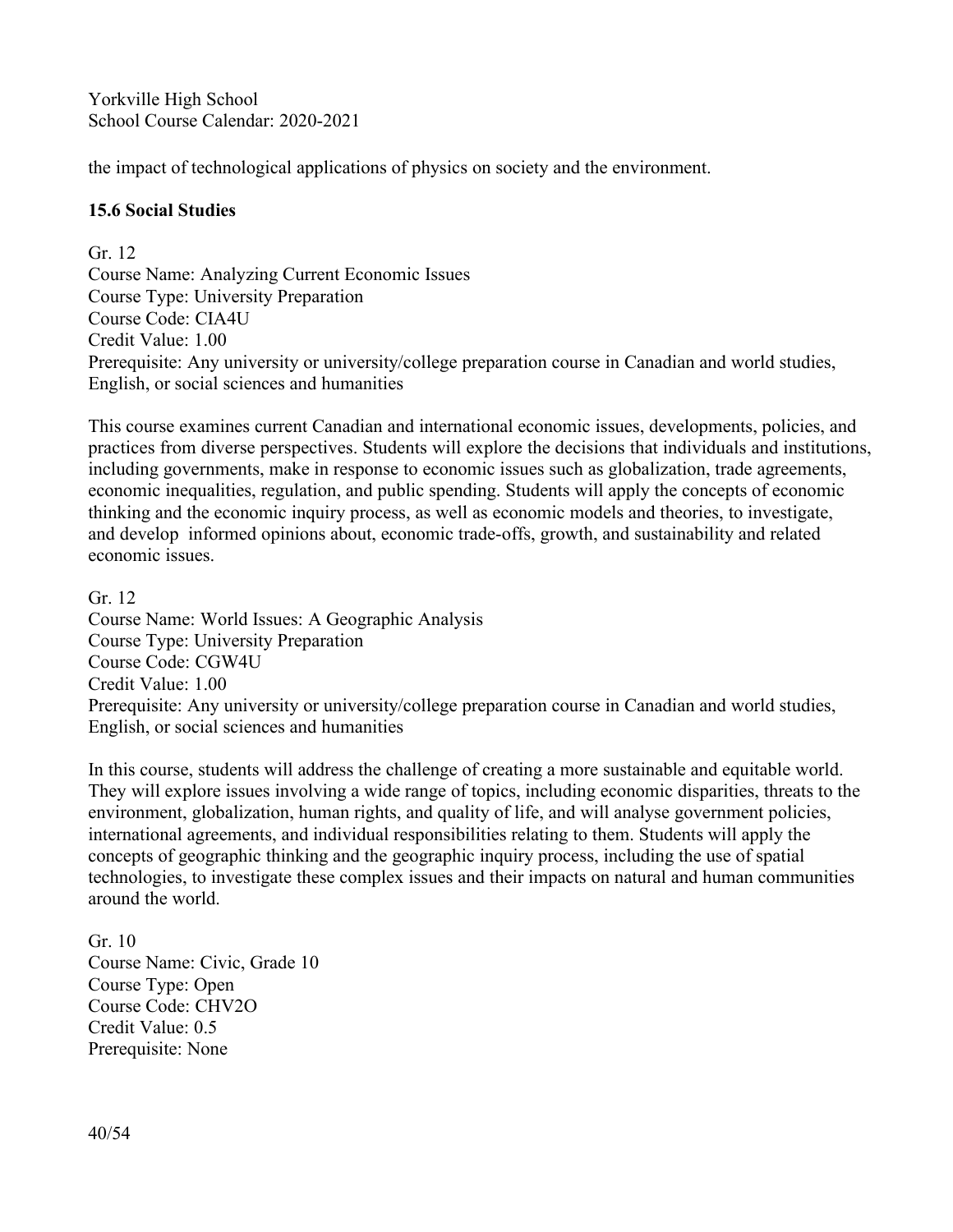This course explores rights and responsibilities associated with being an active citizen in a democratic society. Students will explore issues of civic importance such as healthy schools, community planning, environmental responsibility, and the influence of social media, while developing their understanding of the role of civic engagement and of political processes in the local, national, and/or global community. Students will apply the concepts of political thinking and the political inquiry process to investigate, and express informed opinions about, a range of political issues and developments that are both of significance in today's world and of personal interest to them.

Gr. 10 Course Name: Canadian History since World War I Course Type: Academic Course Code: CHC2D Credit Value: 1.00 Prerequisite: None

This course explores social, economic, and political developments and events and their impact on the lives of different groups in Canada since 1914. Students will examine the role of conflict and cooperation in Canadian society, Canada's evolving role within the globalcommunity, and the impact of various individuals, organizations, and events on Canadian identity, citizenship, and heritage. They will develop their ability to apply the concepts of historical thinking and the historical inquiry process, including the interpretation and analysis of evidence, when investigating key issues and events in Canadian history since 1914.

Gr. 12

Course Name: Nutrition and Health Course Type: University Preparation Course Code: HFA4U Credit Value: 1.00 Prerequisite: Any university or university/college preparation course in social sciences and humanities, English, or Canadian and world studies.

This course examines the relationships between food, energy balance, and nutritional status; the nutritional needs of individuals at different stages of life; and the role of nutrition in health and disease. Students will evaluate nutrition-related trends and will determine how food choices can promote food security and environmental responsibility. Students will learn about healthy eating, expand their repertoire of food-preparation techniques, and develop their social science research skills by investigating issues related to nutrition and health.

Gr. 10 Course Name: Career Studies, Grade 10 Course Type: Open Course Code: GLC2O Credit Value: 0.5 Prerequisite: None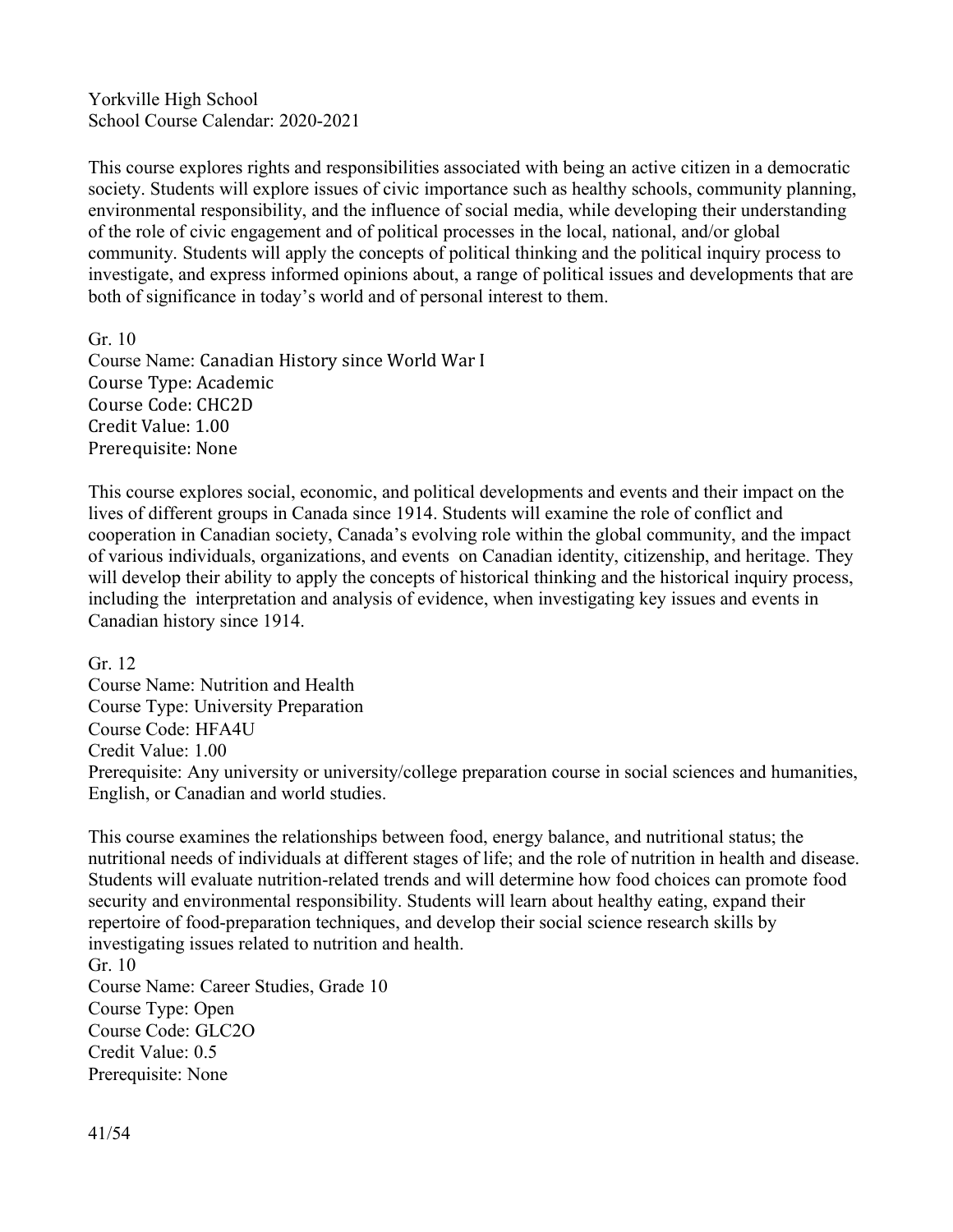This course teaches students how to develop and achieve personal goals for future learning, work and community involvement. Students will assess their interests, skills and characteristics and investigate current economic and workplace trends, work opportunities, and ways to search for work. The course explores post-secondary learning and career options, prepares students for managing work and life transitions, and helps students focus on their goals through the development of a career plan.

Grade 9 Course name: Learning Strategies, Grade 9 Course Type: Open Course Code: GLS1O Credit Value: 1.0 Prerequisite: None

This course focuses on learning strategies to help students become better, more independent learners. Students will learn how to develop and apply literacy and numeracy skills, personal management skills, and interpersonal and teamwork skills to improve their learning and achievement in school, the workplace, and the community.The course helps students build confidence and motivation to pursue opportunities for success in secondary school and beyond.

Grade 11 Course Name: Canadian Literature Course Type: College or University prepared Course Code: ETC3M Credit Value: 1.00 Prerequisite: English, Grade 10, Academic or Applied

This course emphasizes the study and analysis of literary texts by Canadian authors for students with a special interest in Canadian literature. Students will study the themes, forms, and stylistic elements of a variety of literary texts representative of various time periods and of the diverse cultures and regions of Canada, and will respond personally, critically, and creatively to them.

Grade 11 Course Name: The Individual and The Economy, Grade 11 Course Type: College/University Prepared Course Code: CIE3M Credit Value: 1.00 Prerequisite: Canadian History since World War I, Grade 10, Academic or Applied

This course explores issues and challenges facing the Canadian economy as well as the implications of various responses to them. Students will explore the economic role of firms, workers, and government as well as their own role asindividual consumers and contributors, and how all of these roles contribute to stability and change in the Canadian economy. Students will apply the concepts of economic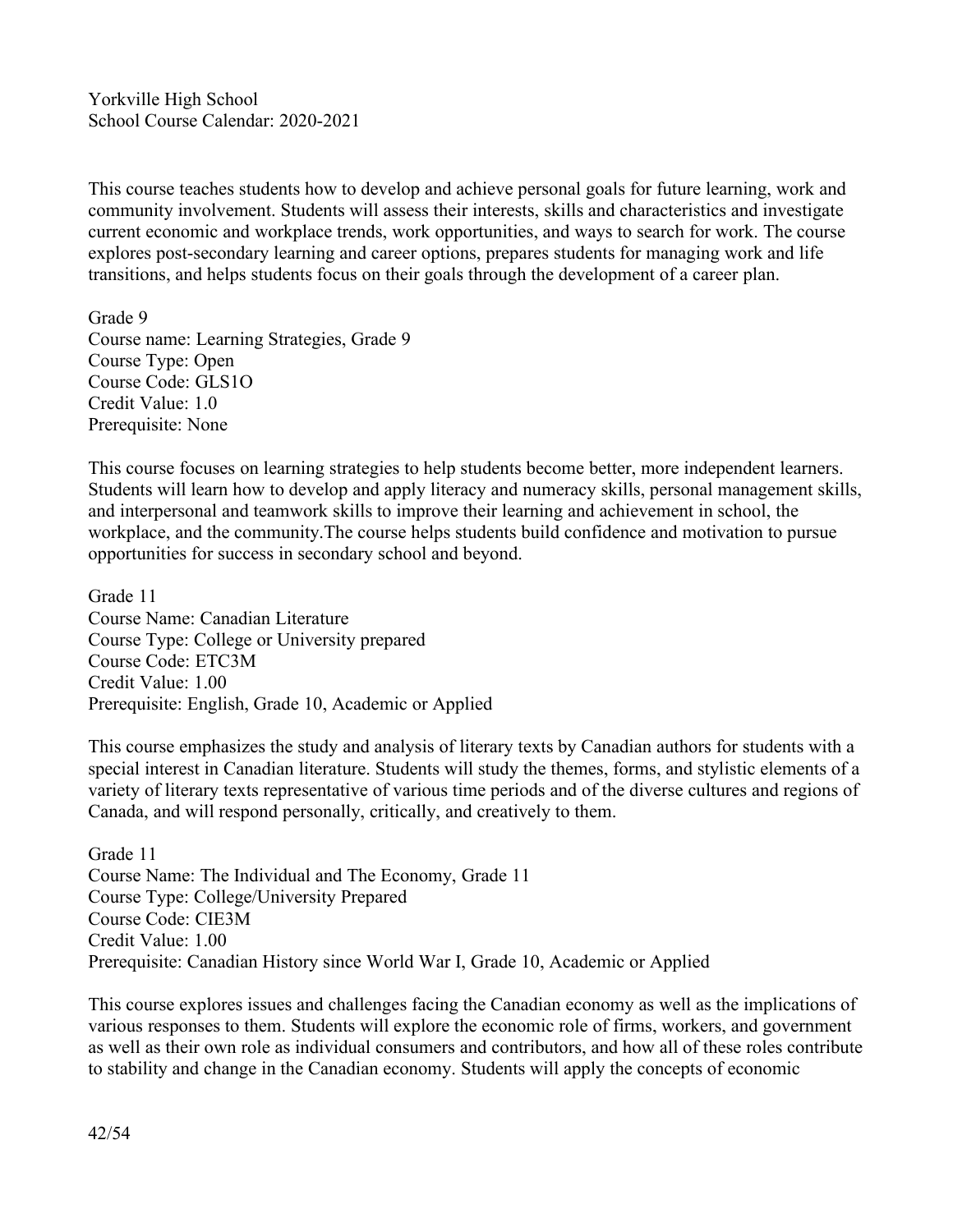thinking and the economic inquiry process, including economic models, to investigate the impact of economic issues and decisions at the individual, regional, and national level.

Grade 11 Course Name: Design Your Future Career Course Type: Open Course Code: GWL3O Credit Value: 1.00 Prerequisite: None

This course prepares students to make successful transitions to post secondary destinations as they investigate specific post secondary options based on their skills, interests, and personal characteristics. Students will explore the realities and opportunities of the workplace and examine factors that affect success, while refining their job-search and employ ability skills. Students will develop their portfolios with a focus on their targeted destination and develop an action plan for future success.

Grade 11 Course Name: Anthropology, Psychology & Sociology, Grade 11 Course Type: University Prepared Course Code: HSP3U Credit Value: 1.00 Prerequisite: The Grade 10 academic course in English, or the Grade 10 academic history course (Canadian and world studies)

This course provides students with opportunities to think critically about theories, questions, and issues related to anthropology, psychology, and sociology. Students will develop an understanding of the approaches and research methods used by social scientists. They will be given opportunities to explore theories from a variety of perspectives, to conduct social science research, and to become familiar with current thinking on a range of issues within the three disciplines.

Grade 12 Course Name: Challenge and Change in Society, Grade 12 Course Type: University Preparation Course Code: HSB4U Credit Value: 1.00 Prerequisite: Any university or university/college preparation course in social sciences and humanities, English, or Canadian and world studies

This course focuses on the use of social science theories, perspectives, and methodologies to investigate and explain shifts in knowledge, attitudes, beliefs, and behaviour and their impact on society. Students will critically analyse how and why cultural, social, and behavioral patterns change over time. They will explore the ideas of social theorists and use those ideas to analyse causes of and responses to challenges such as technological change, deviance, and global inequalities. Students will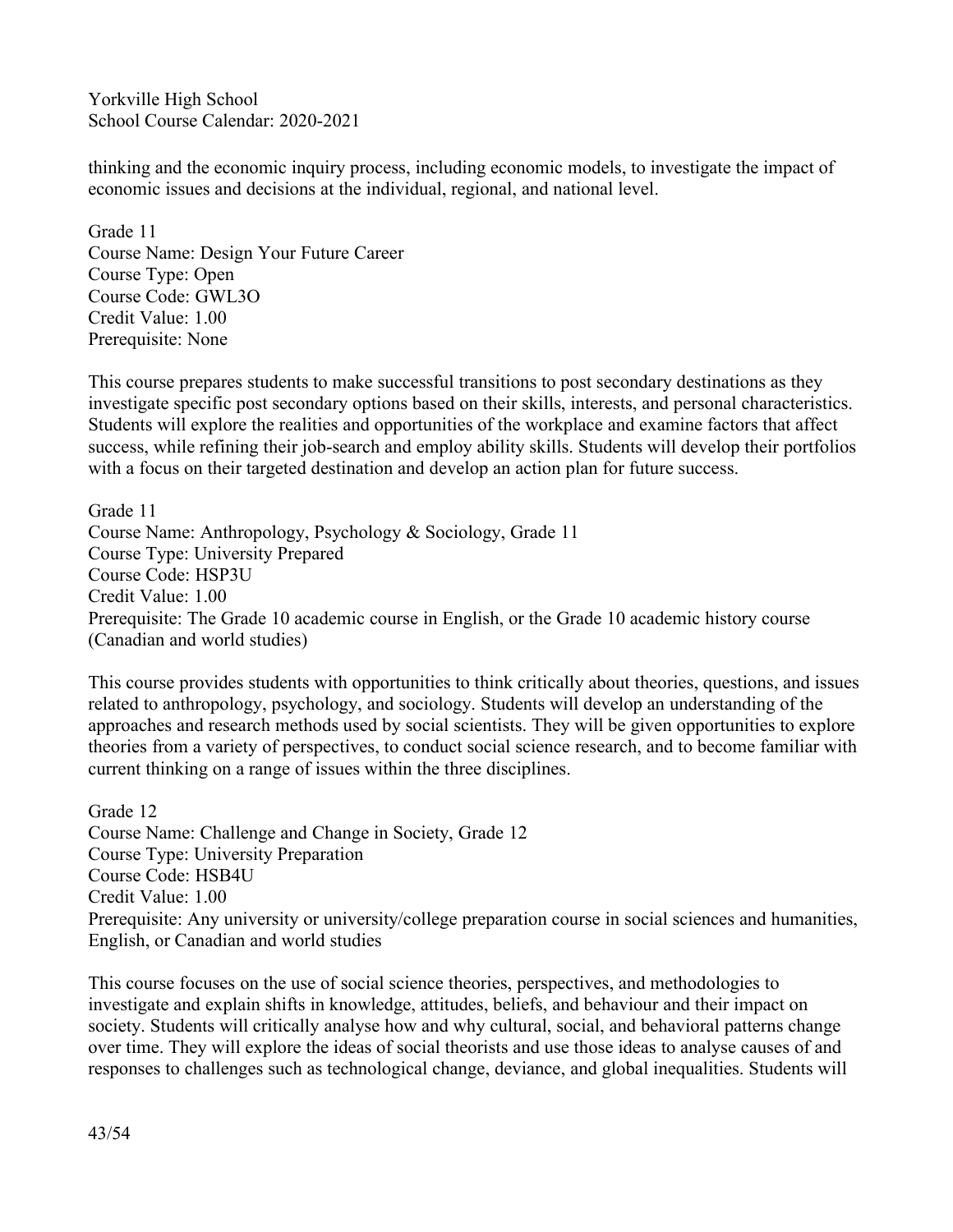explore ways in which social science research methods can be used to study social change.

Grade 12 Course Name: Canadian History, Identity and Culture, Grade 12 Course Type: University Preparation Course Code: CHI4U Credit Value: 1.00 Prerequisite: Any university or university/college preparation course in Canadian and world studies, English, or social sciences and humanities

This course traces the history of Canada, with a focus on the evolution of our national identity and culture as well as the identity and culture of various groups that make up Canada. Students will explore various developments and events, both national and international, from precontact to the present, and will examine various communities in Canada and how they have contributed to identity and heritage in Canada. Students will investigate the development of culture and identity, including national identity, in Canada and how and why they have changed throughout the country's history. They will extend their ability to apply the concepts of historical thinking and the historical inquiry process, including the interpretation and analysis of evidence, as they investigate the people, events, and forces that have shaped Canada

# **15.7 Computer Studies**

Gr. 11 Course Name: Introduction to Computer Science Course Type: University Preparation Course Code: ICS 3U Credit Value: 1.00 Prerequisite: None

This course introduces students to computer science. Students will design software independently and as part of a team, using industry-standard programming tools and applying the software development life-cycle model. They will also write and use subprograms within computer programs. Students will develop creative solutions for various types of problems as their understanding of the computing environment grows. They will also explore environmental and ergonomic issues, emerging research in computer science, and global career trends in computer-related fields.

Gr. 12 Course Name: Computer Science Course Type: University Preparation Course Code: ICS 4U Credit Value: 1.00 Prerequisite: Introduction to Computer Science, Grade 11, University Preparation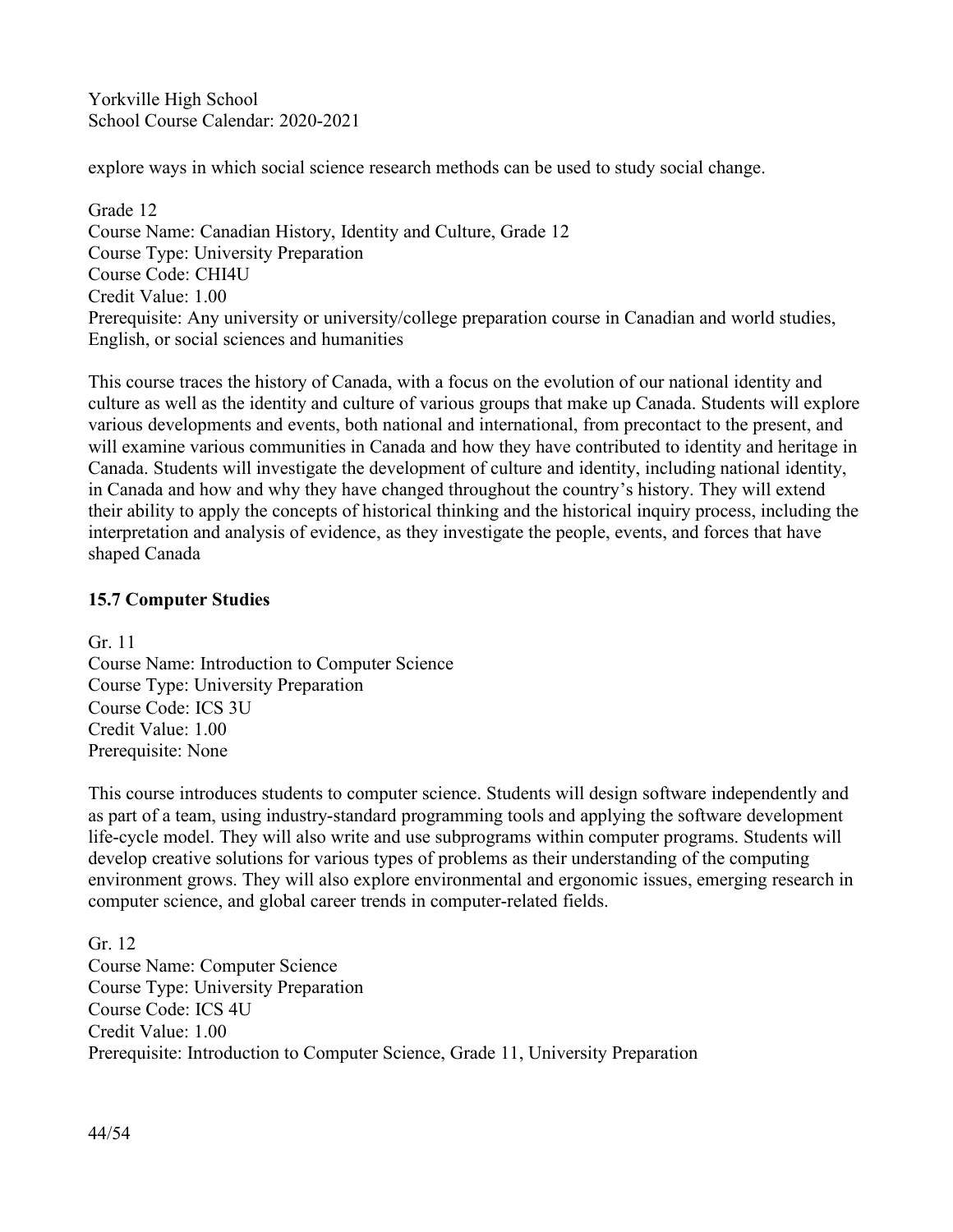This course enables students to further develop knowledge and skills in computer science. Students will use modular design principles to create complex and fully documented programs, according to industry standards. Student teams will manage a large software development project, from planning through to project review. Students will also analyse algorithms for effectiveness. They will investigate ethical issues in computing and further explore environmental issues, emerging technologies, areas of research in computer science, and careers in the field.

#### **15.8 The Arts**

Gr. 11 Course Name: Visual Art, Grade 11 Course Type: University/College Preparation Course Code: AVI3M Credit Value: 1.00 Prerequisite: Visual Arts, Grade 9 or 10, Open

This course enables students to further develop their knowledge and skills in visual arts. Students will use the creative process to explore a wide range of themes through studio work that may include drawing, painting, sculpting, and printmaking, as well as the creation of collage, multimedia works, and works using emerging technologies. Students will use the critical analysis process when evaluating their own work and the work of others. The course may be delivered as a comprehensive program or through a program focused on a particular art form (e.g., photography, video, computer graphics, information design).

Gr. 12 Course Name: Visual Art, Grade 12 Course Type: University/College Preparation Course Code: AVI4M Credit Value: 1.00 Prerequisite: AVI3M

This course focuses on enabling students to refine their use of the creative process when creating and presenting two- and three-dimensional art works using a variety of traditional and emerging media and technologies. Students will use the critical analysis process to deconstruct art works and explore connections between art and society. The studio program enables students to explore a range of materials, processes, and techniques that can be applied in their own art production. Students will also make connections between various works of art in personal, contemporary, historical, and cultural contexts.

Grade 11 Course Name: Media Studies Course Type: Open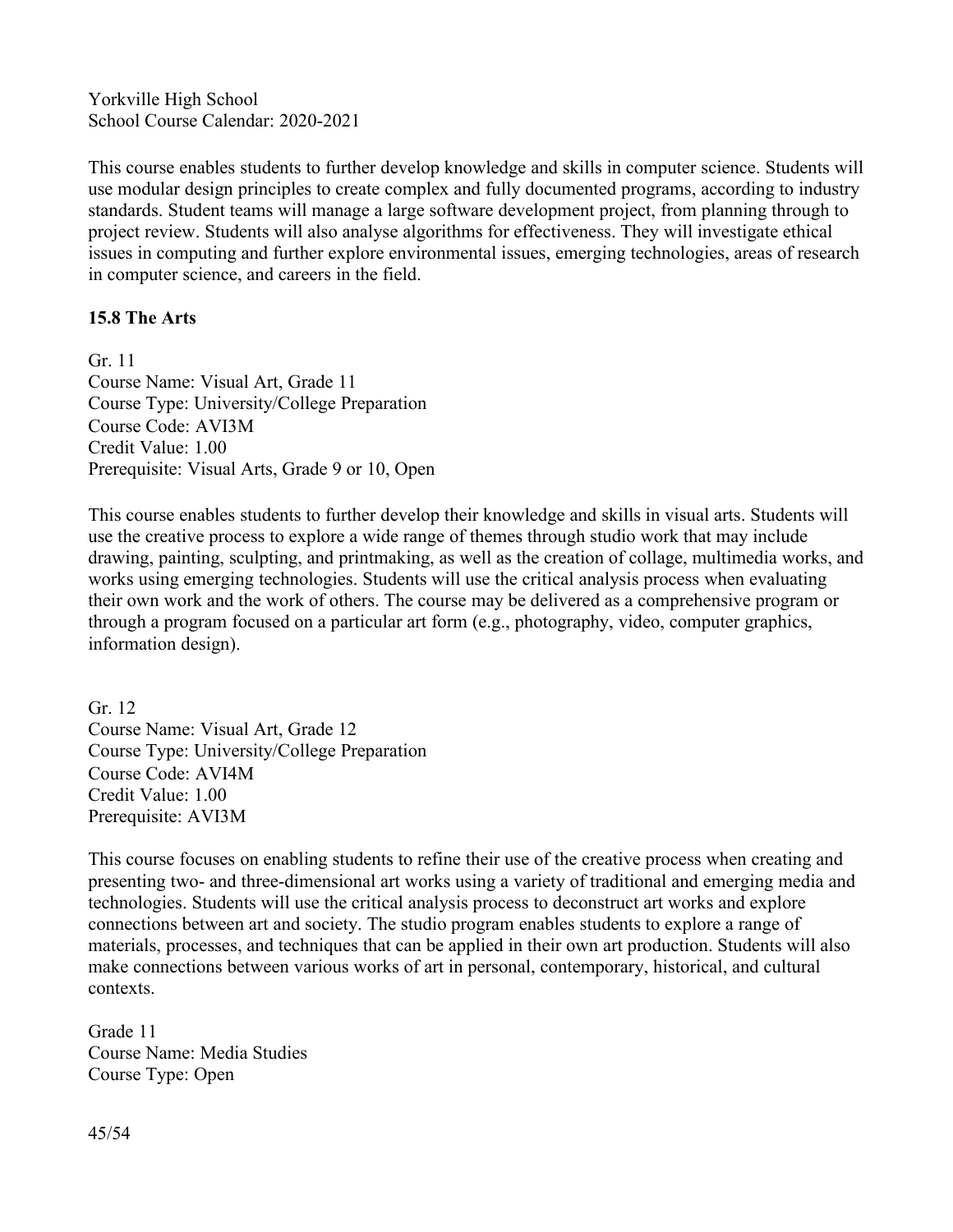Course Code: EMS3O Credit Value: 1.00 Prerequisite: English, Grade 10, Academic or Applied

This course emphasizes knowledge and skills that will enable students to understand media communication in the twenty-first century and to use media effectively and responsibly. Through analyzing the forms and messages of a variety of media works and audience responses to them, and through creating their own media works, students will develop critical thinking skills, aesthetic and ethical judgement, and skills in viewing, representing, listening, speaking, reading, and writing.

Grade 12 Course Name: Media Art Course Type: University/College prepared Course Code: ASM4M Credit Value: 1.00 Prerequisite: Media Arts, Grade 11, University/College Preparation

This course emphasizes the refinement of media arts skills through the creation of a thematic body of work by applying traditional and emerging technologies, tools, and techniques such as multimedia, computer animation, installation art, and performance art. Students will develop works that express their views on contemporary issues and will create portfolios suitable for use in either career or post secondary education applications. Students will critically analyse the role of media artists in shaping audience perceptions of identity, culture, and community values.

15.9 Learning Strategies, 15.10 Introduction to Business 15.11 English, Grade 11, College Preparation 15.12 Media Studies, Grade 11, Open 15.13 Canadian Literature, Grade 11 15.14 The Individual and Economy, Grade 11 15.15 Designing Your Future, Grade 11 15.16 Intro to Anthropology, Psychology & Sociology, grade 11 15.17 English, Grade 12, College Preparation 15.18 Accounting, Grade 12 15.19 Media Arts, Grade 12 15.20 Grade 12 Challenge and Change in Society 15.21 Canadian History, Identity and Culture, Grade 12 15.22 English as a second language, LEVEL 2 15.23 English as a second language, LEVEL 3 15.24 English as a second language, LEVEL 4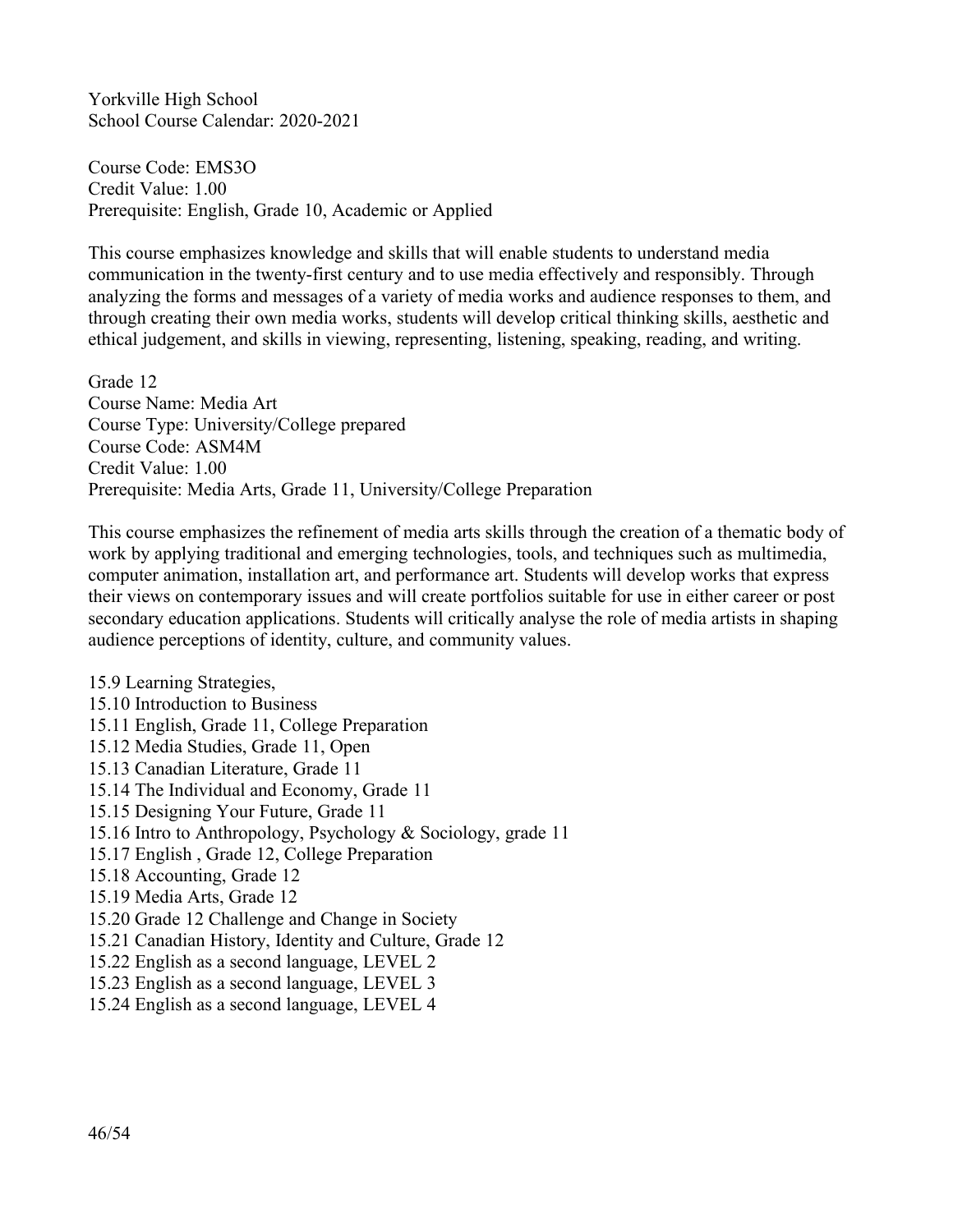#### **16. Code of Conduct and Safe Schools**

\* More information about Yorkville High School 'Code of Conduct and related policies is provided in the Family Handbook available on the school's website.

# **Focus on Equity**

Yorkville High School values the contributions of all members of our divers community of students, staff, parents and community groups to our mission and goals Yorkville High School also recognizes that certain groups in our society are treated inequitably because of individual and systemic biases. Yorkville High School expects all members of our community to honour the Ontario Human Rights Code and its goal to prevent discriminations and harassment that violates human rights.

Yorkville High School believes that everyone should have access to the same opportunities and benefits and can be treated with equal dignity and respect, regardless of their background. To this end Yorkville High School is committed to ensuring that the human rights of all community members are respected. Our equity and human rights policy applies to all Yorkville High School constituents, including students, teachers, administration, Board members and parents/guardians of our students.

# **A Safe Learning Environment**

Yorkville High School is committed to promoting responsibility, respect, civility and academic excellence in a safe learning and teaching environment. Such learning and teaching environments are to be peaceful and welcoming for all. They must be free of negative factors such as abuse, bullying, discrimination, intimidation, hateful words and deeds, and physical violence in any form. They must clearly demonstrate respect for social justice and human rights and promote the values needed to develop responsible members of a democratic society.

This shall be achieved by establishing and maintaining high expectations for behaviour with a strong emphasis on conflict prevention as well as early intervention. This requires reciprocal communication between parents and the school, and a working partnership to identify issues and enact a plan to resolve them.

# **Ontario Code of Conduct**

The Ontario code of Conduct sets clear provincial standards of behaviour. It specifies the mandatory consequences for student actions that do not comply with these standards.

# **Guiding principles**

- Student, parents, guardians, volunteers, and teachers and other staff members are included in the code of conduct whether they are on school property, on school buses or at school – authorized events or activities.
- All members of the school community are expected to use non-violent means to resolve conflict. Physically aggressive behaviour is not a responsible way to interact with others.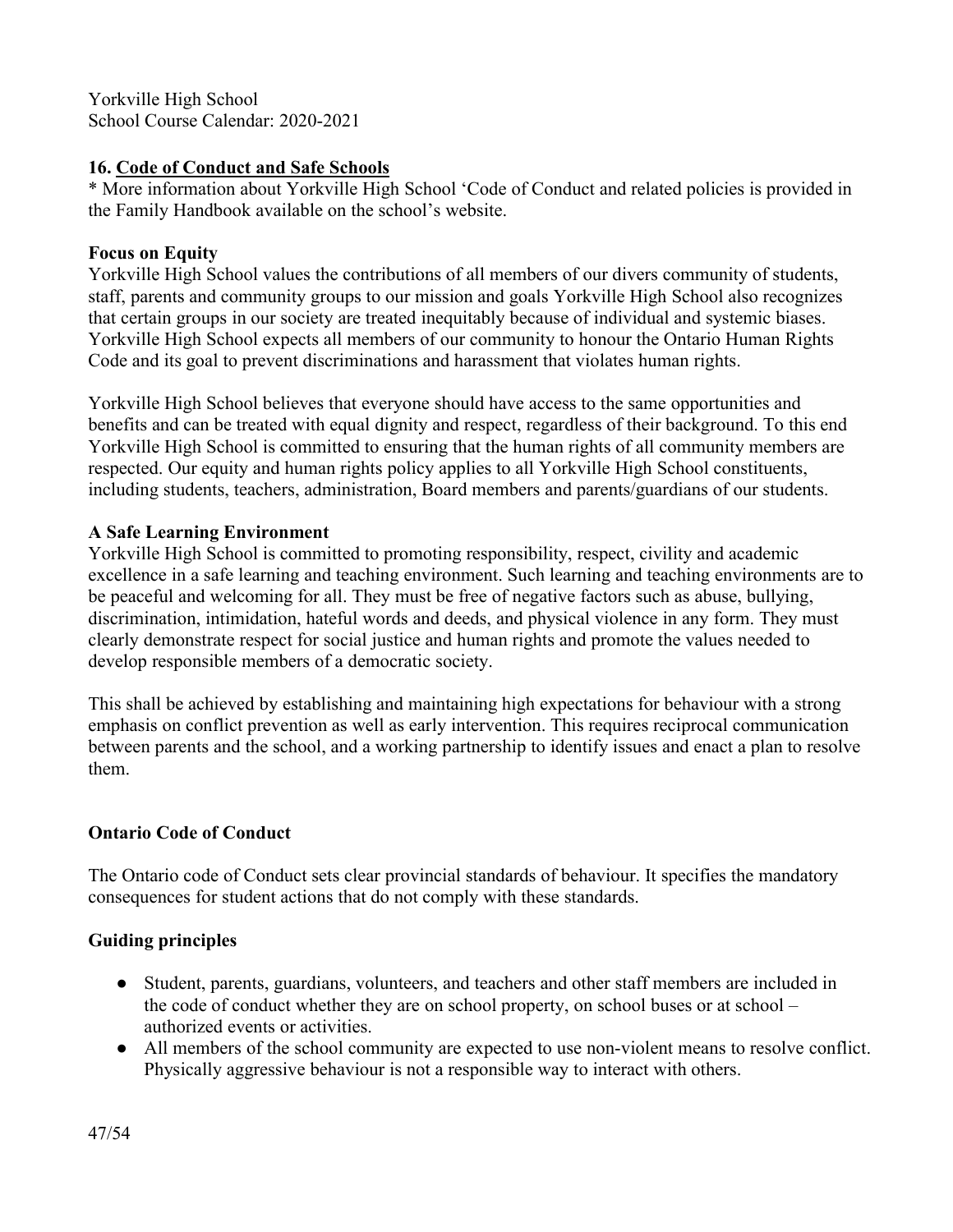> ● Insults, disrespect and other hurtful acts disrupt learning and teaching in a school community. Members of the school community have responsibility to maintain an environment where conflict and differences can be addressed in a manner characterized by respect and civility.

#### **Role of Parents in Promoting a Safe School Environment**

Parents are responsible for supporting the efforts of school staff in maintaining a safe and respectful learning environment for all students. Parents fulfill this responsibility when they: show an active interest in their child's schoolwork and progress; ensure that their child attends school regularly and on time; support school policies; and support the school staff in dealing with behavioural correction and disciplinary issues with their child. During disciplinary action, it is important for parents to demonstrate support their child, as well as the school, in order to help promote and maintain a culture of appropriate behaviours.

#### **17. Supports and Resources**

#### **17.1 Student Services**

The student services department consists of qualified and experienced counsellors and administrative assistants. The department has many resources at its disposal, including a wealth of educational planning information. Counsellors provide both personal and academic counselling to individual students, as well as a program of post – secondary educational planning. Students with questions or concerns about academic progress, career planning, as well as other personal issues are invited to speak with guidance.

#### **17.2 Educational Planning and Course Selection**

Guidance supports all students in their education planning and course selection through the in-class program and individual counsellor/student meetings. Each year presentations are given to each grade which identify and highlight the important course related issues and questions that students need to consider depending on what grade level they are at. A parent curriculum night is hosted in January each year which allows parents the opportunity to learn about specific aspects of the Yorkville High School academic program like, the course selection process and timelines, CELPIP courses. Parents then go to break out sessions that target the specific issues and considerations for their child's grade. All students are able to sign up for meetings with their Guidance Counsellor to discuss any aspect of their educational planning from course selection to managing their curricular and extracurricular programs. Parents are encouraged to call their child's counsellor with any questions they may have, and appointments can be booked if it is a question that requires more than a phone call.

Students may book an appointment to see a counsellor in the Student Services office. Parents and or teachers may also initiate appointments. Students and parents who wish information or assistance from the counsellors may e-mail their counsellor or contact the student services to be directed to the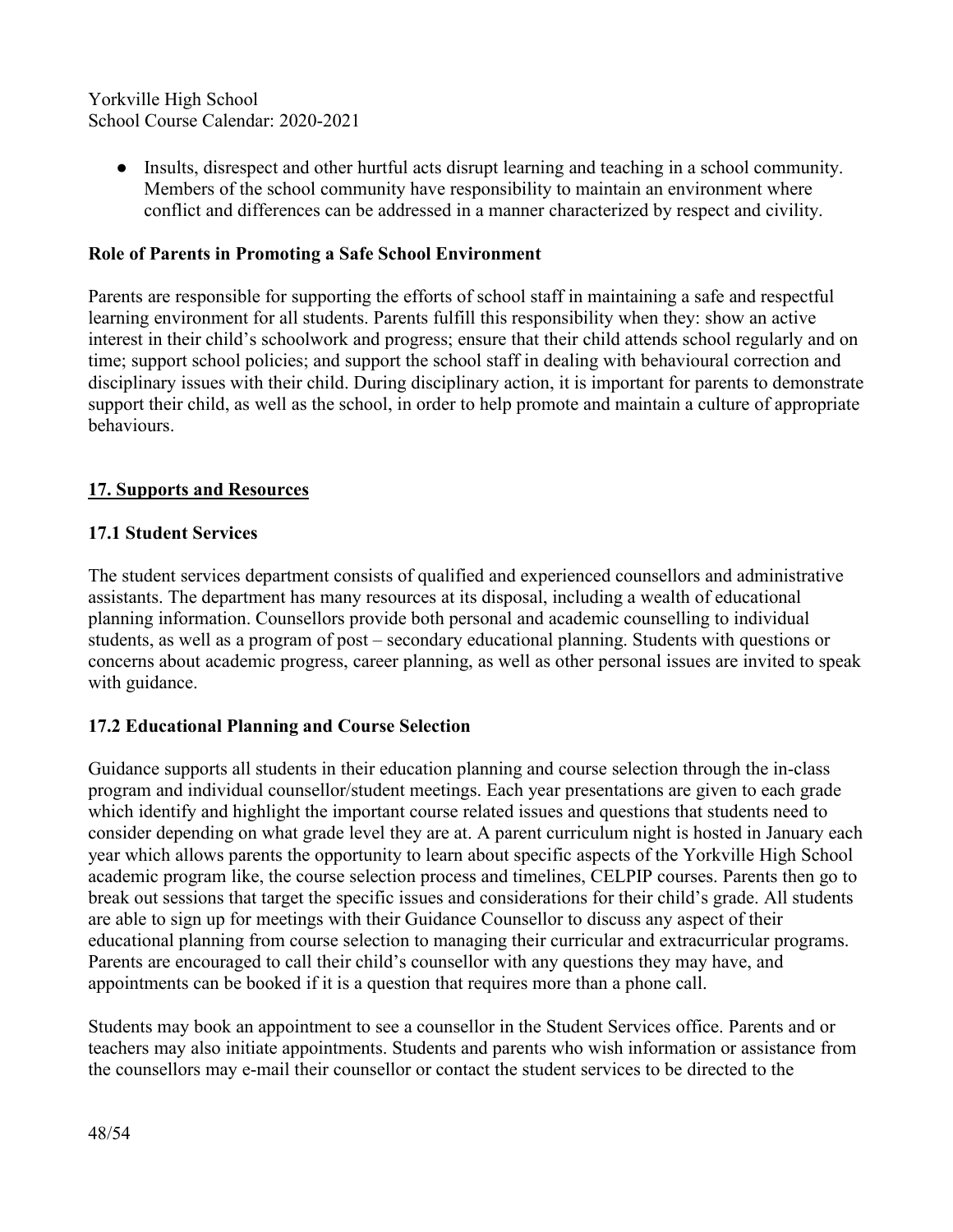appropriate counsellor.

#### **17.3 Intervention Supports and Student Success.**

Each teacher is available for extra help, and will inform students of the days and times each week when this assistance is available.

Teachers are encouraged to notify the student's Guidance Counsellor of any academic or social emotional issue that could be preventing a student from achieving positive academic growth and emotional wellness. The guidance works to develop an individualized plan that draws on internal and external supports as necessary to support the student. The Guidance tracks all individual students to make sure that they complete the individual requirements (literacy test, community service hours, and required courses) needed to obtain their OSSD.

#### **17.4 Special Education**

Accommodations for students are primarily based upon recommendations made in psych educational assessments, and/or designed to address specific student needs. Students can be referred to the Guidance by parents/guardians, by teachers and/ or psycho educational testing if it has not yet taken place.

Educational Support Plans provide instructional, environmental and assessment accommodations. The students' teachers can work with the student Guidance for support on the implementation of strategies and accommodations.

#### **17.5 In school peer- tutoring**

Although extra help is readily available from Yorkville High School teachers, individual tutoring may be recommended for students who are having difficulty in particular subject area. A number of Middle and Senior Yorkville High School students are available for tutoring and mentoring through the coordination of the student outreach coordinator for further inquiries, please contact the Guidance department.

#### **18. Community Resources**

The student Services department seeks to engage with the community to provide students with appropriate resources. This process begins with the guidance counsellor, the student success counsellor, and/or social worker talking to students and developing an understanding of their specific needs, Students identified as needing external support are referred to specialists in the community. These specialists include doctors and psychiatrists for medical observation, psychologists and social work therapists for family or individual counselling, community programs for specific needs, and psychological testing for accommodation and support recommendations. The social worker, guidance counsellor receives updates and information from these professionals that informs school support and accommodation.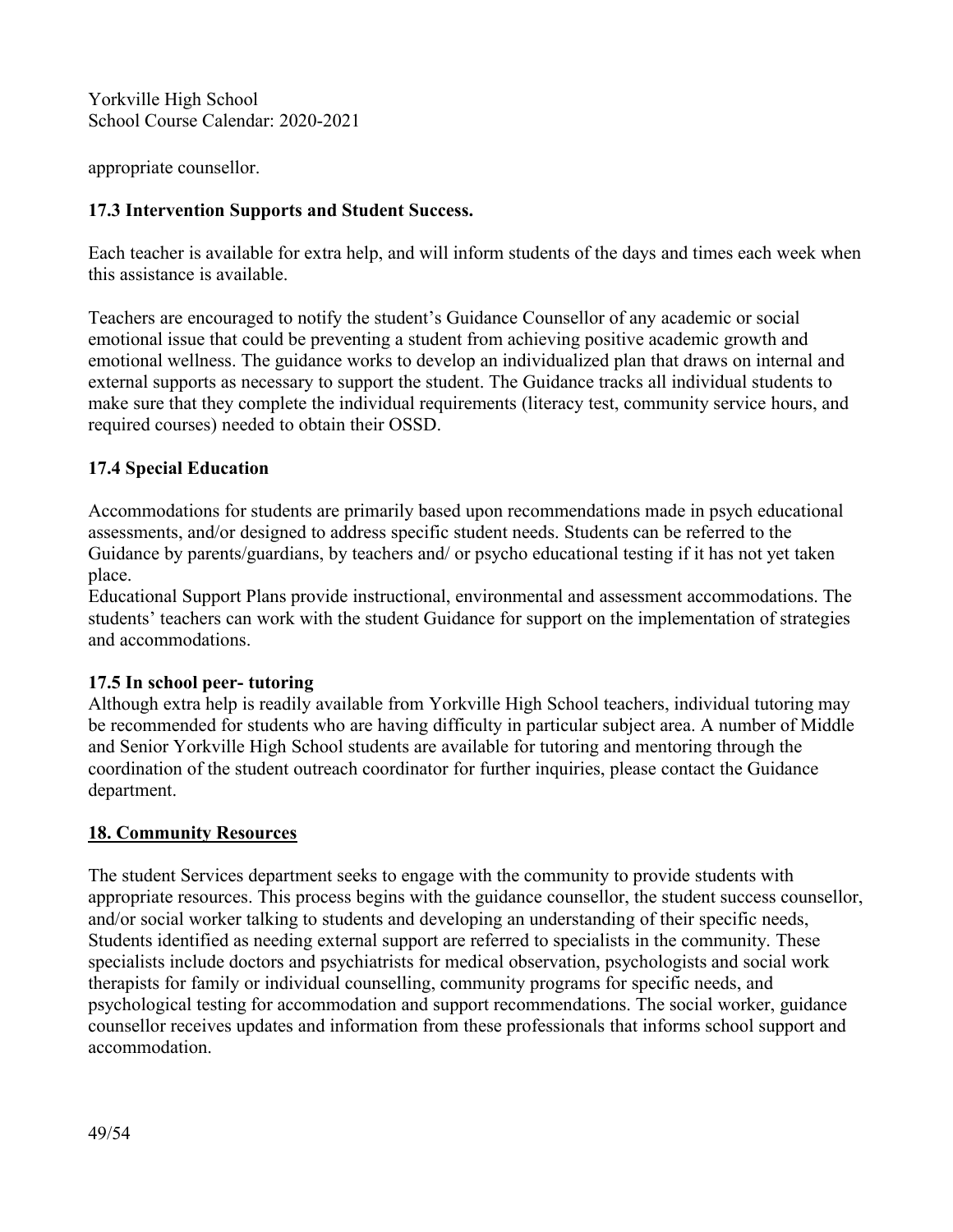#### **19. Acceptable Use Policy**

It is the Policy of Yorkville High School that all members of the Yorkville High School Community are responsible for obeying provincial and federal laws and regulations in the use of the Yorkville High School IT Resources, website and online learning tools. Additionally those using the website to access courses must adhere to the laws that are applicable to online use in their respective jurisdictions. The Yorkville High School website is the sole property of Yorkville High School. Yorkville High School grants students, clients and employees the privilege to use our IT Resources, website and online learning tools to further learning, teaching and working. 28 In general, any use of the IT Resources, website and online learning tools for personal benefit or political causes or for personal commercial gain is considered to be a conflict of interest and in violation of this Policy, unless a person has received personal written approval from the Principal of the school.

The use of Yorkville High School IT Resources, website or online learning tools to engage in activities that violate the Copyright Act is strictly prohibited. Further, any use of Yorkville High School's IT Resources which may violate a person's right to work and study in an environment free from discrimination/ harassment is strictly prohibited. However, the use of Yorkville High School IT Resources, website or online learning tools to engage in activities that violate the Copyright Act is strictly prohibited. Further, any use of Yorkville High School's IT Resources which may violate a person's right to work and study in an environment free from discrimination/ harassment is strictly prohibited. However, Yorkville High School recognizes academic freedom. As such, it is not considered an offense to seek out information that may be considered offensive, provided it is done for specific academic purposes and is a legitimate exercise of academic freedom, freedom of thought and inquiry, and expression in teaching and research. recognizes academic freedom. As such, it is not considered an offense to seek out information that may be considered offensive, provided it is done for specific academic purposes and is a legitimate exercise of academic freedom, freedom of thought and inquiry, and expression in teaching and research.

# **20.1. Yorkville High School General Policy Governing IT Use:**

#### **Scope**

This policy governs the use of "IT Resources", which include IT services, facilities and equipment the school owns or operates for the use of employees, students and others. All information stored in any form on IT Resources (e.g., in documents, video streams, audio recordings, etc.) and all communications transmitted in any manner using IT Resources (e.g., via e-mail, text-message and voice mail) are governed by this Policy.This Policy also governs the use of social networking sites by employees and students whether or not such use relies upon Yorkville High School IT Resources.

#### **Review**

The Principal will review this policy once per year or when significant business process changes occur, to ensure the information contained herein is current and applicable.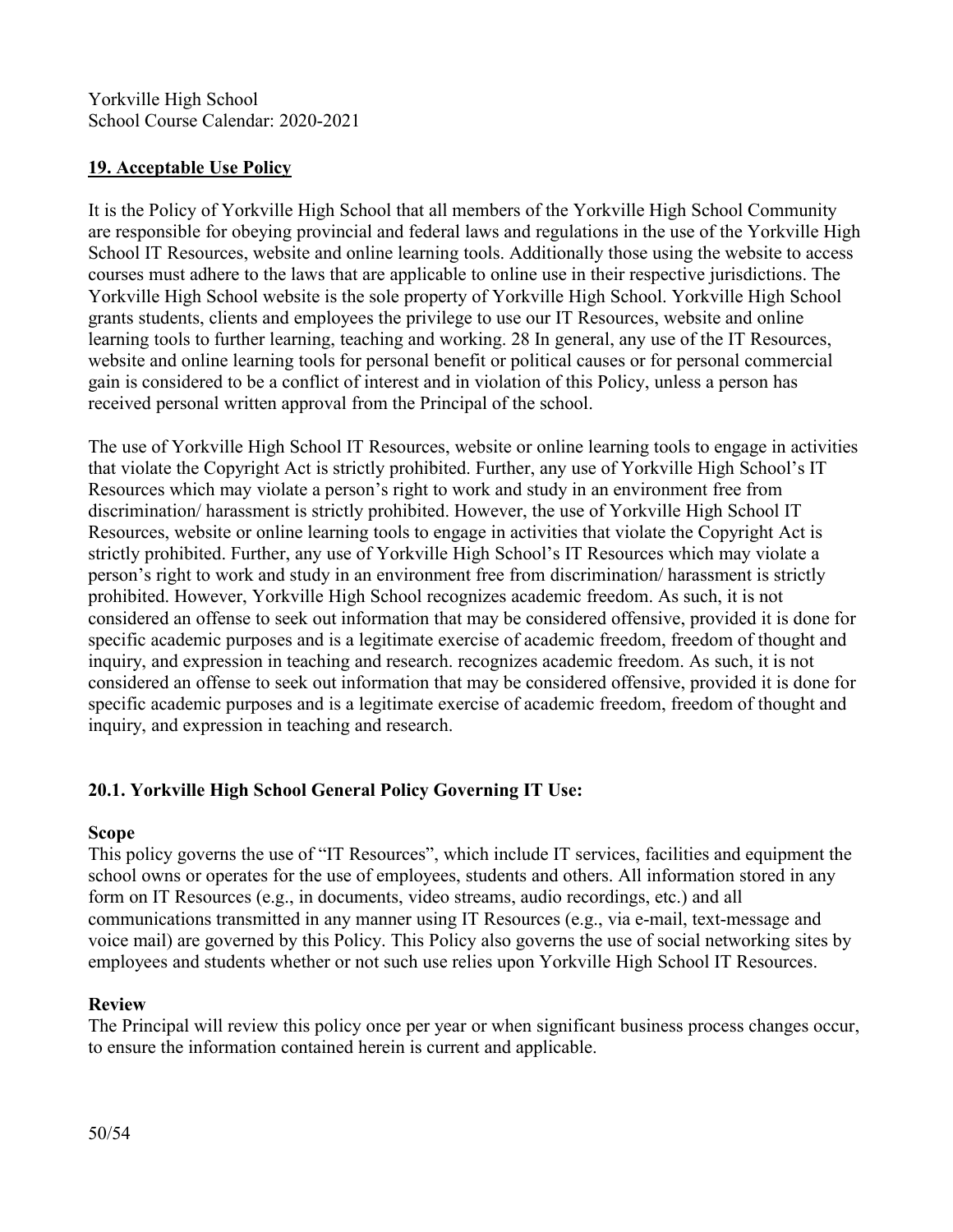#### **20.2. Policy Requirements:**

Anyone using Yorkville High School IT Resources must comply with all applicable federal and provincial laws, the specific rules set out in this Policy and all other school policies as they apply.

#### **20.3. General Use**

Use of IT Resources is primarily for academic learning, teaching or working purposes. The College permits limited personal use of IT Resources on the conditions listed below in the "Acceptable" section. Please note that personal use is subject to the school's right of access that is described below. Individuals who wish to engage in personal use with an expectation of privacy should not use the schools' IT Resources.

#### Acceptable:

•Use of IT Resources for academic learning, teaching or working purposes on behalf of the school;<br>• Limited use of school IT Resources for personal use is permitted provided that such use;

• does not adversely impact the daily work/learning outcomes of the school employees and students

• does not cause IT service issues of any magnitude.<br>Unacceptable:

• It's a violation of school policy to:

• access School equipment, facilities, networks, information or accounts without authorization;

• use another individual's information technology account with or without the individual's permission unless it is carried out by the school for legitimate purposes;

• grant another individual access to one's own information technology account by sharing a password or by any other means unless it is carried out by the school for legitimate purposes.

• use IT Resources to intentionally interfere with the work of other students, faculty members or school officials;

• access, create, publish or communicate information that is obscene, pornographic, abusive, defamatory, derogatory, threatening, violent or harassing, including material that may interfere with other individuals' rights under the Human Rights Code or the Occupational Health and Safety Act.<br>• display, transmit, distribute or make available information that expresses or implies discrimination or

an intention to discriminate

• use IT Resources to intentionally interfere with the normal operation of IT Resources including, but not limited to, flooding the school network with messages, sending chain letters or pyramid solicitations, spreading viruses, etc.

• use, disclose, copy, modify or delete information stored on IT Resources without authorization

• use IT Resources for personal or political causes or for personal commercial gain without filing a disclosure of conflict statement and receiving authorization from the Principal

• gather other individuals' personal information under false pretenses or for unlawful gain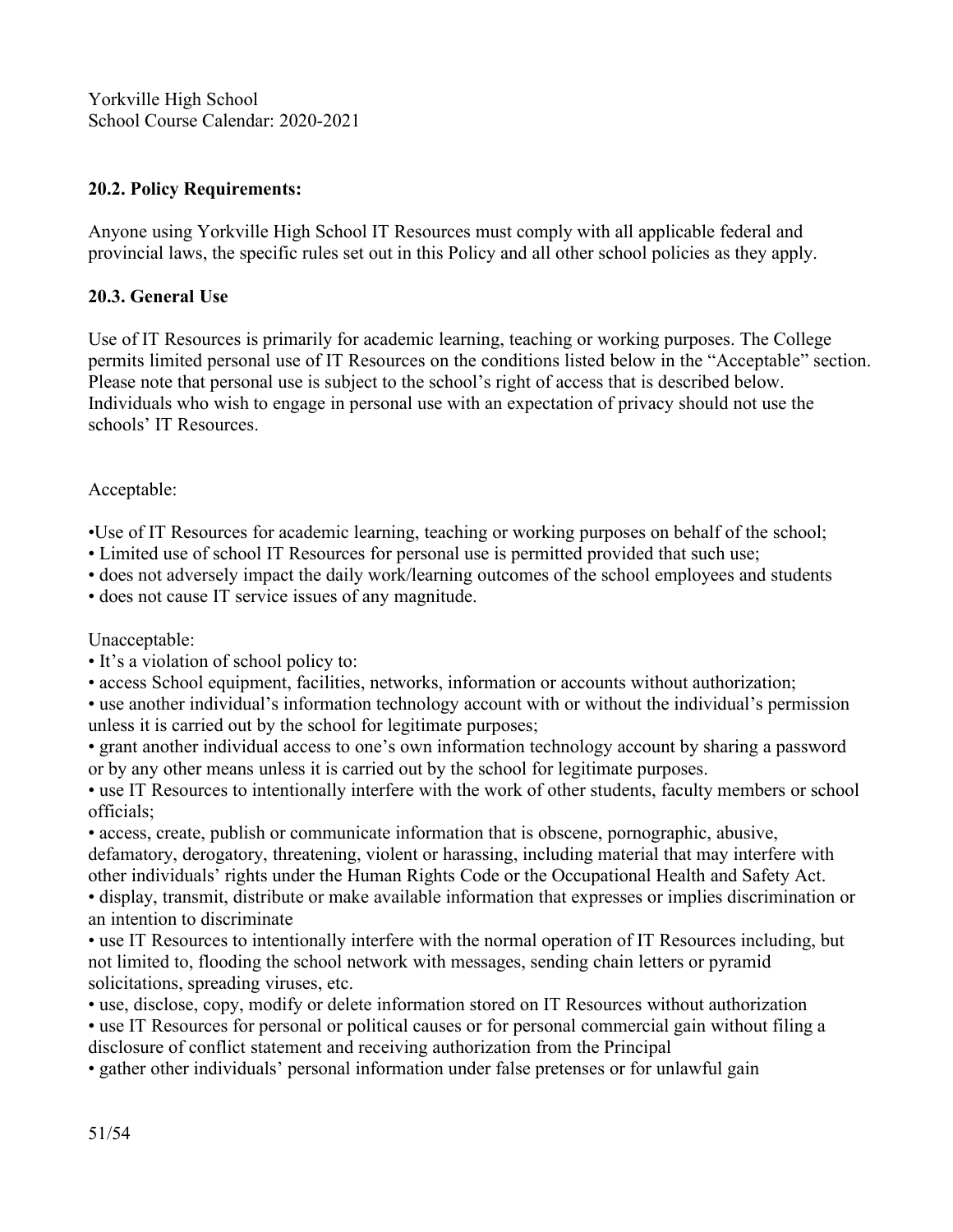• create and/or use world-wide web information pages or links to point to offending materials that conflict with rights and interests protected by Canadian Charter of Rights and Freedoms, the Human Rights Code or the Criminal Code

• use IT Resources for any purpose that could be seen as a violation of the Criminal Code

• use IT Resources for any purpose (e.g. upload material) that is not in accordance with the Copyright Act.

• send bulk commercial electronic messages without authorization from the school

• engage in personal use that breaches the conditions set out in the Acceptable section above.

#### **20.4. E-mail communications:**

All E-mails created or transmitted on IT Resources must comply with the rules for use of school IT Resources set out above.

#### **20.5. Social networking sites:**

Social networking sites are any forms of online presences or publications including, but not limited to, Facebook, Twitter, blogs, wikis, Wechat, QQ, etc. that provide a platform for individuals to engage in networking activities, or publish information on the Internet.The school fully endorses academic freedom of speech on social networking sites. However, the use of IT Resources to 30 engage in social networking and publish information on the internet is subject to all the rules set out above. In addition, the school prohibits the following activities whether or not it is facilitated by the use of school IT Resources:

• Publishing any school information on social networking sites or the Internet that is confidential and has not been approved for public disclosure ;

• Using social networking sites or publishing comments, opinions or statements for work related purposes without school authorization;

• Implicitly or explicitly giving the impression that comments, opinions, statements made on social networking sites orthe Internet represent the views/beliefs/stance of the school without prior approval from the school

• Publishing comments, opinions or statements that are likely to interfere with employees' or students' rights under the Human Rights Code or the Occupational Health and Safety Act

• Publishing comments, opinions or statements that are likely to adversely affect the school's reputation or otherwise affect its ability to achieve its mandate.

Note that publishing information on a social networking site that can only be accessed by a limited number of people is still "publishing" under this Policy.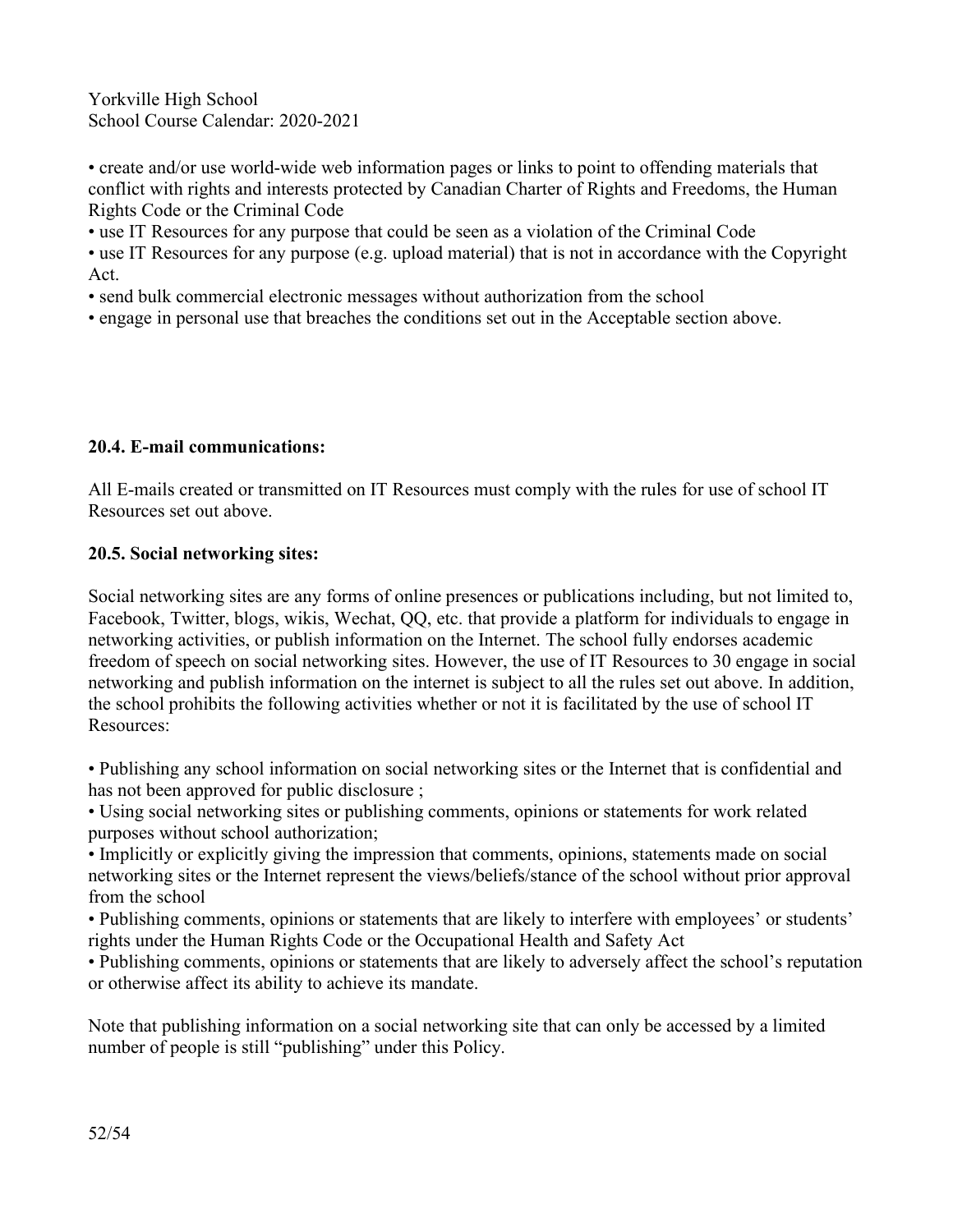# **21. Minimum Hardware and Software Requirements for Online Courses**

#### **Internet**

Connection Broadband internet connection (cable or DSL; wired or wireless) with 256Kbps or higher.

#### **Hardware**

Desktop machine (PC or Mac) manufactured in past 3 years and capable of running general software applications (MS Office XP or newer) and accessing multimedia websites (youtube, etc). Minimum hardware resources including but not limited to 2GHz Pentium 4 and 2GB of RAM. Modern handheld devices such as Android tablets and Apple iPads are generally acceptable.

#### **Software**

- 1. Minimum operating system version requirements: Windows XP Service Pack 3, Windows Vista Service Pack 2, Windows 7 with current updates, Mac OSX 10.7 or higher
- 2. Internet browsers' most basic compatibility:
	- Internet Explorer 8 or newer
	- Google Chrome 20 or newer
	- Safari 6 or newer
	- Mozilla Firefox 15 or newer
- 3. Additional software applications, add-ons and security settings:
	- Adobe Flash Player: http://get.adobe.com/flashplayer
	- Adobe Reader: http://get.adobe.com/reader Microsoft Office (Word, Excel, PowerPoint) or an equivalent (e.g. Open Office, Viewer)
	- $\bullet$  Sun Javascript installed
	- Browser cookies enabled

#### **22. Technology in the Curriculum**

In preparation for further education, employment, citizenship, and lifelong learning, students and teachers must be capable of deriving meaning from information by using a wide variety of information literacy skills. By virtue of the fact that Yorkville High School courses are entirely online, students will experience first hand the benefits of a technologically enriched education and thereby acquire skills for the 21st century. Increasing reliance on computers, networks, and 32 information technologies in society makes it essential for students to become computer literate and to develop information literacy skills. Information literacy is the ability to access, find, select, gather, critically evaluate, create, and communicate information. Yorkville High School places a great deal of emphasis on using the information obtained to solve problems and make decisions.

#### **22.1. Software Programs for Students**

As part of their training in computer and information literacy, students should become familiar with a wide range of available software programs. Among the applications that can aid student learning are